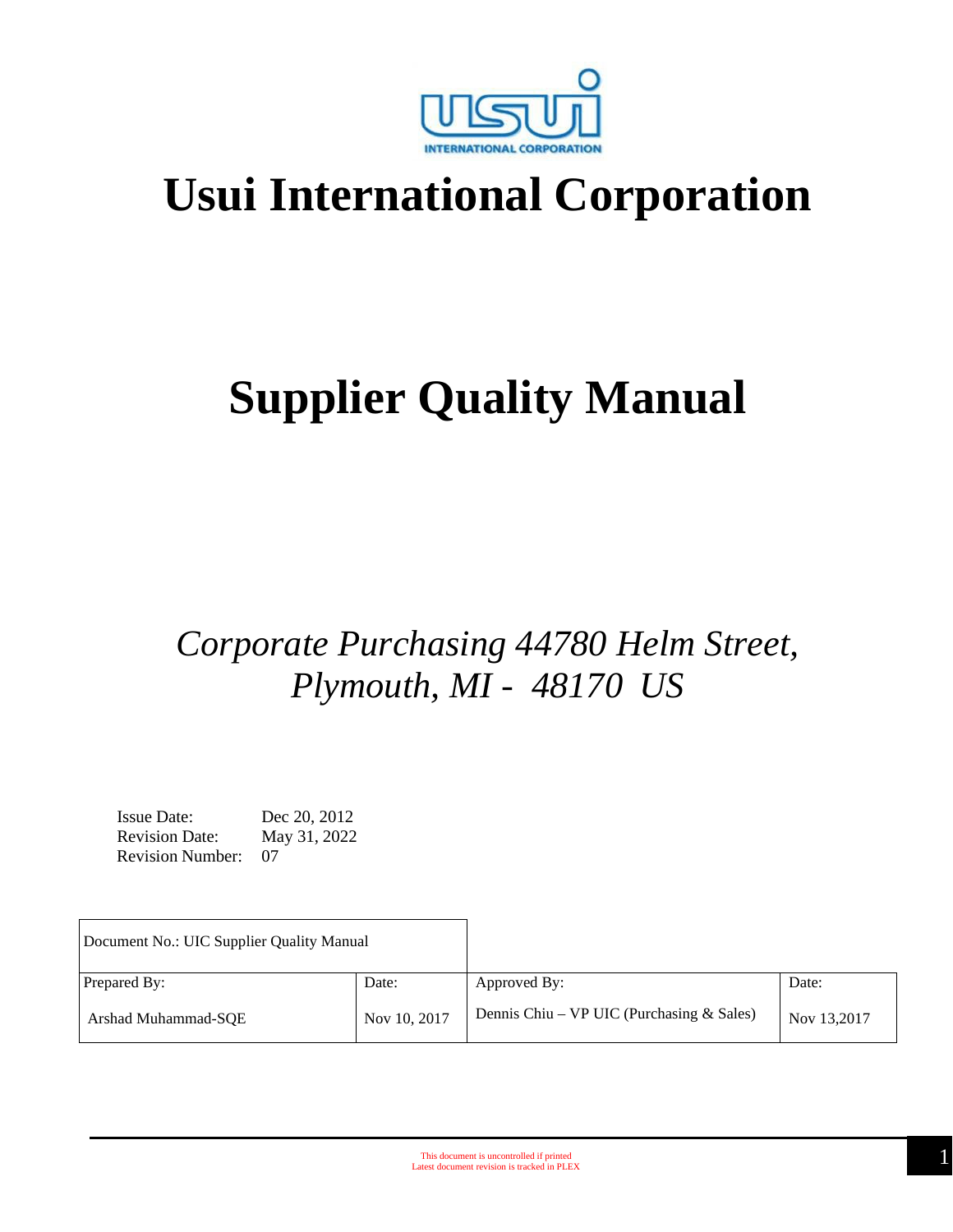#### **Preface**

UIC's Supplier Quality Manual is based upon recognized automotive standards and the requirements defined in manuals published on behalf ofthe automotive industry by the Automotive Industry Action Group (AIAG). It also recognizes all additional customer-specific OEM requirements. UIC performs Supplier Quality Management System development in conformance with ISO 9001:2015, IATF 16949:2016 and Customer Specific Requirements.

This manual is intended to assist suppliers in their understanding of UIC's requirements regarding specific management,communication andreporting processes.

This manual clarifies and supplements AIAG requirements. This manual does not change or eliminate any requirements contained in the AIAG manuals, other automotive industry requirements or UIC Purchase Orders. Purchased product/materials and services are defined as all product and services that affect customer requirements such as sub-assembly, sequencing, sorting, rework and services.

UIC adheres to a Zero Tolerance policy. The expectation is that all suppliers provide materials/parts, services, and processes that are 100% within specifications and delivered 100% within the prescribed delivery schedule. Suppliers are monitored in accordance with ISO 9001:2015, IATF 16949:2016 and Customer Specific Requirements.

Refer to UIC's Web Site, [www.usuiusa.com](http://www.usuiusa.com/) for latest edition of this Supplier Quality Manual.

Dennis Chiu UIC- VP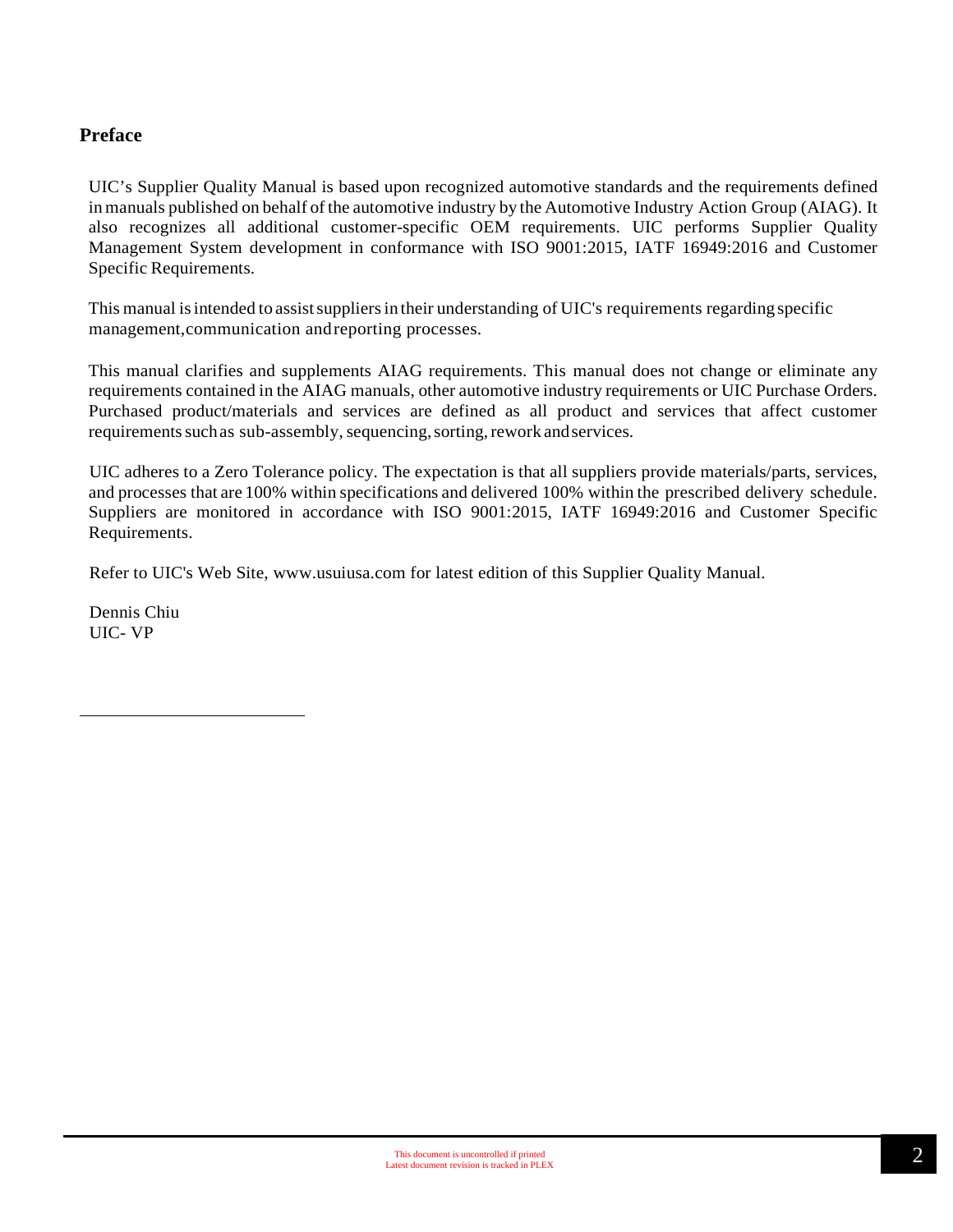## **Table of Contents**

| 1. |           |  |
|----|-----------|--|
|    | $\bullet$ |  |
| 2. |           |  |
| 3. |           |  |
|    | 3.1       |  |
|    |           |  |
|    |           |  |
|    | 3.2       |  |
| 4. |           |  |
|    | 4.1       |  |
|    | 4.2       |  |
|    | 4.2.1     |  |
|    | 4.3       |  |
|    | 4.3.1     |  |
|    | 4.3.2     |  |
|    | 4.3.3     |  |
|    | 4.4       |  |
|    | 4.5       |  |
|    | 4.6       |  |
|    | 4.7       |  |
|    | 4.8       |  |
|    | 4.9       |  |
|    | 4.9.1     |  |
|    | 4.10      |  |
|    | 4.11      |  |
|    | 4.12      |  |
|    | 4.13      |  |
|    | 4.14      |  |
|    | 4.15      |  |
|    |           |  |
|    |           |  |
|    |           |  |
|    |           |  |
|    |           |  |
|    |           |  |
|    |           |  |
| 5. |           |  |
|    | 5.1       |  |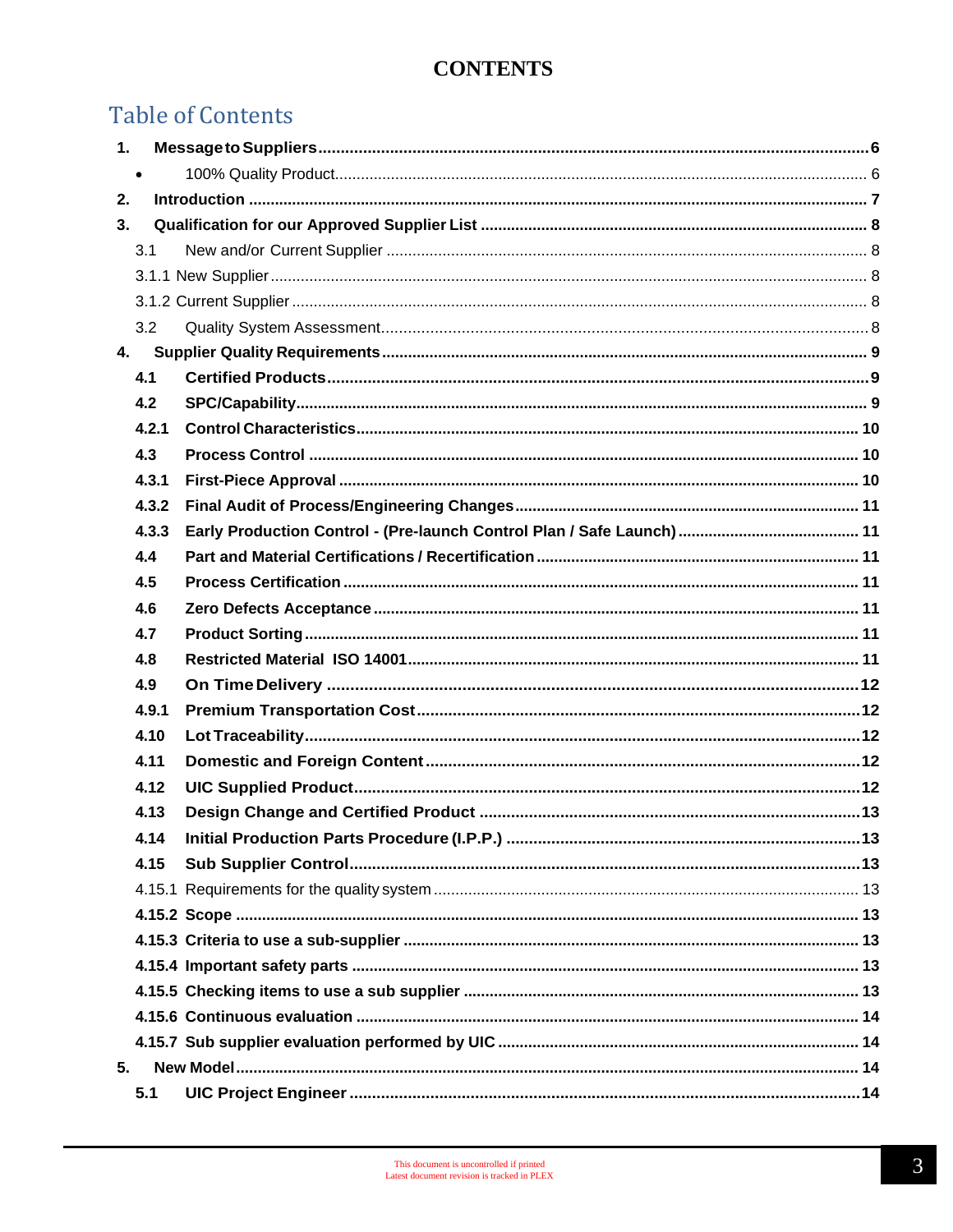| 5.3 |       |                                                                                              |  |
|-----|-------|----------------------------------------------------------------------------------------------|--|
| 5.4 |       |                                                                                              |  |
| 5.5 |       |                                                                                              |  |
| 5.6 |       |                                                                                              |  |
| 5.7 |       |                                                                                              |  |
| 5.8 |       |                                                                                              |  |
| 6.  |       |                                                                                              |  |
| 6.1 |       |                                                                                              |  |
| 6.2 |       |                                                                                              |  |
| 8.  |       |                                                                                              |  |
|     |       |                                                                                              |  |
| 8.2 |       |                                                                                              |  |
|     |       | The supplier must respond via e-mail/phone call directly to the SDR issuer and CC to UIC SQE |  |
| 8.3 |       | Temporary and Permanent Corrective Actions from Supplier-8D Report 23                        |  |
| 8.4 |       |                                                                                              |  |
| 8.5 |       |                                                                                              |  |
|     | 8.5.1 |                                                                                              |  |
| 9.  |       |                                                                                              |  |
| 10. |       |                                                                                              |  |
| 11. |       |                                                                                              |  |
|     | 11.1  |                                                                                              |  |
|     | 11.2  |                                                                                              |  |
|     | 11.3  |                                                                                              |  |
|     | 11.4  |                                                                                              |  |
|     |       |                                                                                              |  |
|     | 11.5  |                                                                                              |  |
|     |       |                                                                                              |  |
|     |       |                                                                                              |  |
|     |       |                                                                                              |  |
|     |       |                                                                                              |  |
|     |       |                                                                                              |  |
|     |       |                                                                                              |  |
|     |       |                                                                                              |  |
|     |       |                                                                                              |  |
|     |       |                                                                                              |  |
|     | 12.1  |                                                                                              |  |
|     | 12.3  |                                                                                              |  |
| 13. |       |                                                                                              |  |
| 14. |       |                                                                                              |  |
| 15. |       |                                                                                              |  |
| 16. |       |                                                                                              |  |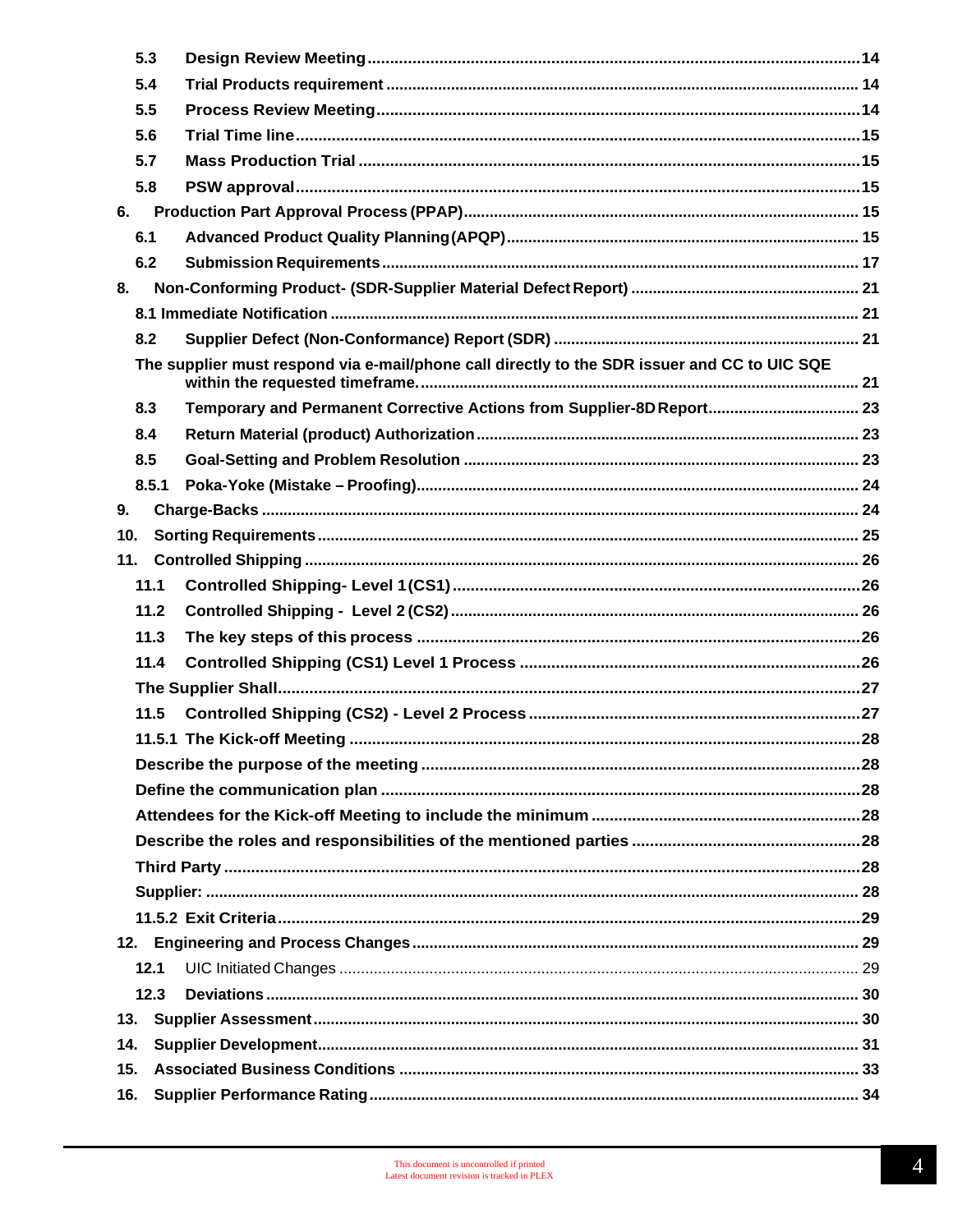| $\blacktriangleright$ |             |                                                                                        |  |
|-----------------------|-------------|----------------------------------------------------------------------------------------|--|
| 17.                   |             |                                                                                        |  |
| 18.                   |             |                                                                                        |  |
|                       | 18.1        |                                                                                        |  |
|                       | 18.2        |                                                                                        |  |
|                       | 18.3        |                                                                                        |  |
|                       | 18.4        |                                                                                        |  |
|                       | 18.5        |                                                                                        |  |
|                       | 18.6        | Release of Drawings, Technical Regulations, and Specifications to Third Parties  37    |  |
|                       | 18.7        |                                                                                        |  |
|                       | 18.8        |                                                                                        |  |
|                       | 18.9        |                                                                                        |  |
|                       |             |                                                                                        |  |
| 19.                   |             | IATF CSR Supplier Development- decision criteria for determining "exempt suppliers" 40 |  |
|                       | <b>19.1</b> |                                                                                        |  |
|                       | 19.2        |                                                                                        |  |
|                       | 19.3        |                                                                                        |  |
| 20.                   |             |                                                                                        |  |
| 21.                   |             |                                                                                        |  |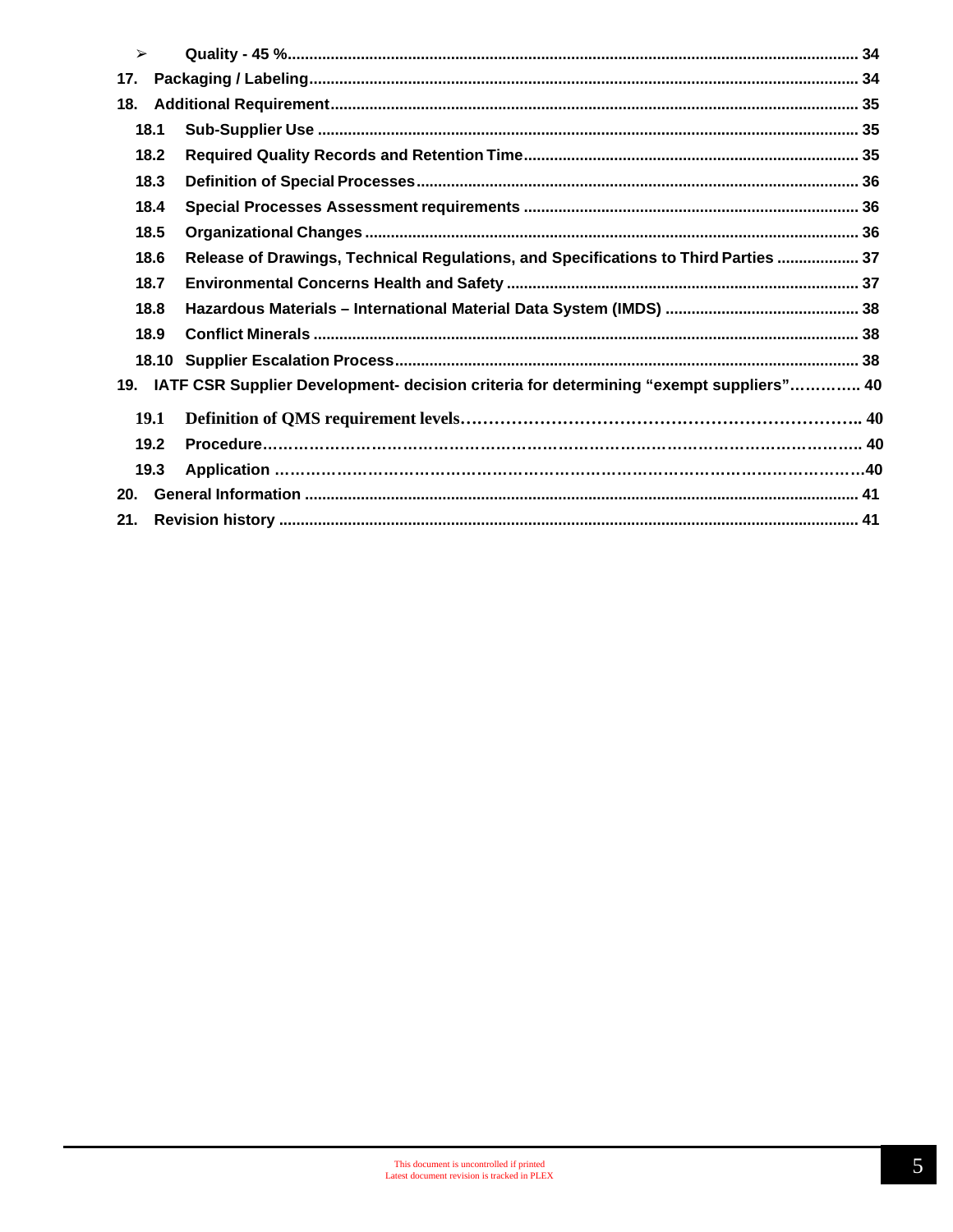## <span id="page-5-0"></span>**1. Message toSuppliers**

<span id="page-5-1"></span>Quality materials, parts, exacting standards excellent workmanship and a commitment to Continuous Improvement are elements that distinguish UIC. The requirements we have set for ourselves and our suppliers to achieve these elements are:

- **100% Quality Product**
- **100% On Time Delivery**
- **Competitive Cost**
- **Continuous Improvement**

Suppliers are considered as an integral part of the business. The capabilities of our suppliers support the fulfillment of the UIC mission and the achievement of company objectives. Relationships with our suppliers are built on total quality principles and practices to achieve the best performance, delivery, service and total cost. We cannot achieve these elements and goals without the support and expertise of our suppliers. Our suppliers are vital to our success.

The purpose in presenting this manual is to assist suppliers in promoting Continuous Improvements in quality, productivity and to set forth the requirements of ISO 9001 and/or IATF 16949:2016, which is the foundation of our Supplier Quality Program.

UIC's Quality Policy is:

## **"UIC will achieve worldwide customer satisfaction through continuous improvement of our quality management system and by meeting all requirements for quality, cost, delivery and services."**

Our quality policies extend to our suppliers. We are committed to build and maintain a profitable partnership with our suppliers that result in a timely and cost-effective launch of products and materials that meet the defined performance standards, plant assembly needs, overall customer satisfaction, governmental and regulatory requirements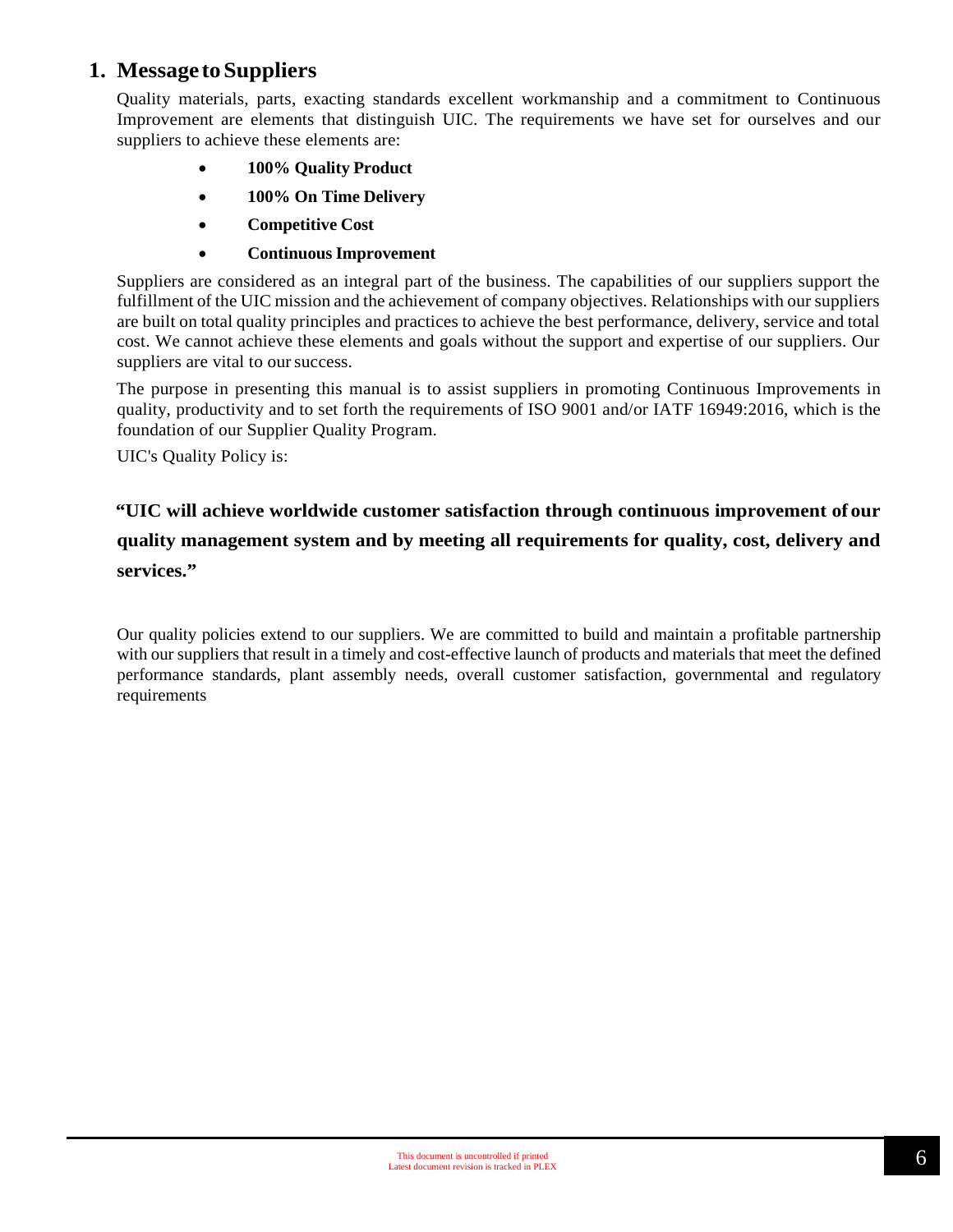## <span id="page-6-0"></span>**2. Introduction**

This manual is provided to both UIC plants (Ohio and Virginia). The requirements of this manual will be applied to all new models and mass production components, materials and services that are supplied to both UIC plants. It is the supplier's responsibility to notify the UIC Purchasing Department of any questions or concerns in meeting the requirements of thismanual.

"UIC" used in this manual applies to both Ohio and Virginia plants.

#### **2.1 Purpose**

The Supplier Quality Manual provides detailed information pertaining to the required quality assurance activities in all processes of ordering, receiving, manufacture, shipment, delivery, and disposition of defects, etc. that must be executed by suppliers to assure product quality of parts, materials and services being supplied to UIC to satisfy set requirements. In particular, for the purpose of preventing defects, it is most important so that systems enable continuous improvement in daily activities be established such as the company-wide quality management system as exemplified below.

NOTE: UIC requests those suppliers who deliver parts, materials and service under the scope of ISO 9001:2015 or IATF 16949:2016 to comply with the requirements set forth in the current ISO 9001:2015 or IATF16949:2016 standard and this document. Our goal is to develop a supply base of zero defects.

UIC is an IATF 16949:2016 registered facility and it is UIC's belief that the underlying structure given by adherence to the basic principles of IATF 16949:2016 makes a company stronger and more competitive while improving the satisfaction of customers, preventing defects, and accelerating continuous improvement. UIC understands the supplier's quality and performance has a direct impact to UIC's quality and performance; therefore, the supplier and UIC must continuously improve to stay competitive in the automotive market. Details are provided of required quality assurance activities in all processes of receiving, manufacturing, packaging, engineering changes, disposition of nonconforming material, etc. These quality requirements should be the basis for continuous improvements by the supplier. The supplier should monitor UIC's satisfaction and evaluate all feedback to continuously improve on quality and performance.

Model of Process-Based Quality Management System, below illustrates the processes of an effective quality management system.



Our Management Team has formally reviewed the systems, procedures and requirements contained within this manual. Suppliers are encouraged to forward comments and suggestions to UIC for inclusion in the review process.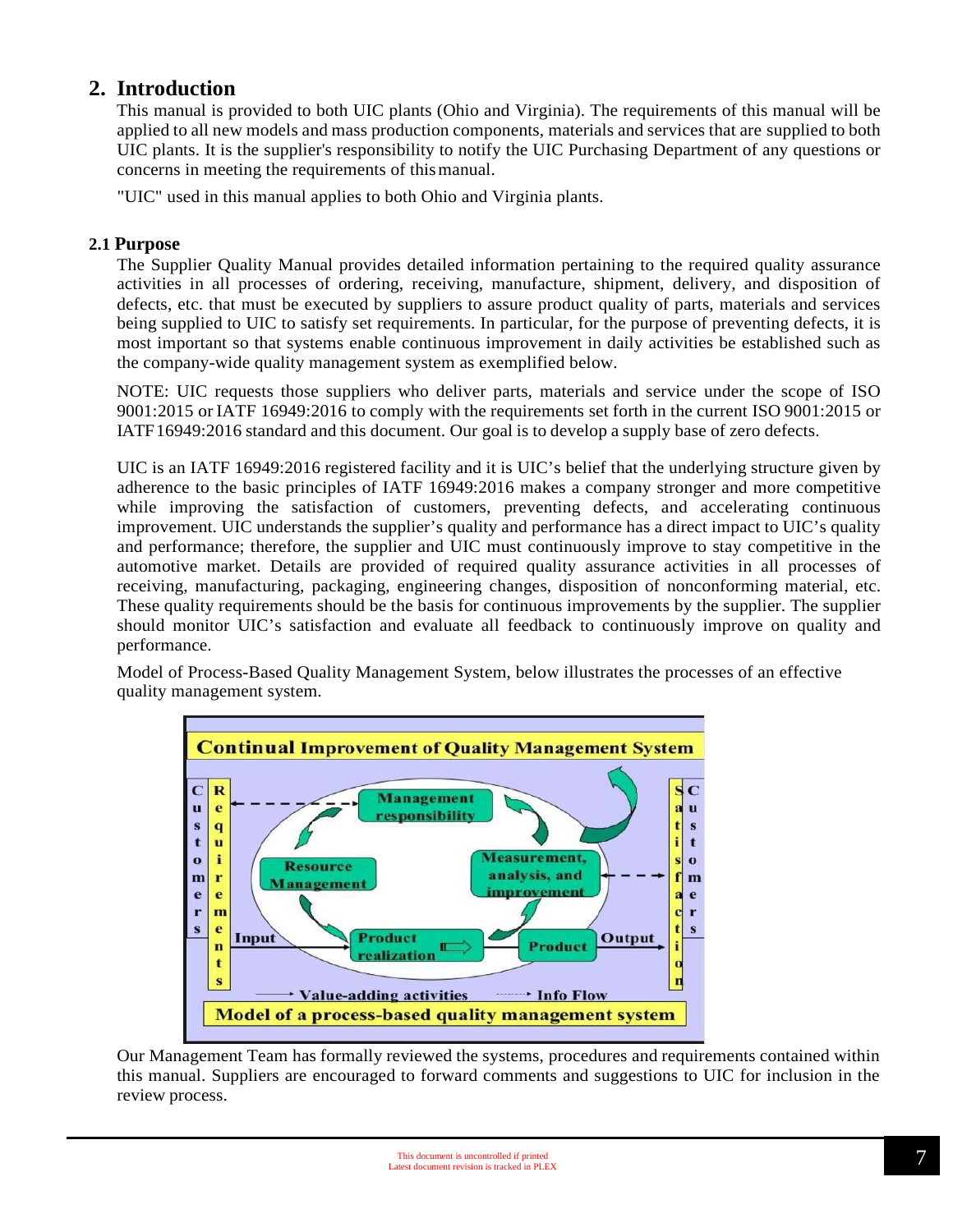## <span id="page-7-0"></span>**3. Qualification for our Approved SupplierList**

#### <span id="page-7-1"></span>**3.1 New and/or CurrentSupplier**

#### <span id="page-7-2"></span>**3.1.1 New Supplier**

New supplier selection and approval process begin by being identified by UIC Purchasing as a resource for a specific part, material or service. New supplier will be provided a Non-Disclosure Agreement (NDA) to be signed and returned to UIC Purchasing. UIC Purchasing, at its discretion, may send a formal Request for Quotation (RFQ) to the supplier, which in turn shall provide a timely response to the quotationrequest.

If it is determined that potential business relationship exists for further exploration, at any time, UIC Purchasing may perform a Corporate Ability Check and Technical Evaluation to have a preliminary assessment of the basic conditions about supplier's management, financial, technical, manufacturing and qualitysystems.

Once the new supplier meets the basic conditions and presents a competitive bidding, a Quality System Assessment will be performed (details described in item 3.2). A quality audit is carried out to confirm suppliers' quality systems and to verify the performance of those systems.

There shall be no special exemptions for these qualifications. All requirements must be met.

#### <span id="page-7-3"></span>**3.1.2 Current Supplier**

Current suppliers shall be evaluated in a regular basis and may remain as approved UIC supplier by meeting and/or exceeding UIC and its customer requirements. Acceptable score card evaluation and acceptable performance on periodic QAV assessments are the basic requirements. Eligibility may also be determined by means suchas:

- Participation and compliance with all UIC systems, procedures and requirements contained within thismanual;
- Full compliance with laws and regulations of each country and region where the supplier is established, and with the corporate ethics;
- Confirmation of performance in all requiredareas;
- Timely reply to RFQs and competitive bidding.

Remark: QAV audits are implemented according to an annual plan using a globally common set of criteria defined by the Supplier Quality Engineering department.

An Approved Supplier list will be maintained by UIC. The listing will be updated on a continuous basis by the UICPurchasing.

When a new supplier or a current supplier is awarded a business by UIC, it is the supplier's responsibility to review all Purchase Orders received from UIC and verify that all terms can be met, including the UIC Terms and Conditions of Purchase (document available with the RFQ package and at www.usuiusa.com). UIC Terms and Conditions of Purchase applies to all purchase orders. The supplier must notify UIC in writing within 10 days of receipt of any item that they do not agree or take exception.

#### <span id="page-7-4"></span>**3.2 Quality SystemAssessment**

Supplier Quality System Assessment is performed based on the mandates established on UIC Quality Audit Validation (QAV) form (FRM-4021)

Current, new or potential suppliers will undergo a OAV audit. IATF 16949:2016 certifications do not exempt any supplier from being audited by UIC. However, in some cases, registration may preclude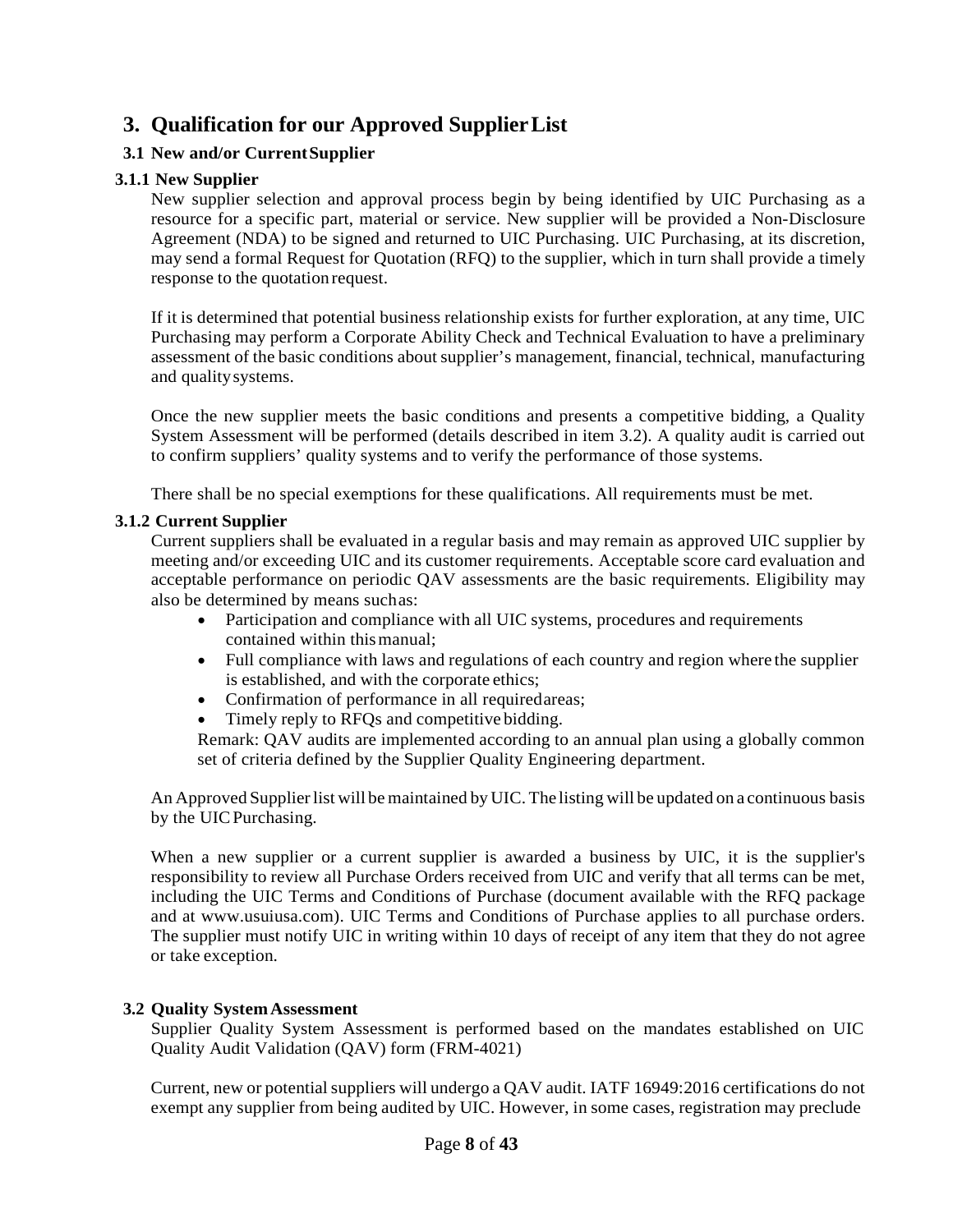a supplier from being surveyed.

Audits will be conducted on a frequency determined by the UIC SQE or any other Usui Quality team member. UIC's customers may occasionally participate with UIC team members on the quality audit.

The supplier shall, with sufficient notice, allow UIC and its accompanying customer(s) to assess and/or audit their manufacturing processes and/or quality systems. These audits will determine the supplier's ability to meet the requirements of UIC.

On-site supplier assessments performed by UIC Quality members will be used by UIC as one method of ensuring that requirements are met. UIC may determine, based on supplier performance rating system results, which of the sections are to be assessed or if a full assessment is required.

The QAV form, a Self-Assessment Questionnaire, may be forwarded to a supplier for completion when UIC is considering awarding new, additional business and/or prior to an on-site assessment being performed.

The self-assessment questionnaire shall be completed as requested and returned to the originator by the requested date. It is expected that suppliers will utilize a multi-discipline approach in order to complete the survey document. If questions are considered to be not applicable, indicate N/A.

In addition to the QAV form, manufacturing process audits are conducted using the supplier's process flow diagram and control plan as a guide.

The QAV survey is rated according to the form guidelines, which is also based on ISO 9001:2015 or IATF 16949:2016 QSA checklist. A copy of the completed assessment or section(s) shall be forwarded by a UIC SQE to the supplier; who must initiate any follow up actions required.

Any non-conformances, as a result of the QAV audit, shall be corrected in a timely manner and evidence of the corrective action shall be made available to UIC.

## <span id="page-8-0"></span>**4. Supplier Quality Requirements**

#### <span id="page-8-1"></span>**4.1 Certified Products**

Suppliers shall certify their products to meet or exceed acceptance established at Production Part Approval Process (PPAP). This shall include all parts and materials supplied to UIC or supplied as passthrough to UIC's customer. If the quality level falls below the established quality standard parts and materials shall be considered non-conforming. The supplier shall take immediate containment action and re-establishcertification.

#### <span id="page-8-2"></span>**4.2 SPC/Capability**

Suppliers shall monitor process performance using the appropriate statistical techniques in accordance with AIAG Statistical Process Control manual.

Suppliers are required to use statistical methods for the control and continuous improvement of control characteristics and/or process parameters. Suppliers shall illustrate that new products and engineering changes to products conform to all specifications, including process capability. The supplier shall demonstrate process capability according to AIAG PPAP manual using Cpk/Ppk process capability applicable below index.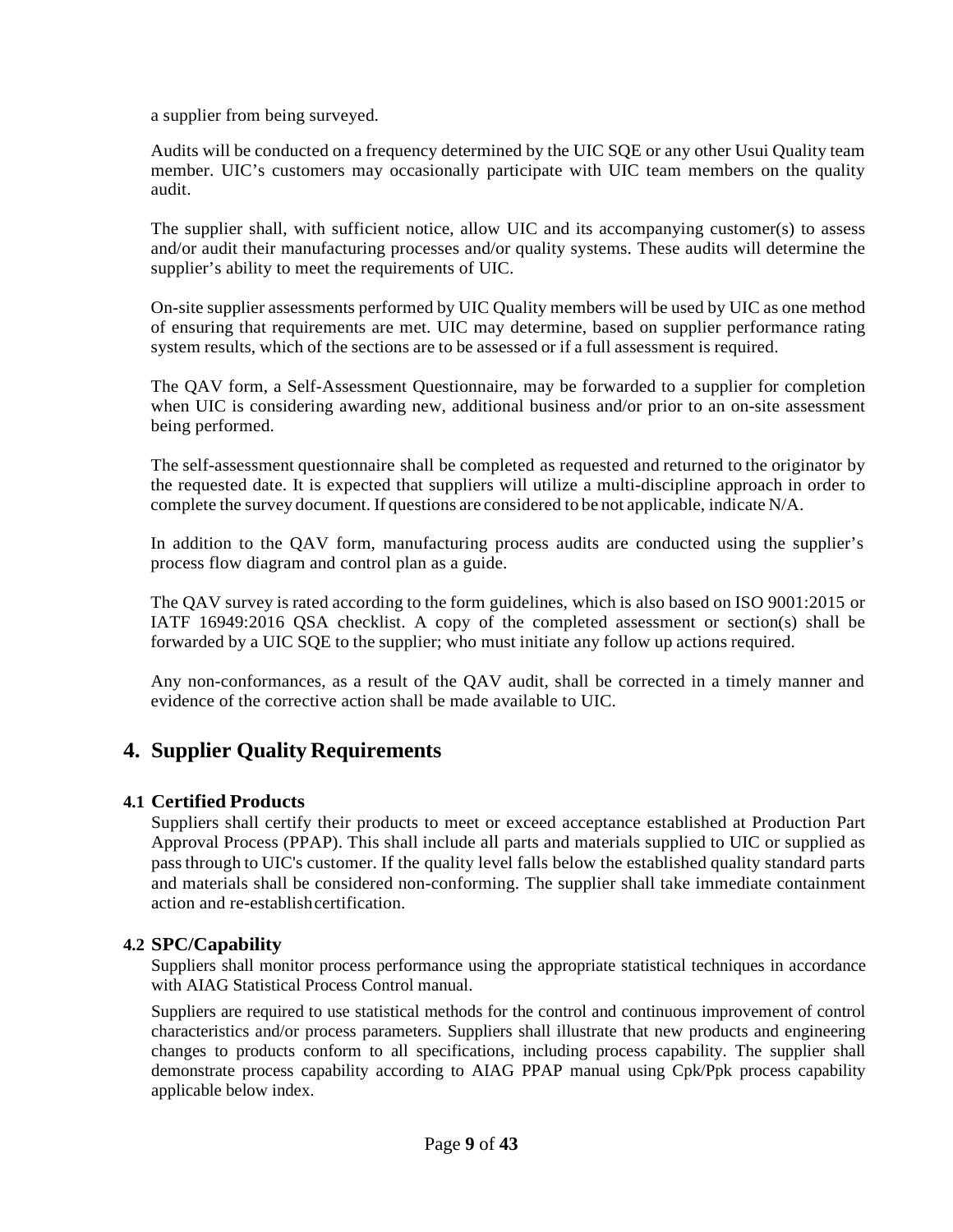UIC part drawings define all special or critical features/characteristics. Supplier will be required to perform capability studies on all special or critical features/characteristics with at least 125 pieces, unless otherwise differently specified by UIC SQE.

Process Capability Index (Cpk) on a stable process shall be  $\geq 1.33$ . Process Performance Capability Index (Ppk) shall be  $\geq 1.67$ . Ppk acceptance criteria shall be used to evaluate any data from a period less than one month.

The supplier may be requested to provide a summary of Cpk results over a certain period of time along with the X-bar and R charts. Should characteristics be identified during launch, production, and/or customer end use that were not originally deemed as a control characteristic but have later been proven to be significant, the supplier may be requested to provide statistical evidence of control and capability, if supplier cannot meet Cpk or Ppk specifications, corrective actions shall be taken such as:

- Investigate and determine root cause and perform corrective actions
- Execute 100% inspection and improve capability by continuous improvement

When used in the monitoring and measurement of specified requirements, the ability of computer software to satisfy the intended application shall be confirmed. This shall be undertaken prior to initial use and reconfirmed as necessary. Confirmation of the ability of computer software to satisfy the intended application would typically include its verification and configuration management to maintain its suitability for use.

#### <span id="page-9-0"></span>**4.2.1 Control Characteristics**

When a UIC customer's special characteristic is shown on the part drawing or referenced in the specification, the supplier is required to comply with UIC customer requirement.

| Control characteristics identifying      | Gauging  | <b>UIC</b> Requirements<br>(unless otherwise agreed with UIC) |  |
|------------------------------------------|----------|---------------------------------------------------------------|--|
| <b>Significant or Key Characteristic</b> | Variable | $Ppk \ge 1.67$<br>$Cpk \ge 1.33$<br>Gage $R&R\leq 10\%$       |  |
| <b>Critical Characteristic</b>           | Variable | $Ppk \ge 1.67$<br>$Cpk \ge 1.33$<br>Gage $R&R\leq 10\%$       |  |

#### <span id="page-9-1"></span>**4.3 Process Control**

A control plan shall exist for UIC's production processes. All control characteristics shall be identified on the control plan, PFMEA, work standards, inspection instructions, and inspection standards. A machine checklist should exist for all processes or equipment parameters that affect the quality of UIC's part. This machine checklist should be utilized a minimum of once per shift for all processes unless otherwise agreed to by UIC's Supplier Quality Engineer (SQE). The frequency and quantity of process and product checks should be approved by UIC's representative, in most situations, the SQE.

#### <span id="page-9-2"></span>**4.3.1 First-Piece Approval**

The supplier should have a written procedure that describes the method and responsibilities for approving a new or revised setup prior to running a production lot. Setup parts and material must be identified and segregated from production material. Setup parts or material can be tagged, labelled, color coded, or destroyed, but must be moved out of the process flow to prevent mixing with acceptable products or material. First-piece inspections are required prior to production runs and after each machine setup, die change, or process change to enhance compliance to specification during a run. First-piece parts or material should be identified and retained, on the particular equipment until the job is complete. These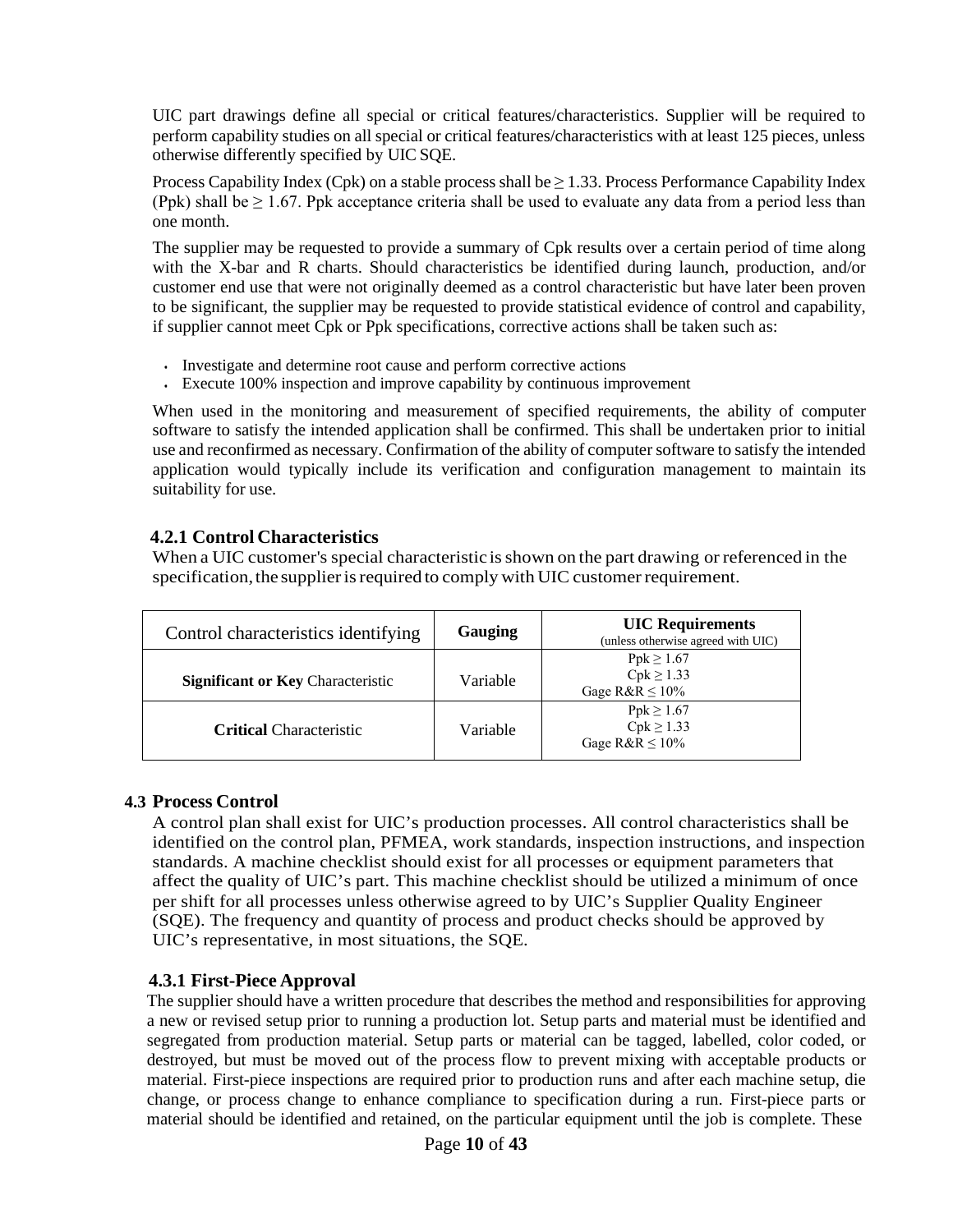parts shall be used as proof of conformity and for comparison in the event of any detected non- conforming conditions.

#### <span id="page-10-0"></span>**4.3.2 Final Audit of Process/Engineering Changes**

Check all impacted product characteristics, (dimensions and materials). The supplier is responsible for performing an audit of all the changed dimensions or requirements on the first three shipments (release orders) of an engineering change which includes design and/or process changes. The audit will, at a minimum, include the dimension(s) affected by the change and feasible control characteristics. The supplier should submit to the SQE all dimensional reports/SPC applicable data related to the changes and revise all applicable documentation.

#### <span id="page-10-1"></span>**4.3.3 Early Production Control - (Pre-launch Control Plan / Safe Launch)**

Early production control is required for products or processes that are being developed by UIC, new part releases, and/or significant changes to the supplier's product or processes. This process is the supplier's effort to gain control of its processes and provide ZERO quality issues during ramp-up of mass production. The supplier, per the directions from the SQE, may be required to develop a pre-launch control plan, which shall include significant enhancements to the supplier's production control plan. Under these circumstances, the supplier shall perform 100% inspection according to the criteria approved by the SQE. The early production control should be performed on all parts until three months after the supplier's start of mass production excluding minimal builds for samples.The supplier can stop early production control after the completion of the required duration if all quality issues have been resolved or corrected. The supplier should maintain all records; i.e., inspection checklists, pre-launch control plan, etc. during early production control.

#### <span id="page-10-2"></span>**4.4 Part and Material Certifications / Recertification**

The supplier has the responsibility to ensure that purchased production parts/material supplied to UIC shall be in compliance with all material specifications shown on the drawing and/or purchase order. Part certifications containing actual measured results may be required at designated intervals, per SQE directions. However, the supplier shall send a copy of the material certification with all shipments (together with the packing slip).

#### <span id="page-10-3"></span>**4.5 Process Certification**

The supplier has the responsibility to ensure that production processes are in compliance with all material specifications shown on the drawing and/or purchase order. Process certification containing actual measured results with a minimum 1.33 Cpk index is recommended. UIC shall determine the need for process certification verification.

#### <span id="page-10-4"></span>**4.6 Zero Defects Acceptance**

The supplier shall adopt acceptance criteria of zero defects on parts, materials, products and services supplied to UIC.

#### <span id="page-10-5"></span>**4.7 Product Sorting**

In the event that defective supplied product or material is discovered at UIC and/or at the UIC customer location, it is the supplier's responsibility to replace or sort the defective material in accordance to the direction given by UIC. UIC holds the right to sort/rework supplied product or material at any time, to ensure the customer's requirements are not compromised. The supplier shall be responsible for all expenses including, but not limited to, UIC administration fee, hourly rate charges, travel expenses and containment company charges.

#### <span id="page-10-6"></span>**4.8 Restricted Material ISO 14001**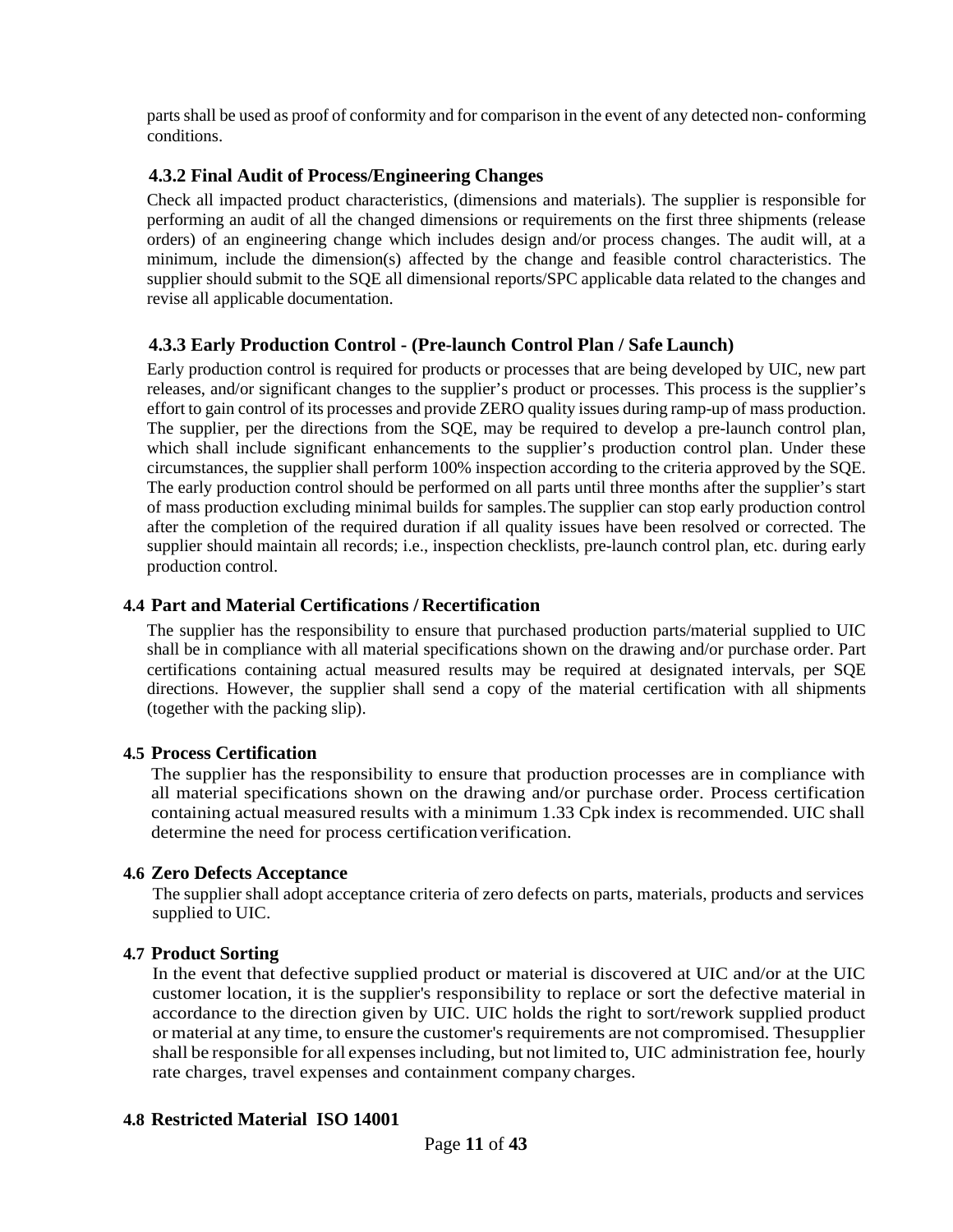The supplier shall comply with all current governmental and safety restraints on restricted, toxic and hazardous materials; as well as environmental, electrical and electromagnetic considerations applicable to the country of manufacture and sale.

#### <span id="page-11-0"></span>**4.9 On TimeDelivery**

100% on time delivery is required of all suppliers. Appropriate planning information and purchase commitments to enable suppliers to meet this expectation are provided by UIC and contained in UIC's Purchase Order and order releases.

Supplier delivery performance is monitored and is an element of the supplier performance rating system. Appropriate corrective actions shall be taken in the event of failure to meet these deliveryrequirements.

#### <span id="page-11-1"></span>**4.9.1 Premium Transportation Cost**

The supplier shall be held responsible for excess/expedite transportation costs incurred because of lack of supplier performance. This includes premium freight charges from the supplier facility to the UIC facility as well as any premium freight charges passed on by our customer.

#### <span id="page-11-2"></span>**4.10 LotTraceability**

The Supplier is responsible for maintaining lot traceability while product is at UIC. Each product shall be identified in accordance with UIC's drawing. The supplier should be able to use UIC's release number to identify raw material, lot number, manufacturer's date, shift, and where possible, the operator or other means to identify the date, shift and cavity from which the product was produced. UIC must approve the supplier's alternative traceability method.

Traceability of the raw material, work in process, and finished products must be established and maintained from the receipt at the supplier's facility through delivery to UIC. Raw material includes all material used in component parts that produce the final product. Lot control must provide traceability of material from the point of usage back to the point of manufacture, where parts are put into assemblies at the supplier's locations, to the assembled product. Records indicating inspection, test results, and final inspections must reference principle or subordinate lot codes.

Heat separation is needed unless otherwise specified/agreed in written by UIC.

The supplier traceability internal controlled document records include but are not limited to: lot numbers, raw materials and sub-components receive dates / consumption dates, production dates/range, process and machine parameters history, maintenance-repair history, manpower changes, inspection dates and evaluation test results, finished goods ship dates, process changes etc.

The supplier must have FIFO at their plants and shall confirm their lower tier's FIFO to support and sustain traceability. FIFO must be followed for all materials and sub-components through all production stages and parts completion, until finished goods delivery.

#### <span id="page-11-3"></span>**4.11 Domestic and Foreign Content**

Seller shall provide, upon request, the domestic and foreign content of any materials purchased byUIC, as required by U.S. laws and regulations (i.e. NAFTA, etc.).

#### <span id="page-11-4"></span>**4.12 UIC Supplied Product**

The supplier must notify UIC immediately of suspect product. UIC will follow all ISO 9001:2015 -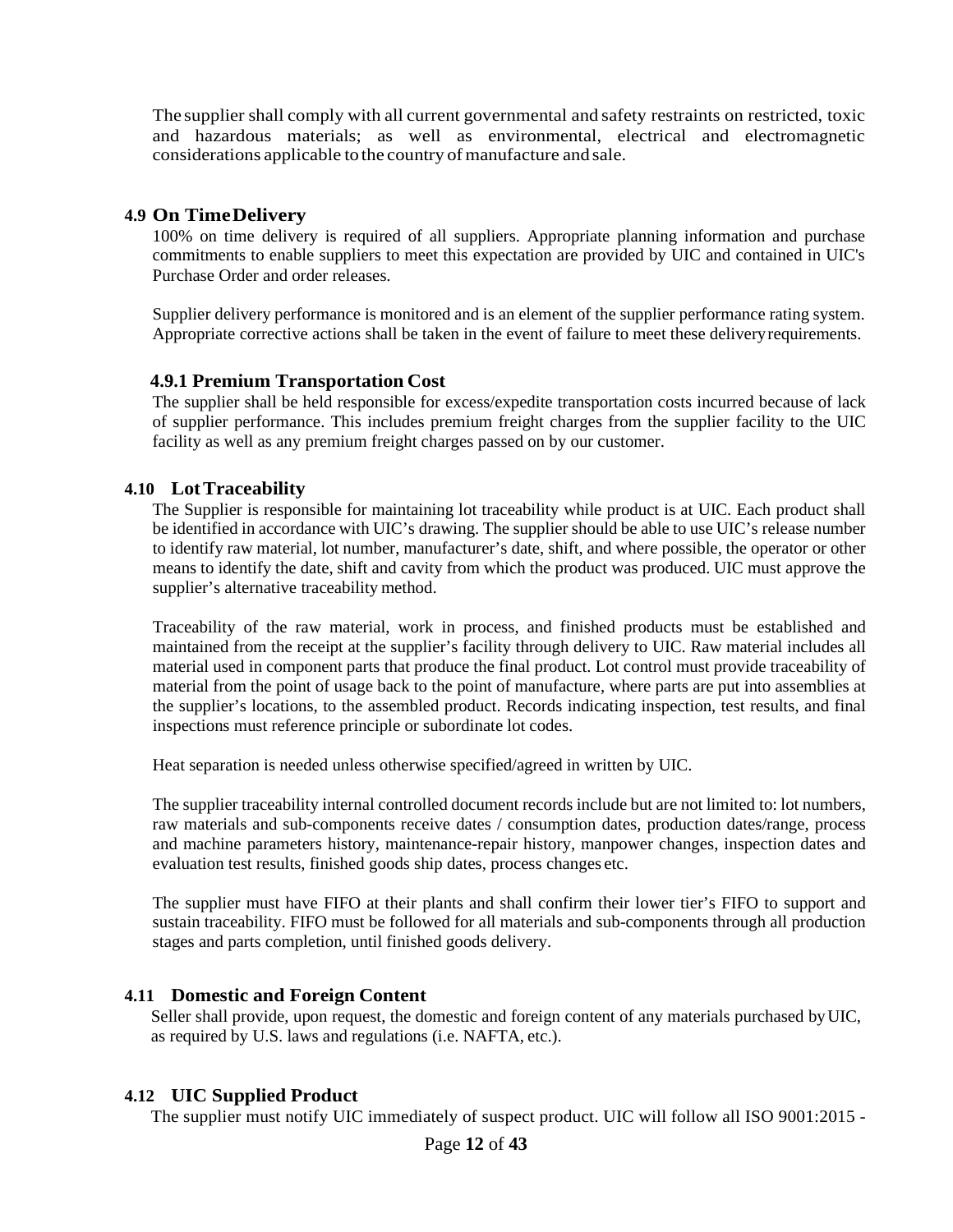7.5.4 (Customer Property) guidelines for Customer Supplied Product. UIC shall maintain records of certification.

#### <span id="page-12-0"></span>**4.13 Design Change and Certified Product**

Design changes and certified product shall be identified as determined by UIC. This identification should be attached in a clearly visible location to the exterior of the package/container. The identification should be enclosed so it cannot be damaged. Each skid and/or Skid Label must be identified.

#### <span id="page-12-1"></span>**4.14 Initial Production Parts Procedure(I.P.P.)**

Supplier shall implement the following items in order to facilitate the smooth control of initial parts deliveries during the design and prototype timing, and mass production. The following procedure shall be used when sending in prototype event delivery parts, design change parts, non-conformance countermeasure parts and process change parts, i.e. tool changes, jig changes, production location change: supplier shall submit the Initial Parts Notification to the QC or SQE of the appropriate facility (UIC OH or VA) label to each container during the initial delivery of parts that fall within the scope indicated above. Please confirm with the appropriate facility (UIC OH or VA) on what indication should be used and what initial parts notification method is required for finished and pass through.

In the event a supplier fails to provide proper material identification or labeling as stated within this document product cannot go directly to the warehouse. A dock charge may be assessed to the supplier. Product will be considered nonconforming and corrective actionmayberequired.

#### <span id="page-12-3"></span><span id="page-12-2"></span>**4.15 Sub Supplier Control**

#### **4.15.1 Requirements for the qualitysystem**

The Tier 1 supplier shall require its sub-supplier to obtain ISO 9001:2015 and/or IATF 16949:2016 certification as the requirement for the quality system.

#### <span id="page-12-4"></span>**4.15.2 Scope**

All Sub-supplier materials, components and processes incorporated into finished products supplied to UIC.

#### <span id="page-12-5"></span>**4.15.3 Criteria to use a sub-supplier**

The Tier 1 supplier shall use a sub-supplier in accordance with the criteria below. The tier 1 supplier shall submit the "Request for Approval of Using Sub-supplier" to the Quality Assurance Department prior to using the sub supplier.

#### <span id="page-12-6"></span>**4.15.4 Important safety parts**

Important safety parts shall not be outsourced for processing. However, this rule shall not always apply when approval from the following department managers is obtained:

- a. Quality Assurance Department for purchased products
- b. Responsible production departments for OEM products

#### <span id="page-12-7"></span>**4.15.5 Checking items to use a sub supplier**

A supplier shall evaluate the following items in accordance with its criteria regarding its sub supplier end items of "Request for Approval of Using Sub supplier":

a. Whether the sub supplier provides sufficient management resources, and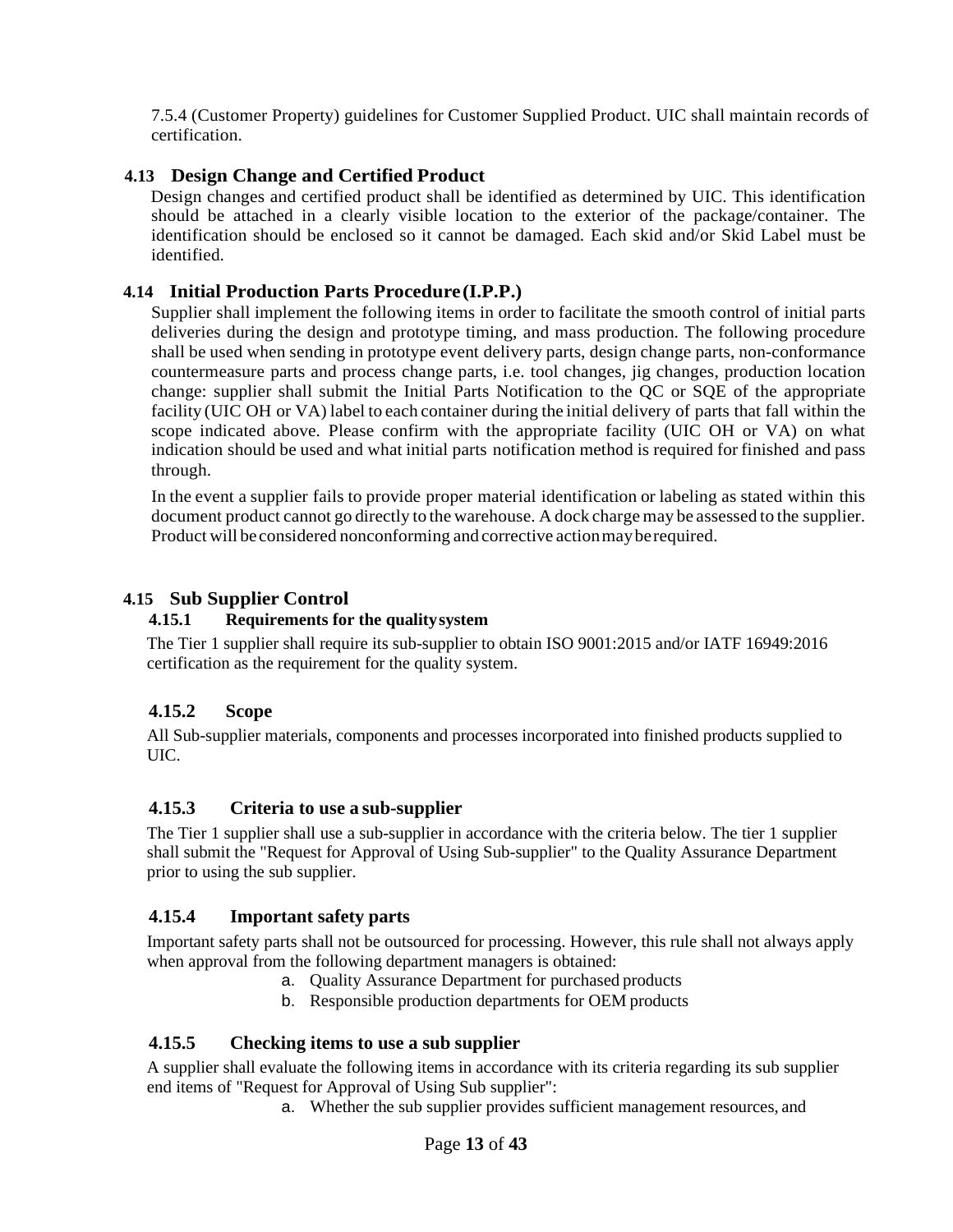whether its production process is under control.

b. Whether the sub supplier possesses production and quality control capacities to satisfy the required QCD.

#### <span id="page-13-0"></span>**4.15.6 Continuous evaluation**

The Tier 1 supplier shall evaluate and monitor the implementation of its sub supplier's quality system on a periodic basis or on an as-needed basis.

#### <span id="page-13-1"></span>**4.15.7 Sub supplier evaluation performed by UIC**

UIC shall perform audits on the sub supplier, which a supplier is using, as necessary.

#### <span id="page-13-2"></span>**5. New Model**

#### <span id="page-13-3"></span>**5.1 UIC Project Engineer**

The New Model Process at UIC includes several trial events leading up to mass production. Suppliers will be assigned a Project Engineer, who will work with them from the time business is awarded.

#### **5.2 Critical or Non-Critical PartsSupplier**

UIC will determine whether a supplier will be considered a "Critical" or "Non-Critical" parts supplier. Once this has been determined a Kick-off meeting will be schedule between the supplier and UIC. At this time, schedules, quality requirements, required documentation, mass production requirements, packaging requirements, and contact information will be discussed at this meeting. A kick-off, Trial, and PPAP checklist will be used to ensure all issues have been captured as UIC starts into the process development phase of new model.

#### <span id="page-13-4"></span>**5.3 Design Review Meeting**

UIC will schedule a design review meeting with the supplier. At this meeting critical characteristics, past problem history, control datums, drawing reviews, design for manufacturing, any testing requirements and schedule will be discussed and reviewed. The supplier should bring up any concerns of the design, what type of assembly equipment will need to be used to control the part, and any other concerns that they may during this meeting. The Design Review Checklist will be used to ensure all issues have been captured.

#### <span id="page-13-5"></span>**5.4 Trial Products requirement**

Trial requirements will be negotiated between the Project Engineer, SQE and the Supplier. Suppliers are required to submit data and sample parts as requested throughout the trial event process. Suppliers are responsible to guarantee that all parts submitted as trial parts, meet the requirements that have been established between the UIC Project Engineer, SQE and the Supplier, and ensure that each part number and container is identified with an Initial Production Parts label. (Appendix 16.9 Initial Production Parts label.) If trial parts do not meet established requirements, arrangements must be made prior to shipment of the parts.

#### <span id="page-13-6"></span>**5.5 Process Review Meeting**

UIC will schedule a process review meeting with the supplier. At this meeting inspection gages and standards, MSA plan, process capability, quality documentation, trial event schedules and requirements, P.V. testing requirements and Run@rates will be discussed and reviewed. The supplier should review process flow and over manufacturability of the part during the meeting. The quality review, supplier mass production readiness process check sheet, and the Run@rate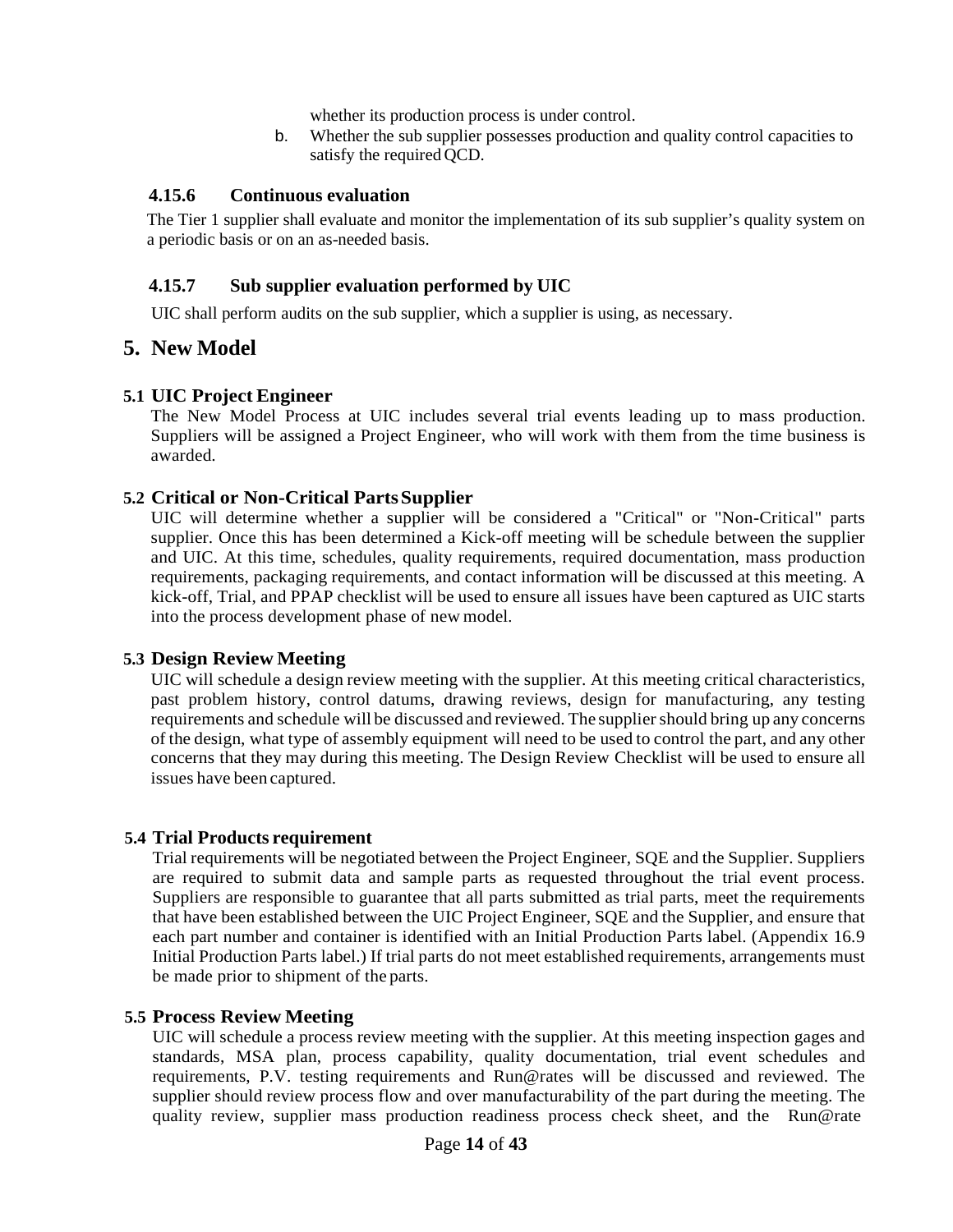worksheet will be used to ensure all issues have been captured.

#### <span id="page-14-0"></span>**5.6 Trial Time line**

The Supplier should notify the Project Engineer of all scheduled trials to allow sufficient time for the Project Engineer to make plans to attend with SQE. If the Project Engineer is not notified of the trial, the supplier may be required torun the trial again at an agreed upon time.

#### <span id="page-14-1"></span>**5.7 Mass Production Trial**

UIC will schedule a Run@rate to performed on the actual mass production process. The trial parameters will be established between the supplier and UIC. The supplier shall demonstrate process capability, meeting capability targets, quality documentation, and all open issues have been closed.

#### <span id="page-14-2"></span>**5.8 PSW approval**

UIC will approve the supplier for mass production after:

a.) Supplier has closed out all open items for new model. b.) Passed the Run@rate with no pending open issues. c.) All QAV action items list closed. d.) Approved PSW.

## <span id="page-14-3"></span>**6. Production Part Approval Process(PPAP)**

The supplier shall have a system established that will provide adequate planning to support obtaining PPAP approval in accordance with the due date provided by UIC's purchase order.

All PPAP requirements shall be issued to the supplier using the Supplier Submission Requirements check sheet. UIC-SQE will provide and approve the requirements contained within the submitted PPAP. All PPAP documents shall be submitted to the UIC-SQE.

#### <span id="page-14-4"></span>**6.1 Advanced Product Quality Planning(APQP)**

The supplier shall investigate, confirm and document the manufacturing feasibility of the proposed products and submit it with the quote response, (SFC).

The supplier shall have an established project management system to develop and track all new and modified products (Figure: Product Quality Planning Timing Chart). The supplier shall submit, at a minimum a monthly Production Preparation Plan or as required by UIC (refer to attachments PPP). The supplier shall identify all milestones that are significant to the successful launch of the product.

Status of the design of the processes and gauges, manufacturing of tooling and gauges, completion of runoffs, completion of inspections and testing, submission of PPAP package, receipt of a signed Part Submission Warrant (PSW), and start of production shall be tracked by the supplier. The product development process must identify all phases and milestones significant to the project (Figure 2.0, Product Quality Planning Timing Chart). The process is used to develop a product plan to ensure that specific inputs, outputs, and/ or deliverables are sequenced at the proper time. The supplier shall have routine cross-functional assessments and feasibility commitments of the project to assure that the project meets UIC's submission date of the PPAP package as well as submission of samples to the correct level on time. All UIC suppliers are required to submit the proper documents in all phases of pre-production, production, and continuous improvement. In addition, UIC and UIC customers are afforded the right to verify conformance of product at the supplier premises upon 24-hour notification to the supplier.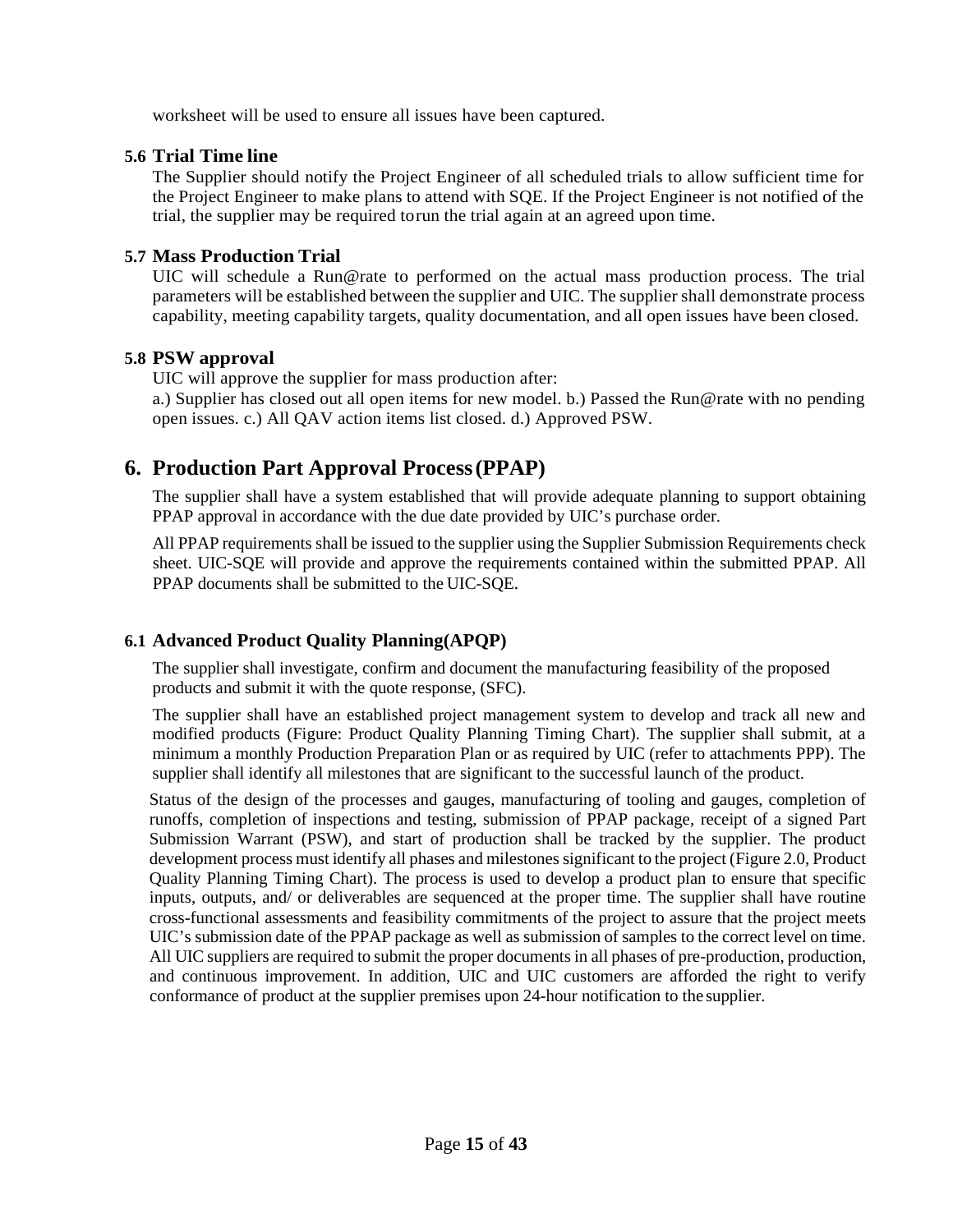The supplier shall support and participate, when requested or required, in UIC's product development process. This shall include, but not limited to, an onsite audit using the Supplier Readiness Check sheet (). The supplier may be required to perform periodic reviews using the Supplier Readiness Check sheet, Machine Capability Analysis, PPAP runoff, high volume production trials, and a production readiness review prior to start of production with UIC. These activities will ensure production readiness and production part approval on time.



#### **6.1.1 APQP Status Reports**

The supplier may be required to report their APQP status on the Supplier Readiness Check sheet (refer to attachments). These reports will include a detailed review of the following:

- Production Preparation Plan; a timeline including status of all tooling, equipment, facilities, and gauging for both suppliers and sub-suppliers
- Organizational chart of the entire team, including sub-suppliers (tooling, gauging, raw materials, etc.) with contactinformation
- Facilities, tools, andgauges
	- o Capacity studies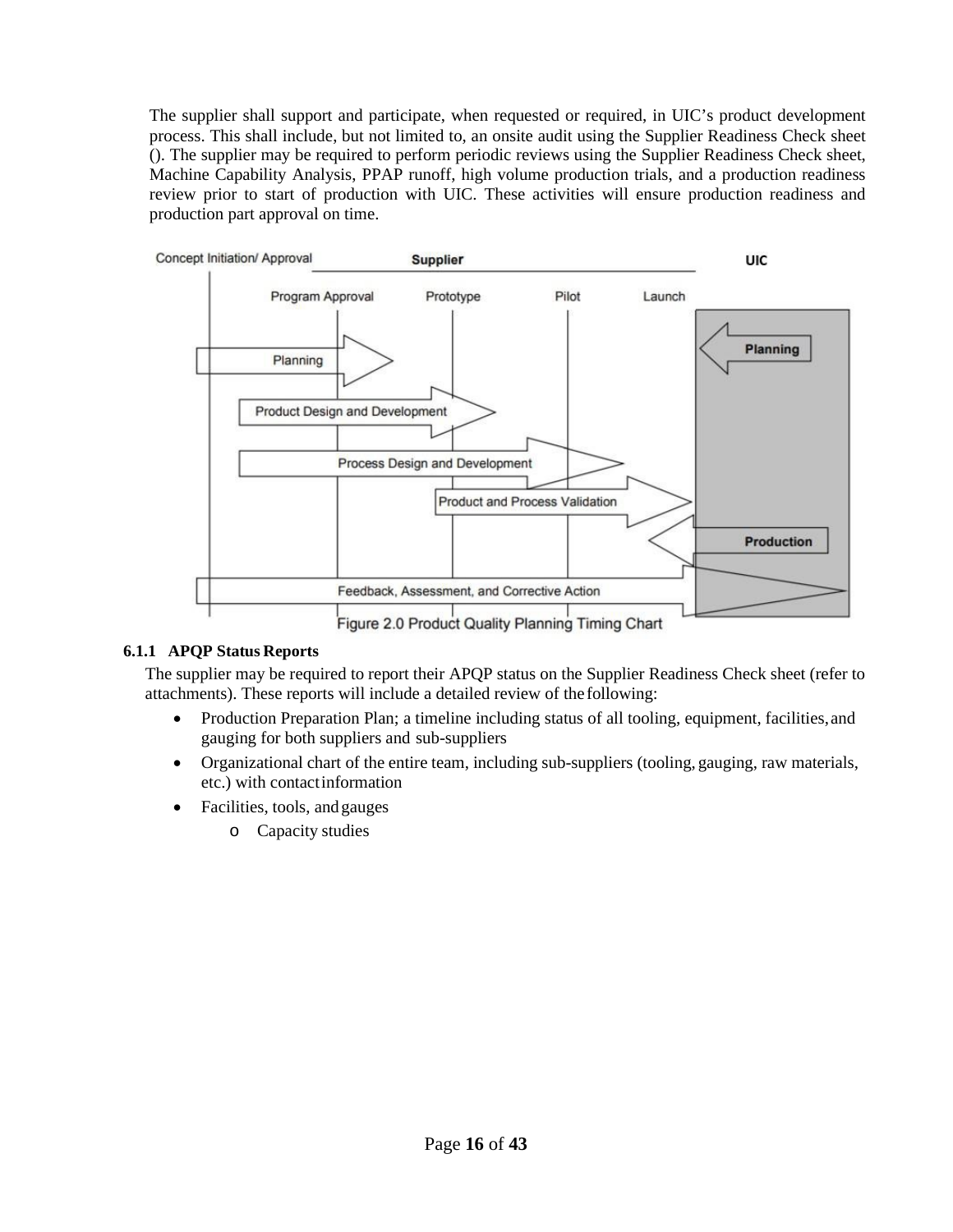- o Upgrades to any facilities
- o Design of tools and gauges
- o Poka -Yokes (error proofing corresponding withPFMEA)
- o Tooling, equipment, and gauge specifications and acceptance criterion
- PFMEA
- DFMEA (if applicable)
- Process flow diagram
- Part Flow Diagram illustrating all sub-suppliers with the name of the company and their location (refer to attachments)
- Control plan with critical sub-supplier control plans
- Measuring systems evaluation
- Preliminary process capability studies (identification of UIC requirements)
- Design validation plan and report
- Packaging plan
- Sub-supplier/sub-contractor management
- PPAP submission
- Early Production Control (Pre-launch control plan, inspection check sheet, etc.)

#### **6.1.2 Production Trials**

The supplier should perform production readiness reviews and trials internally (i.e., Mass Production trials, what-If trials, etc.) prior to the start of production for a minimum of two hours for all purchased parts or asrequired by UIC. The supplier should use UIC's Supplier Readiness Check sheet for reviews and the accompanying worksheet "Production Trial Runoff Results" for recording the data from the mass production trials. The mass production trials (MPT); i.e., run-at-rate, must meet overall efficiency, scrap, and downtime targets. Please refer to the Supplier Readiness Check sheet for typical targets. These audits will ensure that process controls, machine checklists, cycle times, work standards, inspection standards, capacity, downtime, consumable tooling, spare parts, SPC capabilities, changeover procedures and instructions, subcomponent PPAP approvals and inspections, gauging, corrective actions for downtime, scrap  $\&$  efficiency, and packaging requirements are in place. The supplier must resolve all non-conformances found during the audits prior to start of production. The supplier will coordinate with UIC Project Engineer to allow UIC team to witness the subject trials if requested by UIC.

#### <span id="page-16-0"></span>**6.2 SubmissionRequirements**

The supplier shall fully comply with the requirements of the Production Part Approval Process Manual published by AIAG. The following requirements are in addition to and/or for further clarification of the other requirements of the PPAP manual. If there are discrepancies between this Supplier Quality Assurance Manual and the purchase order, the specified requirements of the purchase order will supersede. UIC will inspect several pieces of the submitted samples for approval. If non-conformances are found, it is the responsibility of the supplier to determine the root cause and implement corrective actions. Once the corrective action has been effectively implemented, the supplier shall resubmit PPAP to UIC-SQE.

#### **6.2.1 Prototype or Off-Tool Samples**

When UIC purchase orders or agreements require prototype samples, it is acceptable to make this product from prototype tooling and/or processes. When UIC's purchase order or agreements require "off tool" samples, a minimum of one cavity of a multiple cavity mass production tool and non- mass production processes will be acceptable to produce these parts. The product, if possible, should be made from mass production tooling and processes. These processes do not have to be located at the mass production manufacturing location. Due to continued decreases of program lead time, however at times, UIC will be required to order prototype or off-toolsamples.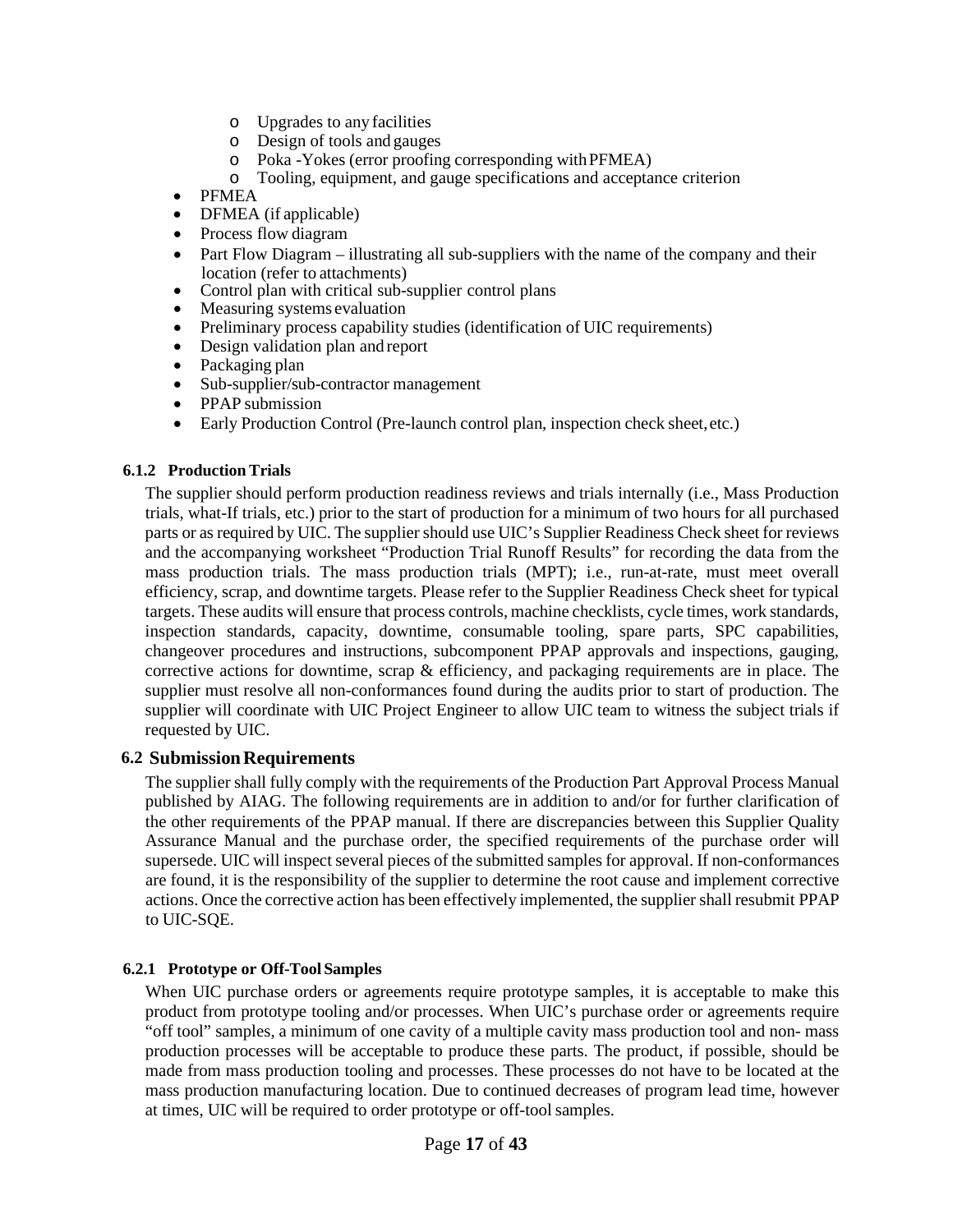The supplier should provide three pieces, at a minimum, from every multiple mold or cavity of each die and/ or process unless otherwise specified by the Supplier Advancement Engineer or SQE for each purchase order. The raw materials used should be the same as mass production.

The pieces shall be identified with the Delivery Label of Samples Form (refer to attachments). All" SC and CC requirements shall be dimensionally inspected on three pieces from each mold or cavity used to produce the parts. Acceptance Criteria for UIC will be the compliance of all parts to be found in specification for all SC and CC requirements.

The supplier should 100% inspect a minimum of five pieces of these parts. If some dimensions are out of specification, however, this will not affect acceptance by UIC unless they are one of the control characteristics specified above. All of the above-mentioned data shall be packaged in one container with the **three** pieces and material certifications for all raw materials used on UIC's product.

A Delivery Label of Samples (refer to attachments) shall be used on the outside of the package containing the parts and attached to each of the three pieces for identification of the parts. The sample submission package with parts shall be sent to each SQE of the applicable UIC location(s), as indicated on the purchase order(s).

#### **6.2.2 Off-Process Samples**

When UIC's purchase orders or agreements require off-process samples, this product shall be produced from mass production tooling and processes and located at the mass production manufacturing location. The equipment and processes may still be in development, but the hard tooling and equipment must be that which will be used in mass production.The raw material must be the material to be used in mass production, and the processes should be run by mass production operators. The supplier should provide three pieces, at a minimum, from every multiple mold or cavity of each die and/or process unless otherwise specified by the SQE. The pieces shall be identified with a Delivery Label of Samples (16.18). All control characteristics shall be dimensionally inspected on three pieces. All control characteristics defined as testing shall be tested on a minimum of three pieces, unless the SQE has agreed to, in writing, either a sample size of less parts or waived testing. The supplier should 100% inspect a minimum of three pieces of these parts. All above-mentioned data will be reviewed and if UIC finds all is in compliance, acceptance will be provided. All of the aforementioned data shall be packaged in one container with the three pieces and material certifications for all raw materials used on UIC's product. A Delivery Label of Samples shall be used on the outside of the package containing the parts andon each part for identification of the parts. The sample submission package containing the five parts should be sent to the SQE at the UIC location(s) as indicated on the purchase order(s).

Any exceptions to the above requirements must be approved by the SQE in writing.

#### **6.2.3 PPAP Samples**

PPAP samples and packages shall be required in accordance with the latest edition of AIAG's PPAP. UIC will issue a purchase order for PPAP samples for each UIC location that will be using the mass production parts. The supplier shall provide PPAP samples from a runoff of the processes, equipment, tooling, and gauges that will be used in mass production at the mass production location using the operators to be used in mass production. A minimum of 300 pieces, or eight hours of production, based upon declared equipment cycle time to meet required capacity, shall be produced for the PPAP runoff. Results from all testing requirements shall be provided on a minimum of five pieces. Five pieces from the runoff shall be 100% dimensionally inspected and submitted with the "balloon" print to UIC. Capability (Ppk) results from all" SCs and CCs, requirements shall be submitted and meet the minimum of 1.67. Ppk results shall be taken from a minimum of 30 pieces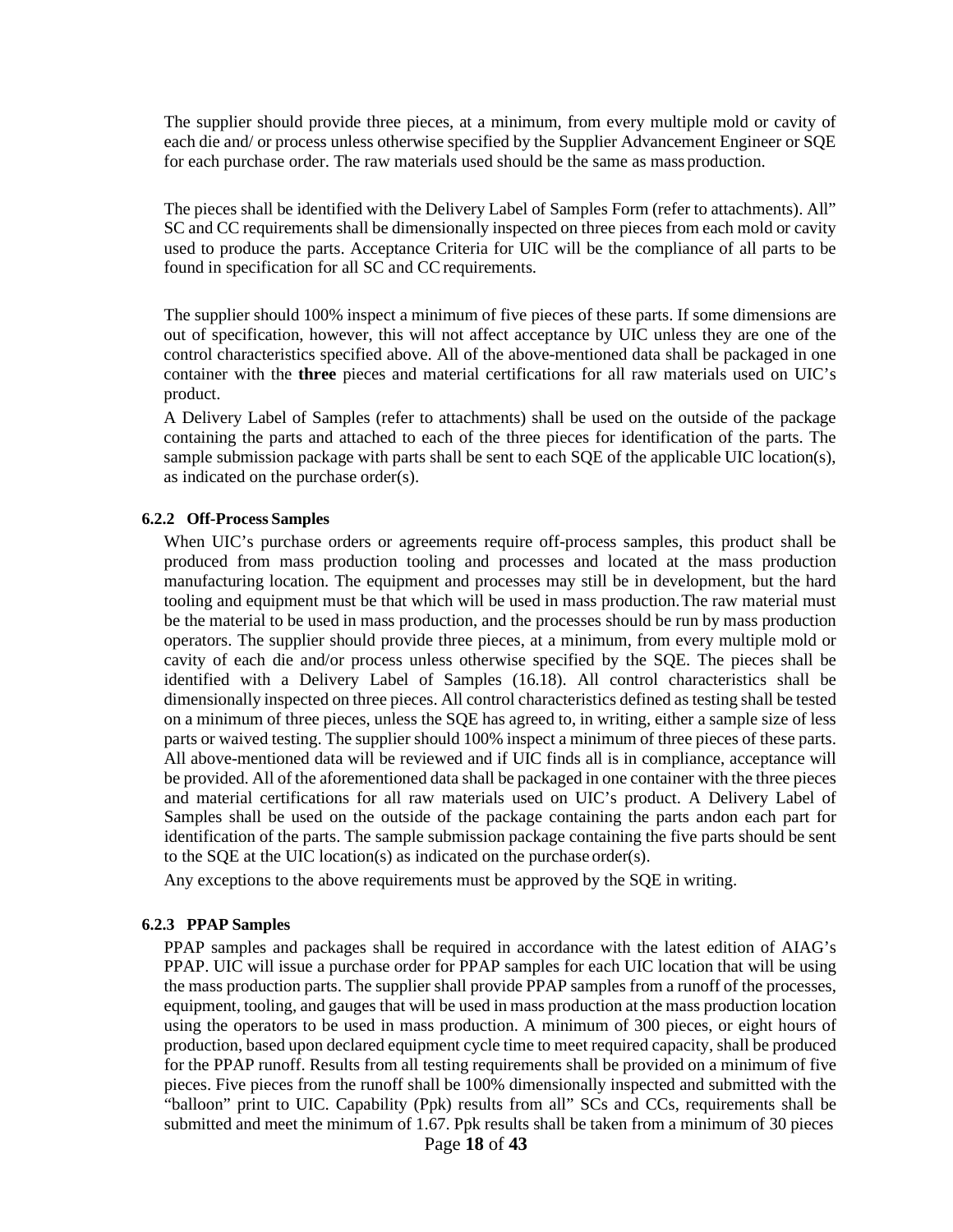(or 125 pieces in some specific cases – supplier shall confirm with Usui Purchasing or SQE representatives) of data from each cavity of a multiple die or mold, each process, and possible tooling unless the SQE has agreed, in writing, to decrease the sample size. For Ppk, the 30 pieces (or 125 pieces) are to be taken from the total population of the entire runoff. Any exceptions to the above requirements must be approved by the SQE in writing. A PPAP checklist (SQ-080) is available to guide the supplier to a successful PPAP submission.

The PPAP submission should be submitted electronically (confirm with the SQE for preference):

- 1. **Internal Approval**: (UIC use only) This section is left blank for UIC use.
- 2. **PSWs/Certificates /Drawings**: This section should contain the Part Submission Warrant from the supplier to UIC and all approved sub-supplier's PSW's and the applicable drawing(s) with any applicable UIC specifications.
- 3. **PFD/Control Plan/Inspection Std.**: Should include the Process Flow Diagram, Part Flow Diagram, Control Plan, and Inspection Standard. Please refer to attachments for each document.
- 4. **PFMEA**: Process Failure Mode Effects Analysis. The supplier should show actions and investigations on the top 3 RPN numbers or as designated by Plant on the PFMEA. This should be a baseline to be used to continuously improve the process along with improvements of the controls and Poka Yokes to achieve acceptable ratings.
- 5. **Capability Studies**: Should include raw data, histogram, and Pp & Ppk results for all control characteristics.
- 6. **Insp. /Test Data**: Should include the results from the 100%-dimensional inspection of three pieces along with the balloon print corresponding with the data and Performance data from all tests on a minimum of 5 pieces. All Testing must be performed by a facility registered to ISO 9001: 2015 and/or IATF 16949:2016 or an ISO/IEC Guide 17025 conforming lab.
- 7. **Gage R&R/ Material Certificates/ IMDS**: Should include all Gage R&Rs for all production gauges, micrometers, calipers, etc. and certification/calibration of equipment to be used to measure any of the components or final assembly of the supplier's product in accordance with IATF 16949:2016. All Material Certifications for each component used on the supplier's product should be included.

The Supplier should be registered to the International Material Data System. There is no cost for this registration process. There is a nominal fee for training on how to use this system. **WWW[.](http://www.mdsystem.com/)mdsystem.com.** The supplier should perform the following actions to complete the submission;

- 1.Complete the material data sheet in the IMDS for all materials used on the supplier's product, following the most recent IMDSRecommendations.
- 2.Include the UIC part number exactly as specified on the PurchaseOrder.
- 3.Release the material data sheet, using the "Send" function in IMDS, to the IMDS Company ID for the specific UICCommodity/Location.
- 4.Must have IMDS ID# included on the AIAG Part Submission Warrant form

IMDS Company ID for the specific UIC Commodity/Location can be found on UICSupplier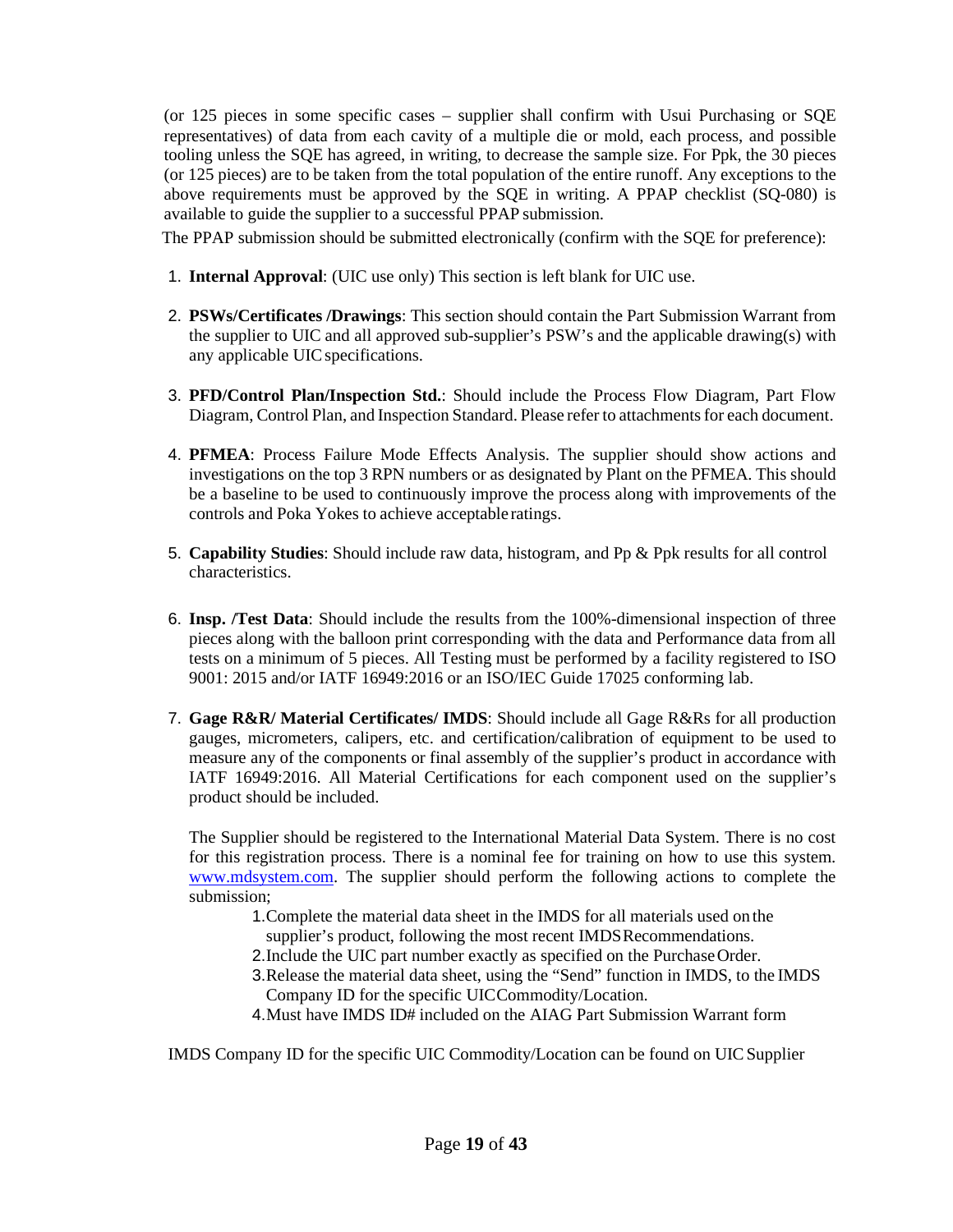Network or supplier must contact directly related UIC plan personnel.

The supplier should submit in the PPAP package an approved MDS ID number and a copy of the approval.

- 8. **Tooling**: For UIC-owned tooling, the supplier should submit the Tooling Record (refer to attachments FSQM-005) for each item or assembly classified as tooling; Progressive Die, Aluminum Casting Die, Injection Mold, gauge, fixture, etc. If requested the supplier will submit a CD with all assembly drawings with a bill of materials, and detail drawings (i.e. core pins, punches, die sections, stripper plates, electrodes, etc.) of each tool, gauge, fixture, etc. If the supplier believes a piece of tooling is proprietary information, the supplier must request in writing prior to PPAP Submission that UCI agrees that drawings/specifications of the subject item will not be submitted toUIC.
- 9. **Annual layout inspection and functional testing:** The supplier shall, at a minimum, perform one annual 100% dimensional inspection and complete all testing requirements to illustrate compliance to all UIC requirements in accordance with the drawing unless otherwise approved by SQE. The primary focus is to illustrate compliance to all dimensional and material requirements. The dimensional inspections must be performed on each cavity or die, if multiple dies or cavities are used for production. Records of the re-verification results may be submitted to UIC one year from the original approval date. Annual validation documentation shall accompany the AIAG Part Submission Warrant, control plan and design record of each part number. Up to date Material certification that includes chemical analysis data, material grade, and clearly states compliance to all required specifications (if applicable) shall be submitted with the annual layout unless otherwise agreed with UIC. UIC may perform 100% dimensional inspections and applicable testing on an annual basis to verify drawing requirements are being satisfied. These inspections apply to all multiple dies or molds with multiple cavities. The supplier shall correct and notify UIC Supplier Quality Engineer of any nonconformance discovered from these inspectionsimmediately.

## **7. Control, Monitoring & Verification of Measurement/test/Tooling Equipment**

All equipment provided by UIC or its customer to suppliers for measurement, test and tooling activities shall be monitored by the supplier with respect to the latest product engineering change level for which each piece of equipment is used.

UIC Tooling Location Record must be submitted and remain on all tools, gages, assembly equipment owned by UIC or UIC's customer.

The recall, modification, update, verification, return and/or replacement of all such equipment shall be monitored by UIC.

All suppliers shall have a documented system in place for monitoring all changes to UIC supplied measurement and test equipment. The system shall include an annual verification procedure which shall include confirmation of current revision levels of all equipment supplied by UIC.

All UIC supplied measurement; test and tooling equipment shall be used for UIC applications only. Records shall be kept and available for review by UIC upon request.

The supplier isresponsible and financially accountable to maintain, at UIC's acceptable level to ensure that these items can verify and/or produce product quality in the production levels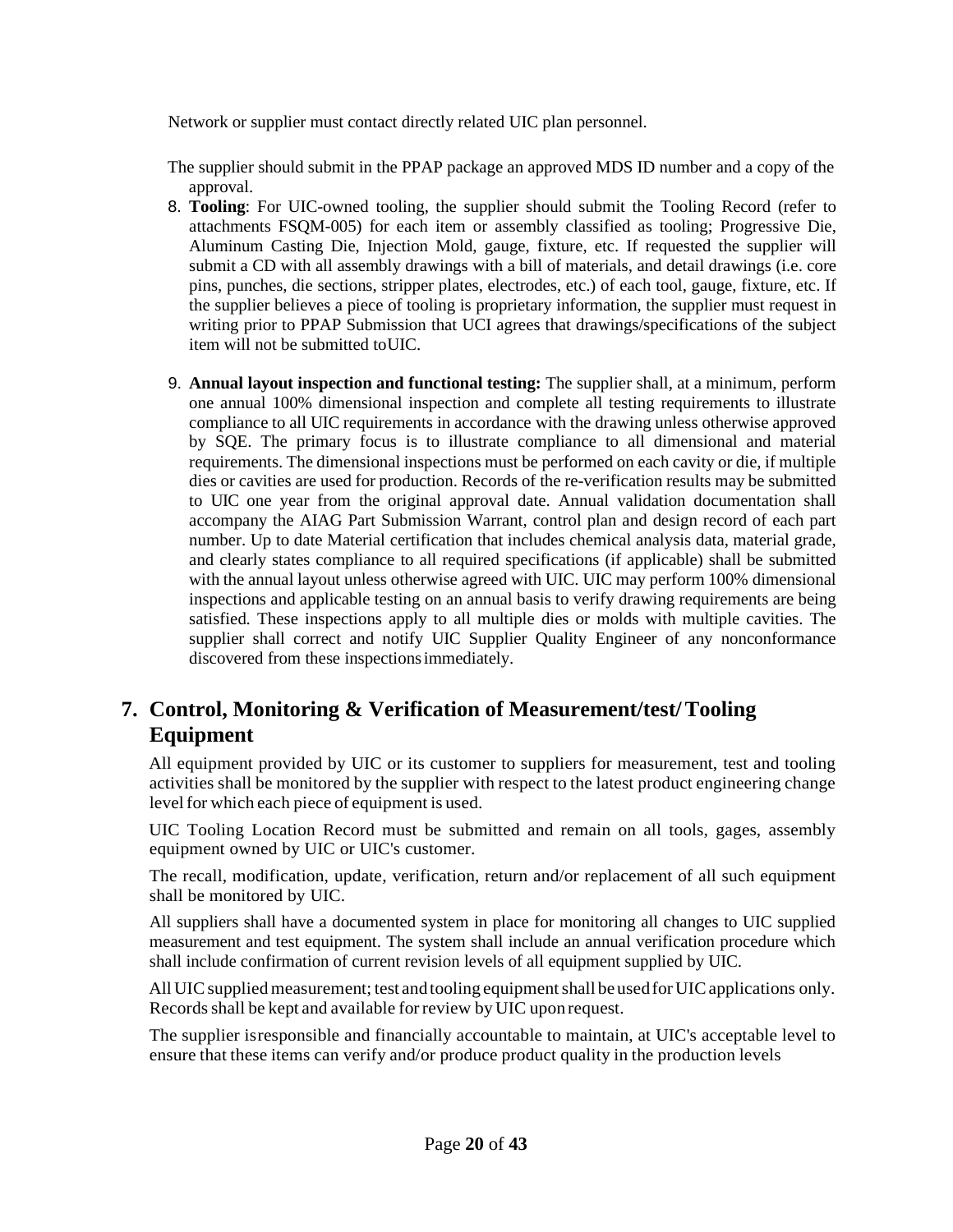required, (annually calibrate, if appropriate) all UIC supplied measurement test, and tooling equipment. Design intent shall be maintained.

Routine maintenance includes, but not limited to, regular cleaning and upkeep, replacement or worn parts (i.e. springs, ejector components, switches etc.) and parting line and locking surface maintenance.

The supplier must notify UIC Supplier Quality Engineering Department immediately of tooling thatis not capable of product quality or capacity.

## <span id="page-20-0"></span>**8. Non-Conforming Product- (SDR-Supplier Material DefectReport)**

Non-conforming or discrepant product is defined as: deviation from drawing specifications, purchase order requirements, UIC product and process specifications or standards and industry product and process specifications and standards, including but not limited to the areas of quantity, appearance, material, metallurgy, packaging, handling, shipping, delivery, cleanliness and dimensions.

When non-conforming product is detected by the supplier after product has shipped, is in transit or delivered to UIC, supplier shall take appropriate action to mitigate the effect including formal, detailed notification to UIC. Contact shall be made by a telephone call to the UIC SQE.

Notification shall include a clear description of the non-conformity, which includes as required: parts affected, part numbers, quantities and dates delivered or in-transit. As appropriate and required the supplier shall provide traceability information for lots or batches of material or product.

#### <span id="page-20-1"></span>**8.1 Immediate Notification**

Immediate action shall be taken in the event that a supplier or UIC has reason to believe that nonconforming product condition exist. Contact shall be made by a telephone call toorfrom the UIC Quality Engineer, or the Quality Control Manager.

Notification to the supplier shall be followed by:

Immediate containment, until disposition is completed, of all suspect material at:

1. Supplier 2. UIC 3.In-Transit 4.UIC's Customerfacilities

Disposition can include, but is not limited to, replacement with new material, sorting, priority delivery as agreed.

#### <span id="page-20-2"></span>**8.2 Supplier Defect (Non-Conformance) Report(SDR)**

Supplier Defect (Non-Conformance) Report (SDR) is used to notify the supplier of nonconformances, discrepancies and/or rejections. The SDR is sent via e-mail directly to the Supplier contact and copy to UIC SQE from any UIC facility receiving Direct material. A SDR may be initiated upon detection of non-conforming product. Requests for corrective action may be required from the supplier.

#### <span id="page-20-3"></span>**The supplier must respond via e-mail/phone call directly to the SDR issuer and CC to UIC SQE within the requested timeframe.**

**Supplier Responsiveness** – UIC will monitor speed, timeliness and effectiveness of corrective or preventive actions using the 8D responses, and may use it as input for awarding future business and monitoring performance.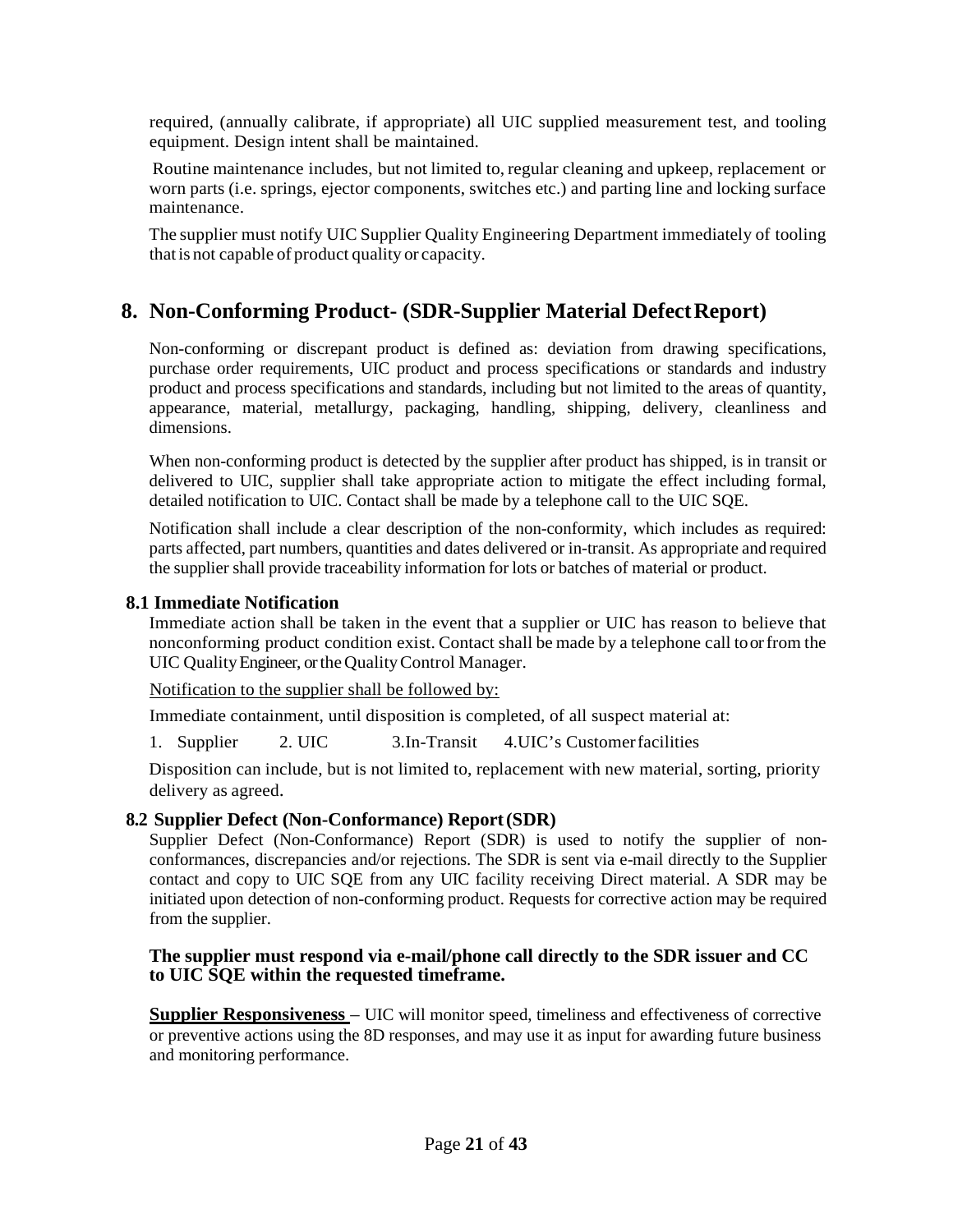If a supplier's product is determined to be defective in material and/or workmanship, as defined by the design requirements, product(s) will be immediately contained.

UIC and the supplier shall determine if the product can be inspected to remove defects from the "lot" that has been contained.

If time does not allow the supplier's personnel to arrive, the supplier shall provide detailed inspection instructions to UIC.

UIC reserves the right to approve all inspection methods.

If it is determined that inspection alone cannot detect the defect, the product(s) will be returned to the supplier or scrapped as per written agreement by the supplier andUIC.

UIC will identify any costs incurred from these defective parts and will initiate a Supplier Cost Recovery Chargeback (SCRC) with the supplier.

If the purchased product is needed for urgent production at a UIC facility, the supplier shall provide a rapid inspection team to UIC's production facility for inspection, or to the use of a third-party inspection service with the cost of service being assumed by the supplier.

In most cases, as appropriate, the supplier shall be given the option regarding sorting method by the affected UIC facility.

The use of a third party to sort defective product does not relieve the supplier of their responsibility for the quality or delivery of product. If the supplier elects to certify or rework material, it is the supplier's responsibility to perform all activities and incur all costs associated with certifying or reworking the defective parts.

UIC may have to perform sorting to eliminate production downtime prior to the supplier's visit, the supplier will be responsible for all cost.

The supplier is responsible for the timely authorization to return suspect product. The supplier shall provide immediate and long-term containment to protect UIC from the receipt of future suspected defects. The supplier shall investigate and determine the root cause(s) of the quality issue by using the 5 Why Process.

UIC shall have the right to perform any, and all, necessary safe, destructive and non- destructive tests to evaluate fully the performance of the supplier's product or services.

UIC shall have the right to utilize the service of an independent ISO 17025 accredited testing laboratory.

The supplier shall reimburse UIC for the expense of said tests only if testing confirms the product or service is defective.

UIC must provide proper accounting of hours for inspection to the supplier.

If the purchased product is determined to be defective or non-conforming for reasons other than those defined on the design prints, the two parties will discuss and determine if containment action is required.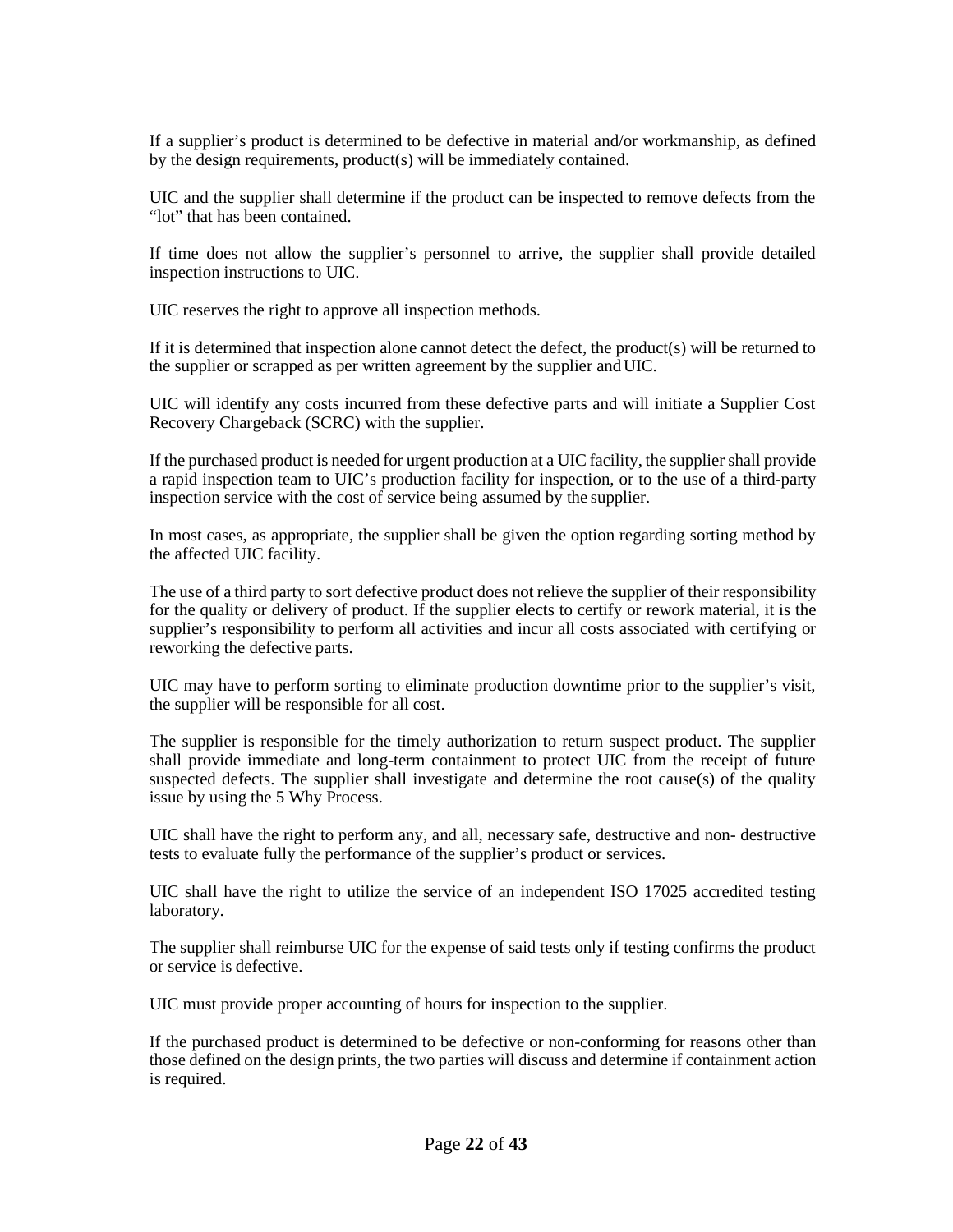If containment action is required, inspection criteria will be established. If containment action is not required, the supplier's product will be approved for use in production with a proper record of using the deviation process.

#### <span id="page-22-0"></span>**8.3 Temporary and Permanent Corrective Actions from Supplier-8DReport**

Temporary corrective actions must be documented and forwarded to the UIC Quality Control Manager and SQE within 24 hours of receipt of the SDR via e-mail showing as a minimum: containment activities and/or interim corrective actions, material disposition, sort results, and investigating team with primary contact information. (D1, D2 and D3)

A comprehensive corrective action report isrequired within *5* days. As aminimum, the report shall have identified: root cause (both system failure & non-detection), permanent and irreversible corrective actions to be taken indicated with commitment date(s) and the associate(s) responsible forthe activity/action. (D4, D5, and D6)

A complete 8D and 5-Why report must be submitted to UIC within 14 calendar days.

Response timing and effectiveness will be monitored and reviewed by UIC management. Updated corrective action reports are required when all permanent corrective actions are in place. Validation of permanent corrective action taken will be documented and submitted before SDR is closed.

A UIC SQE or designee may require on-site verification of permanent corrective actions. Supplier may be required to present corrective actions and evidence of effectiveness to UIC's SQE or other management.

#### <span id="page-22-1"></span>**8.4 Return Material (product)Authorization**

The supplier has to submit a Return Material Authorization (RMA) for the non- conforming material/pats within 24 hours with their initial response to a SDR. If a RMA is not received within this allotted time the material will be returned to the supplier without approval and billed back accordingly.

Non-Conforming material/parts shall always be returned at supplier's expense. The Supplier Performance Rating will be affected for the full quantity returned.

#### <span id="page-22-2"></span>**8.5 Goal-Setting and Problem Resolution**

UIC and its suppliers strive to achieve excellence in manufacturing, and may review certain UIC units and other companies for examples of best practices.

Best practices are business principles, often identified through benchmarking, that produce better results.

Suppliers are strongly encouraged to become familiar with these concepts and become effective practitioners of continual improvement.

Suppliers shall be able to determine areas that need correction and improvement:

- Quality results
- Supplier quality performance indicators e.g. PPM, number of Discrepant MaterialReports,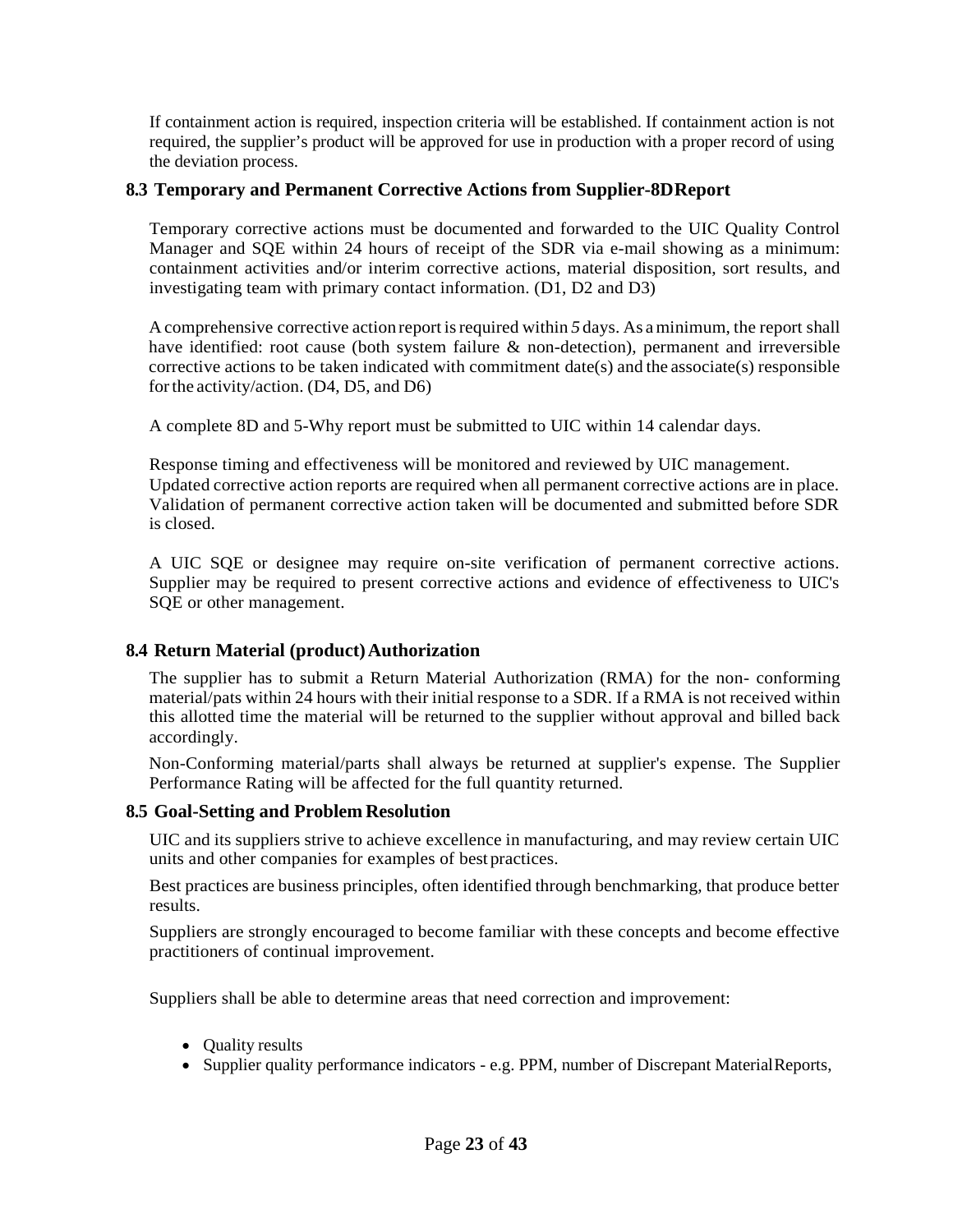etc.

- Delivery
- On time delivery, deviations in deliveries,etc.
- Cost
- Price reduction cost of quality, etc.
- Service and innovation
- Continual improvement initiative, capacity planning, invoicing problems, responsiveness to change notices, etc.

The supplier should be able to relate all goals to UIC requirements and priorities.

It is very important to determine the scope of the issues or processes to be studied. The supplier should identify any gaps between current processes and the requirements, determine severity of the gaps, and prioritize its efforts to minimize and eliminate gaps, using a structured, and improvement methodology.

The UIC recognizes the 8D PROCESS for problem solving or 5Why (SQ-026).

### <span id="page-23-0"></span>**8.5.1 Poka-Yoke (Mistake – Proofing)**

When potential causes of non-conformance are determined, the supplier shall employ solutions in the process to prevent or detect these non-conformances. These solutions shall be independent of operator's actions.

## <span id="page-23-1"></span>**9. Charge-Backs**

All costs associated with the shipment of non-conforming product are the responsibility of the supplier. Costs shall include, but are not limited to, direct and indirect labor, downtime of UIC or UIC's customer, expedited freight to UIC or UIC's customer, any gauges, materials, fixtures, and labor associated with sorting or reworking at UIC or UIC's customer.

All costs associated with actions related to processing of justified SDR are the responsibility of the supplier and due to that UIC will charge these costs to the supplier. Actions associated with processing of SDR shall include, but are not limited to, issuing of internal report, issuing of complaint, organizing of containment actions, monitoring and review of 8D process etc.

The supplier will be responsible for all cost associated with shipping suspect material and replacement material. If UIC's production lines incur downtime or overtime, the supplier shall be charged a justifiable amount for each hour of accumulated time, per line. A line will include but not limited to all processes that manufacture a component or assemble a product; i.e.

Rail/Joint ASSY line, end forming line, Fan Drive ASSY line, etc. In most cases, charges will be debited to the supplier for each occurrence of a quality issue at the time the charges occur – there may be more than one debit per SDR.

| <b>Administrative Charges</b> | \$250 per Non-Conforming Notification (SDR)                                                |  |
|-------------------------------|--------------------------------------------------------------------------------------------|--|
| <b>Sorting Charges</b>        | \$40/hr. sorting by UIC Personnel                                                          |  |
| <b>Material Charges</b>       | Supplier's material/parts are already processed further<br>utilizing UIC labor and process |  |
| <b>Shipping Charges</b>       | In-coming replacement material/parts and return<br>material/parts Freight                  |  |

Following cost table will be used for supplier charge back: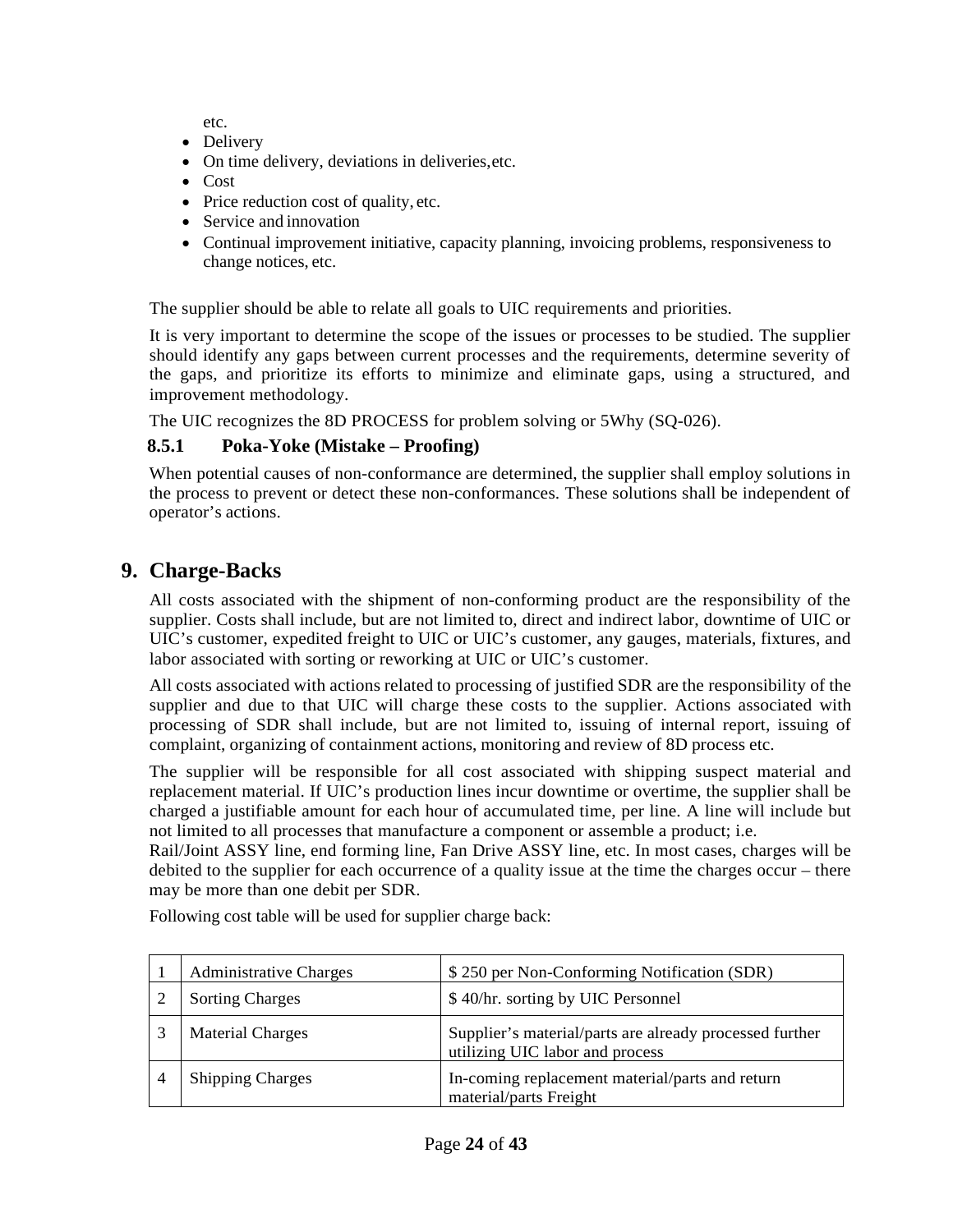|   | <b>Customer Expedite Charge</b> | Supplier's non-conforming material/parts or short-<br>shipped causes delays in UIC production lead to<br>expedite shipment to customer |
|---|---------------------------------|----------------------------------------------------------------------------------------------------------------------------------------|
| 6 | <b>UIC</b> Down time            | \$40/hr. per Person - Supplier's non-conforming material<br>or short shipment causes UIC's production line down<br>time                |
|   | <b>UIC Customer Down time</b>   | Supplier non-conforming material/parts causes UIC's<br>customer (Honda, GM etc.) production line down time                             |
|   | <b>Thers</b>                    |                                                                                                                                        |

## <span id="page-24-0"></span>**10.Sorting Requirements**

If sorting is required at UIC facilities, the supplier shall be contacted by a UIC SQE or designee.

The supplier must provide trained associates. All Suppliers' must contact the Quality Control Manager or designee prior to entering UIC manufacturing facilities.

Safety equipment such as steel toes and glasses must be worn at all times in the manufacturing areas. Associates shall be required to review and sign UIC's Contractor Safety Policy.

The supplier shall have full responsibility of training either their associates or hired sorting companies to ensure UIC's quality requirements are being met. UIC expects the supplier to supervise the sorting and inspection activities during a sort. However, if the supplier fails to respond or in their absence UIC representation is required for sorting and inspection the following charges will apply.

- A material non-conformance administrationfee per occurrence, perissue, of \$250.00 will be charged.
- After 5 days for the same issues an additional \$250.00 will be charged. This charge will repeat every fifth day until the problem is resolved.

UIC appointed associates will only perform sorting activities at UIC or a customer's facility to maintain immediate production requirements at a charge to the supplier of \$40.00 per hour, per person. If the customer requires UIC representation throughout the sort they will be billed at the established rate.

Travel time will be charged to the supplier at a rate of \$30.00 per hour per person. All other travel expenses will be billed at cost.

UIC reserves the right to determine the support required for the containment activities.

The supplier must ensure workers representing their company have the necessary skills, training and tools to perform their job / task in a safe and timely manner.

It is the supplier's responsibility to provide evidence of Bureau of Workers Compensation coverage for the workers representing their company while at UIC in the event of an accident / injury.

The supplier's associate shall complete all the required sort sheet documentation as directed by UIC Supplier Quality accurately and completely.

Note: UIC will not permit a supplier to perform rework on-site unless approved by the Quality Control Manager.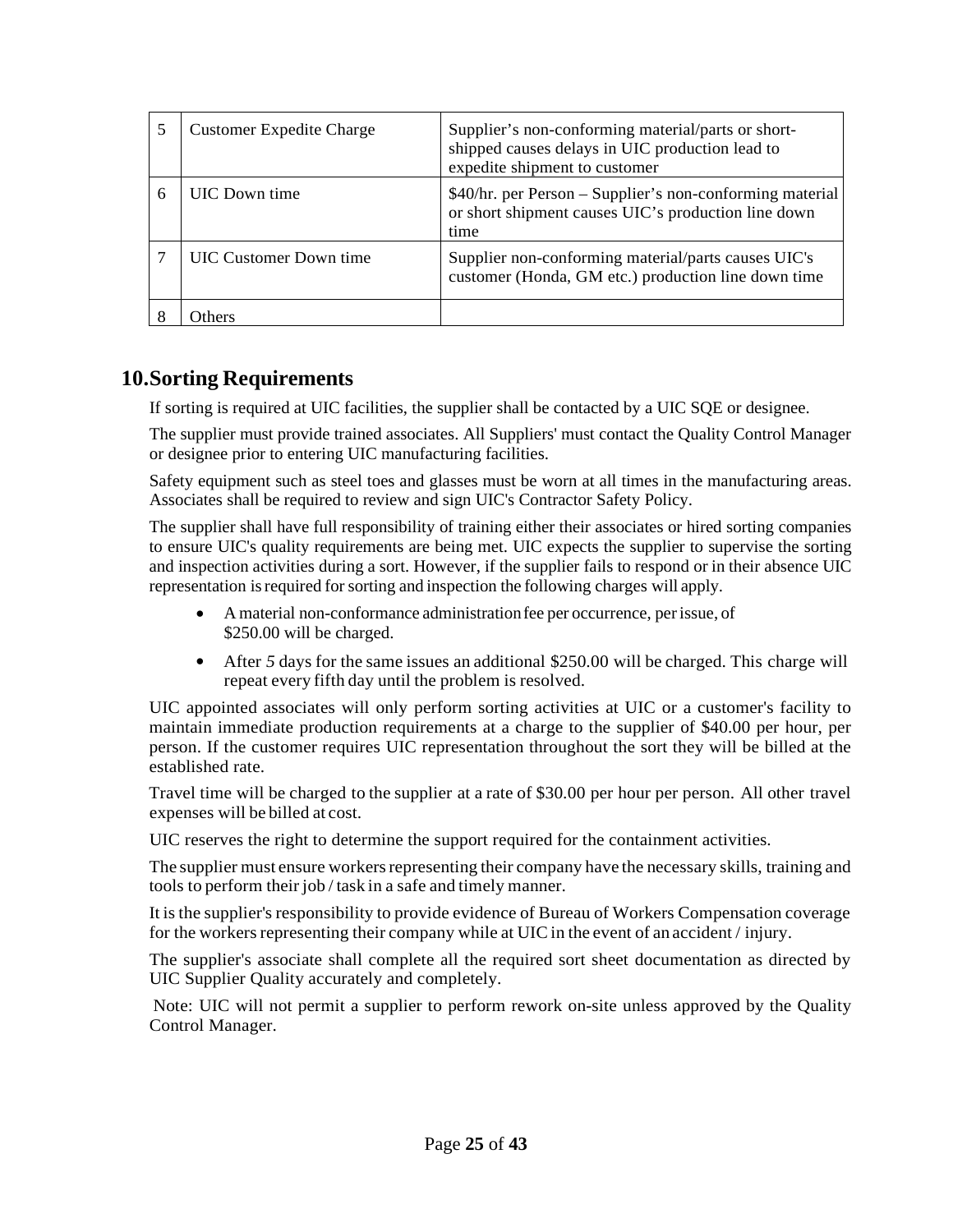## <span id="page-25-0"></span>**11.Controlled Shipping**

If the supplier is unsuccessful in eliminating or containing nonconforming material at the suppliers' location then it will be up to the UIC Supplier Quality Engineer to determine if Controlled shipping is required to control the shipment of nonconforming material.

#### <span id="page-25-1"></span>**11.1 Controlled Shipping- Level 1(CS1)**

Includes a problem-solving process, an on-line inspection process, as well as an offline inspection process that would check for the non-conformance.

#### <span id="page-25-2"></span>**11.2 Controlled Shipping - Level 2 (CS2)**

Includes the same process as Controlled Shipping - Level 1, with an added inspection process that is completed by an impartial third party. The third party is paid by the supplier. In most cases, the Level 2 inspection will be completed outside of the supplier's facility deemed appropriate by UIC.

#### <span id="page-25-3"></span>**11.3 The key steps of this process**

UIC makes the determination whether the supplier can effectively correct the nonconforming material situation through the corrective action process and isolate the customer from the problem. One or several of the following issues may be considered for implementation of ControlledShipping:

- Repeat concerns
- Duration and severity of the problem
- Incapable processes
- Quality problem at UIC customer location
- Inadequate containment and/or resolution of non-conformances via the corrective action process
- Major disruptions

Based on considerations above, UIC chooses whether Level 1 or Level 2 would be appropriate. Input for this decision may be provided by the Quality Manager and other appropriate engineering resources.

Note: It is the discretion of UIC, depending on severity of non-conformance, to go directly to Controlled Shipping - Level2.

Communication to the supplier of action (Level 1 or Level 2) to be taken including exit criteria shall be provided (see form in appendix).

A meeting with the supplier to provide a full explanation of the containment area, deliverable, and the roles and responsibilities of the involved parties shall be initiated by UIC.

#### <span id="page-25-4"></span>**11.4 Controlled Shipping (CS1) Level 1 Process**

A UIC SQE or designee notifies the supplier by calling the appropriate staff level member at the suppliers' location. This is the official notification of controlled shipping status. This notification cannot be given by voice mail or other forms of communication. Written communicationconfirmsthe conversation.

A UIC SQE or designee also communicates to the supplier in writing defining the problem, the need for additional inspection, irreversible corrective action, containment efforts, and the exitcriteria.

The intent of the controlled shipping containment guidelines is to outline and describe a rigorous process that insulates UIC from the receipt of nonconforming parts and materials.

11.4.1 Controlled Shipping Containment Guidelines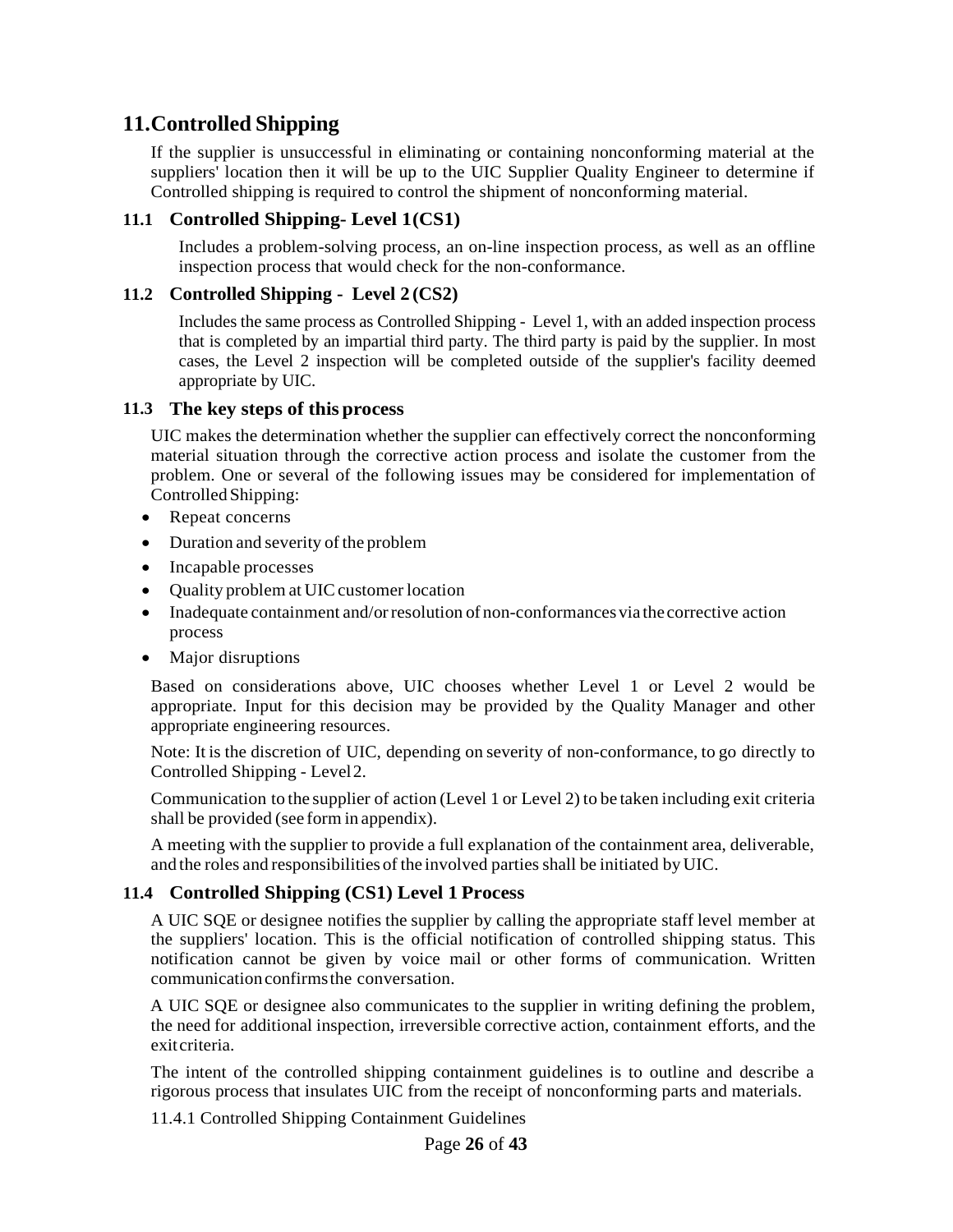The containment area must be highly visible and properly lighted, equipped, well defined and efficient material flow including clearly identified areas for incoming and outgoing parts/material.

Repairs will not be done in the containment area. The containment area must be independent of the supplier production process. Information boards must prominently display nonconformances, measures, action plan status, and results of the containment activity.

Charts must be updated daily and reviewed by management. Problem solving must be formal, data driven and documented.

Containment associates must have available to them the proper job instructions, quality standards, boundary samples, tools, and equipment, etc. Associates must be properly trained.

Preventive maintenance must be utilized, if required.

#### <span id="page-26-0"></span>**The Supplier Shall:**

- $\circ$  Immediately establish a separate containment activity area at their location that is acceptable to UIC.
- o Initiate the sort activities. Identify each component/part with a unique witness mark as agreed upon by UIC as proof of being certified by CS1.
- o Apply"CS1" identification on or near each shipping label on every container being shipped to UIC. This identification information must be provided in advance ofthe firstshipment.
- o Establish andtrackbreakpoints of nonconforming material.
- o Review the results and ensure that corrective actionstaken are effective, or plan required changes.
- $\circ$  Communicate results of sort activities to the UIC SQE in an agreed upon format and frequency.
- o Meet the defined exit criteria. Exit criteria shall be established by incorporating the agreed measurements that verify that the root cause is identified and that appropriate irreversible corrective actions were implemented andeffective.
- o Request exitfromcontrolled shipping and provide supporting documentation on performance tothe UIC SQE or designee.
- o UIC SQE evaluatesif exit criteria have been met, and communicates in writing, that the supplier is no longer consideredinControlled Shipping.

#### <span id="page-26-1"></span>**11.5 Controlled Shipping (CS2) - Level 2 Process**

UIC notifies the supplier of Controlled Shipping-level 2 by calling the appropriate Quality Manager at the suppliers' location. This is the official notification of controlled shipping status. This notification is given by voice mail or other forms of communication. Written communication confirms this conversation (See Appendix 16.3)

UIC Supplier Quality Manager or designee will determine distribution of Controlled Shipping notifications based on Group communication needs.

If requested, the Supplier will complete the Controlled Shipping Confirmation Reply form and return it to UIC (See Appendix)

Written communication is sent from the UIC Supplier Quality Manager, and/or other appropriate associate(s), to the supplier's Quality manager describing: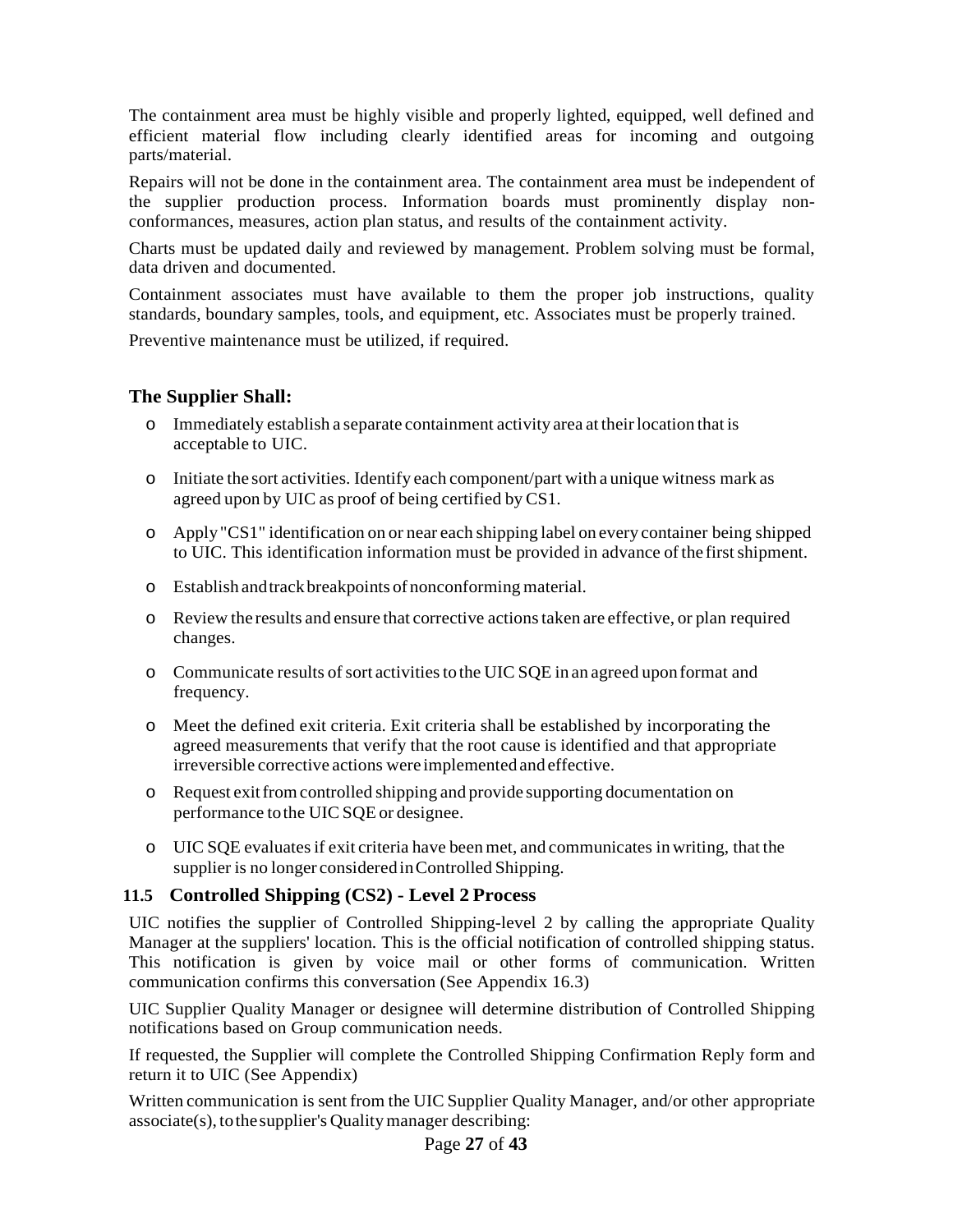- The action beingundertaken
- The non-conformance $(s)$
- The inspection checks required
- Exit criteria required to beachieved

The scheduling/execution of a Level 2 kick-off meeting with the supplier's management to provide a full explanation of the containment process and containment area, deliverables, and the roles and responsibilities of the involved parties will be initiated by a UIC SQE or designee. A UIC SQE shall facilitate the Kick-off meeting.

#### <span id="page-27-1"></span><span id="page-27-0"></span>**11.5.1 The Kick-off Meeting**

#### **Describe the purpose of the meeting:**

UIC has determined that Controlled Shipping- Level 2 is being implemented. The production source is out of control and the nonconforming part/material must be isolated. Irreversible corrective action must be identified (documented), approved, implemented, and verified for effectiveness.

- Establish the controlled shipping plan details
- Define the exit criteria

#### <span id="page-27-2"></span>**Define the communication plan:**

Name the UIC associate who will receive the information and return any feedback. Name the supplier associate who will send the information. Define the information that will be sent and the format (Corrective action and containment status, at a minimum) Frequency with which the information will be sent and method for information transmission and feedback

#### <span id="page-27-3"></span>**Attendees for the Kick-off Meeting to include the minimum:**

UIC SQE and/or Quality Designee Third Party representative UIC Buyer (if requested), Supplier's Quality Manager Supplier's Quality, Operation and/or Manufacturing Manager

#### <span id="page-27-4"></span>**Describe the roles and responsibilities of the mentioned parties:**

UIC must approve which third party will conduct the Level 2 containment activities. This decision will include input from appropriate UIC management. Reviews, verifies, and approves the containment and corrective action plan. Definesthe exit criteria anddrivesresolution of all issues.

#### <span id="page-27-5"></span>**Third Party:**

Provide facility, associates, and tools to perform the re-inspection activity and records results. They will identify each component/part with a unique witness mark as agreed upon by UIC, to identify as certified product. Apply CS 2 identification on or near each shipping label on every container being shipped toUIC.

Provide an appropriate space and instruction documents to perform re-inspection activity. Provide this documentation to the supplier and the UIC SQE on the progress of the reinspection activity.

#### <span id="page-27-6"></span>**Supplier:**

Contacting and issuing a purchase order to the third party for Controlled Shipping - Level 2 activities. The supplier is responsible for all costs of the CS third party activity.

Provide people to continue performing the inspection activity and recording results for Controlled Shipping - Level 1 activities and the Level 1 inspection, which takes place during Controlled Shipping - Level 2. Provide proper layout and instruction documents to perform controlled shipping - Level 1 activities and the Level 1inspection.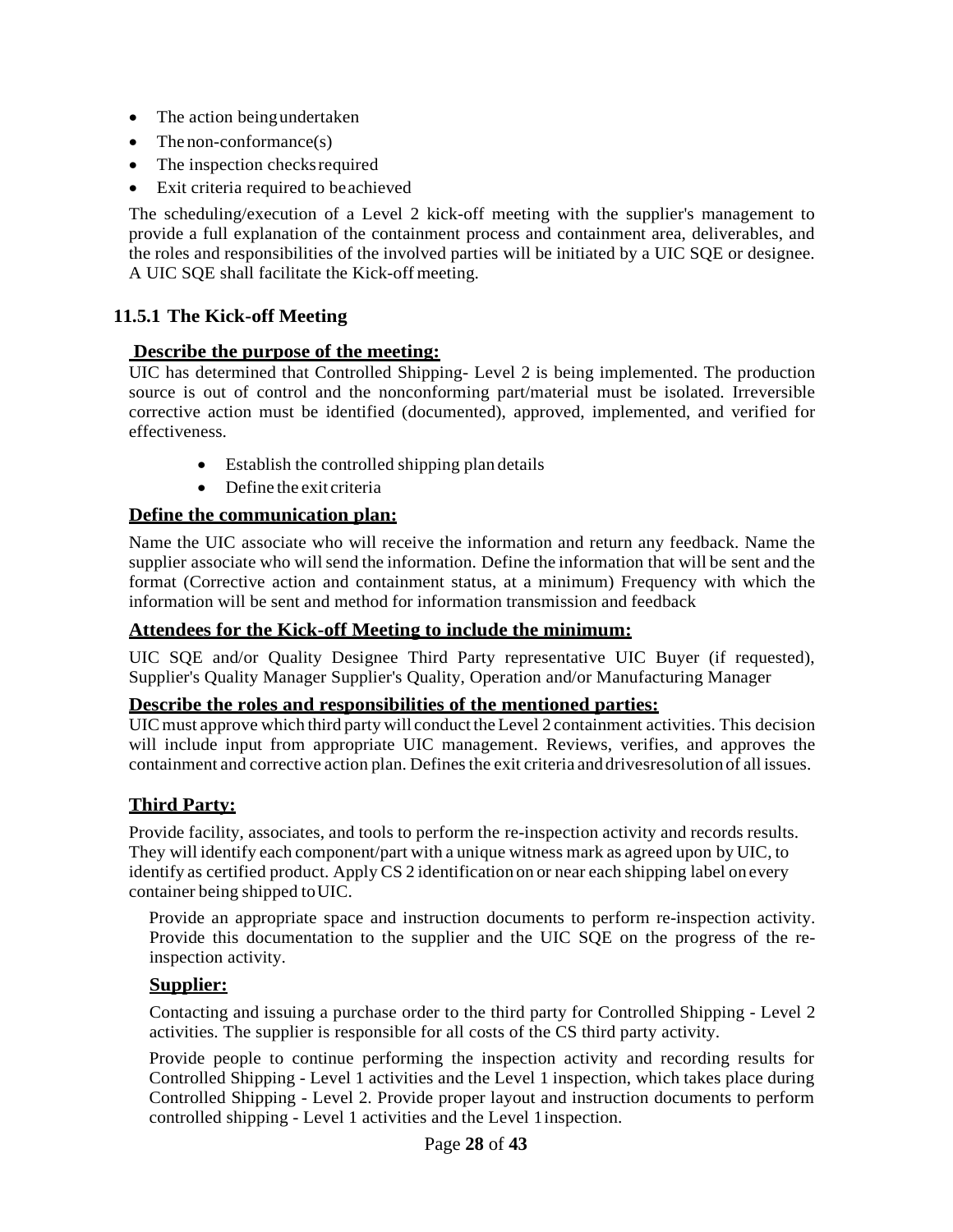Provide proper space and tooling to perform inspection activities, drive permanent corrective actions, and communicate the results of sort activities to UIC in a format and with a frequency agreed upon by UIC. Communicate the action plan, inspection status, and results of problem resolution activities to UIC in a format and with a frequency agreed upon by the UIC SQE.

#### <span id="page-28-0"></span>**11.5.2 Exit Criteria**

Exit criteria must include clear and measurable results, be specific and relevant to the nonconformance issues being addressed, required documentation to demonstrate corrective actions taken are permanent and remain constant for each nonconformance.

The default exit criteria will be used when other exit criteria are not defined. The default criteria are listed below and must be provided to the UIC SQE when requesting removal from controlled shipping.

Ninety (90) days of data from the containment activity, and a summary, which verifies that the normal production controls are effective for controlling the discrepancy(ies) identified in the controlled shipping activity. The time begins accumulating at the date the containment plan was implemented and submitted for approval.

Documentation showing the root cause was identified and verified, documentation indicating that corrective action was implemented and validated. Copies of all documentation revised as required (control plan, FMEA's, flow diagram, operator's instructions, etc.)

UIC evaluates if the exit criteria have been met. If appropriate, UIC communicates in writing that the supplier is no longer considered to be in controlled shipping and controlled shipping activities can cease.

Suppliers cannot be removed from controlled shipping status or cease the controlled shipping activities without documentation from UIC that authorizes the removal.

## <span id="page-28-1"></span>**12. Engineering and Process Changes**

All process or tooling changes, as defined by AIAG's PPAP latest edition manual, must be authorized and approved by UIC. The following examples illustrate situations that substantiate engineering/process changes and the submission of PPAP:

All other statements require the submission of a PPAP unless otherwise noted below.

Statements with \* at the beginning of the description can be tracked internally at the supplier but the information needs to be made available at Usui's request

Statements with \*\* at the beginning of the description should be discussed with SQE

#### **If you are unsure of your requirements, contact your Quality representative**

- Design Change
	- New part design
	- Design change that affects the part
	- \*Design change that does not affect the physical structure of the part, such as part name or part number
- New Supplier
	- Addition of a new supplier or sub-supplier
	- Changing the supplier or sub-supplier
	- New delivery location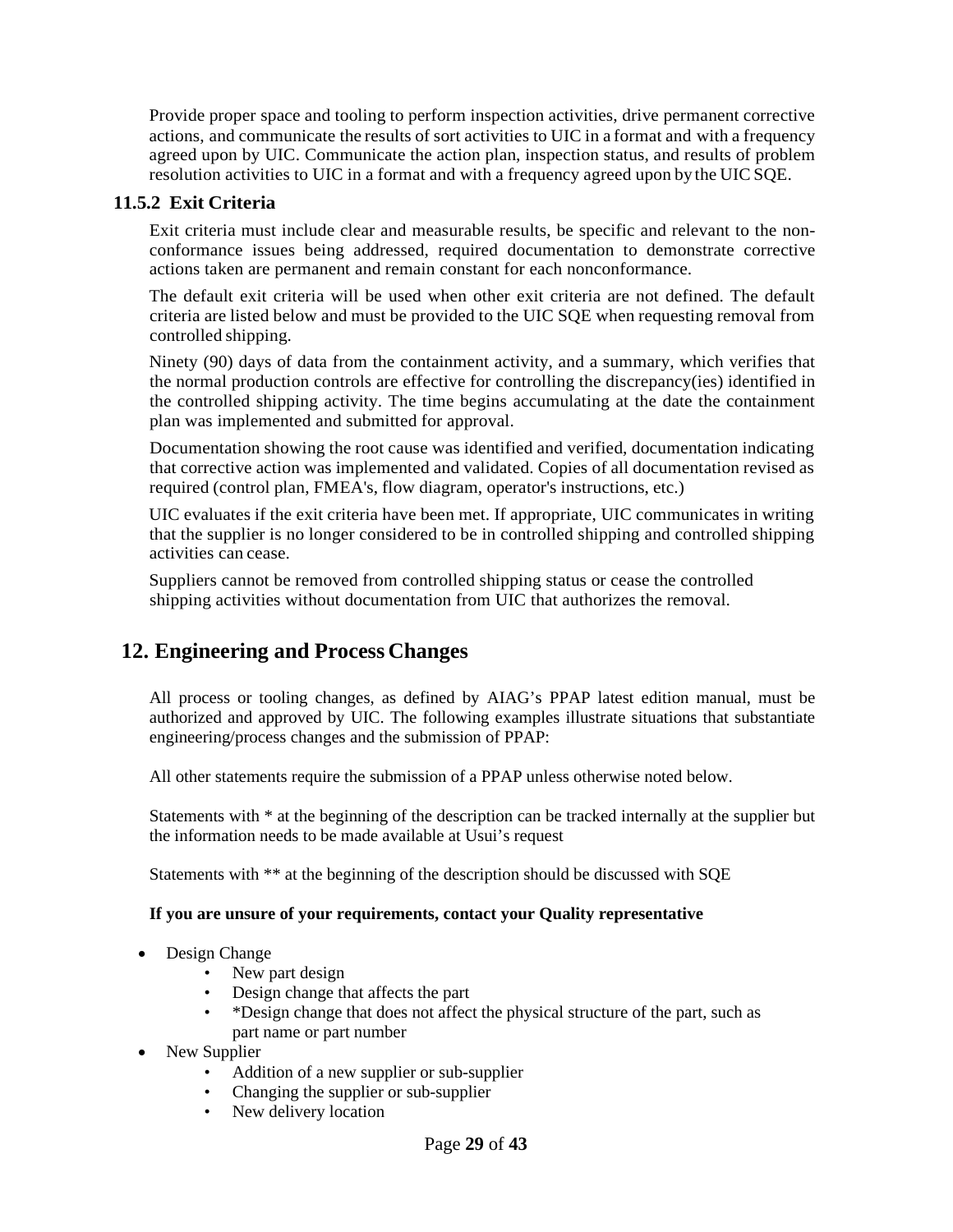- Change from in-house production to outside supplier (or vice versa)
- Change in factory location
- Substances of Concern (SOC) as per the SOC Manual.
- **Material Change** 
	- Change of material supplier
	- Material supplier changed from outside to self-supplied (or vice versa)
	- Change in material composition (including anti-rust oil or lubrication oil)
	- Substances of Concern (SOC) as per the SOC Manual.
- Manufacturing Method Change
	- \* Associate change on a critical process
	- \*\* Casting or forging method change
	- \*\* Sintering condition change
	- \*\* Heat treatment condition change
	- \*\* Rubber or plastic molding condition change
	- \*\* Welding condition change
	- \*\* Plating or coating condition change
	- \*\* Machining or cutting condition change
	- \*\* Process standards or setting method change
- Process Order Change
	- \*\* Change to the order of the process, or adding or deleting process steps
	- \*\* Change a temporary process to a permanent one (or vice versa)
- Machine Change
	- \*\* Initial use of a new machine
	- \*\* Major modification or repair of a machine
	- \*\* Minor modification or repair of a machine
	- \*\* Equipment relocation within the same plant
	- \*\* Equipment relocation outside plant or building
	- \*\* Changes to machine control logic (e.g. software upgrade or replacement that affects machine function)
- Jig/Tool Change
	- \*\* Change in machining master for parts
	- \*\* New or modified jigs and tools
- Die/Mold Change
	- \*\* New or renewed die or mold
	- \*\* Revision or repair of the die or mold
- **Inspection Method Change** 
	- \*\* New or modified inspection equipment
	- \*\* Measuring method change or measuring instrument type change
- Transportation/Packaging Change
	- Change in delivery method, packaging materials or containers
- Weight Change

#### <span id="page-29-0"></span>**12.1 UIC Initiated Changes**

If UIC initiates a design or process change, the supplier will be provided a Request for Quotation (RFQ). If the supplier quote is acceptable to UIC, a purchase order for PPAP and tooling will be issued. Once the PPAP submission is approved by UIC, by signing the PSW, the supplier can start shipping the newly revised, processed parts to UIC, in accordance with the blanket purchase order issued by UIC Production Control and per Quality Control instruction. The SQE determines the level of PPAP submission required, and upon the approval of the submission from the supplier and the receipt of a blanket purchase order, the supplier can start shipping the new product. All initial shipments must be in accordance with section 2.3.2 of this manual.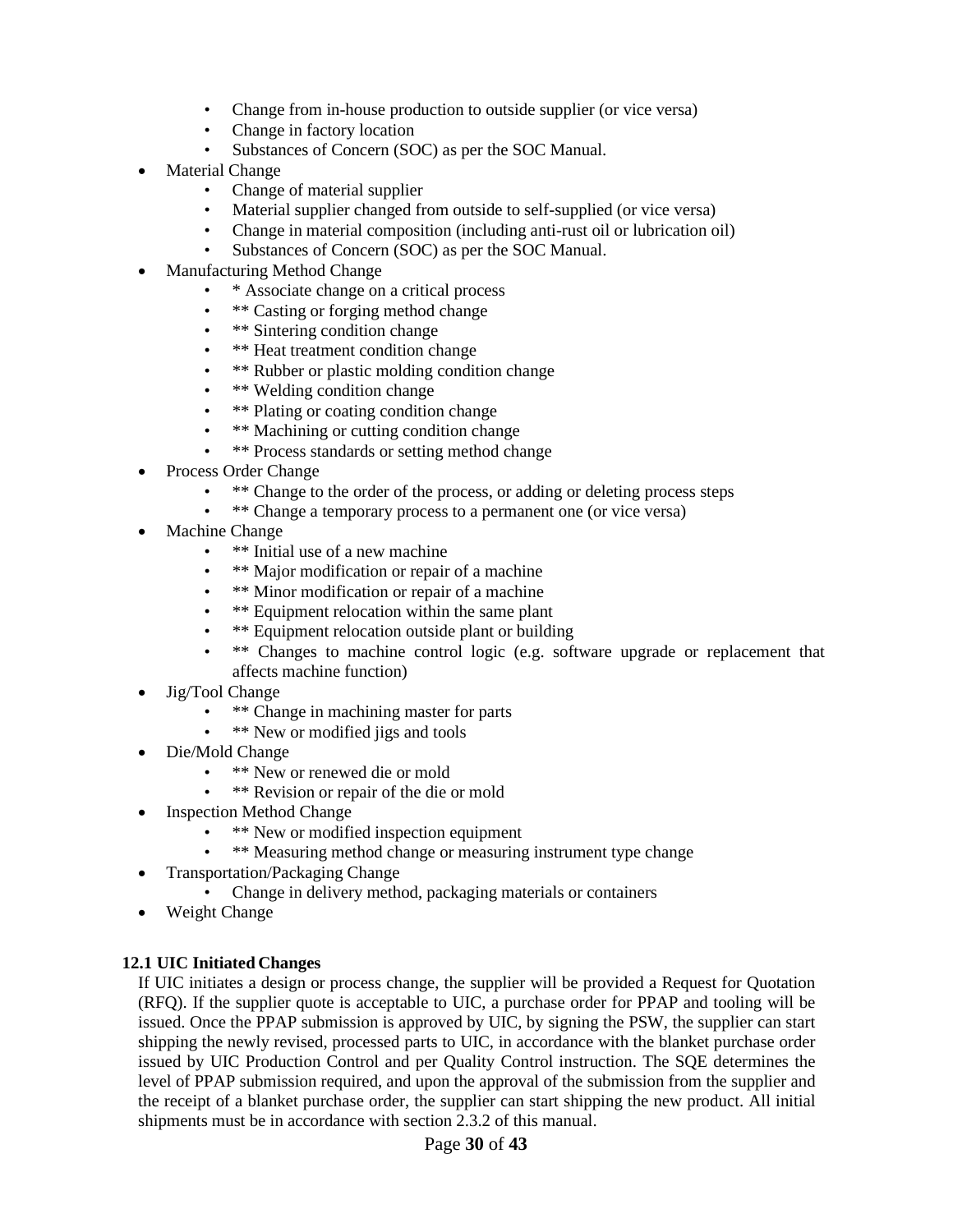#### **12.2Supplier Initiated Changes**

Written authorization must be obtained from UIC prior to implementing any product or processing changes. All engineering and process changes shall be requested through UIC's buyer using the applicable form (refer to each attachment SQ-003 or SQ-009). The supplier shall establish a system, where all departments are responsible to track all initiated change requests. If UIC's Supplier Quality Engineer, (SQE) approve the form, the approved request and purchase order for PPAPwill be issued. All initial shipments must be in accordance with section 2.3.2 of this manual. Any requests that are denied will be forwarded to the supplier indicating the reason for rejection. After product approval, suppliers shall not make any type of change without PRIOR written notification and approval from UIC. Suppliers must also make this a condition of their own entire supply chain.

A Process Change Request form (refer to attachments) to UIC at a minimum of three months prior to implementation of the intended change for approval. All changes incurred by the supplier may also require the re-submission of a Level III PPAP.

#### <span id="page-30-0"></span>**12.3Deviations**

When suppliers cannot conform to drawing or specification requirements, the supplier shall submit a Request for Deviation form (refer to attachments SQ-014) to the UIC SQE for approval. The deviation shall be only for a short time period and must not affect fit, form, or function of UIC's product. UIC will evaluate all requests in detail and may require additional testing. Any additional testing and processing costs will be charged back to the supplier. All supporting data and reason of the non-conforming parts should be provided with the request. If UIC approves the request, the form will be signed and returned to the supplier. The supplier shall establish a system, if one is not present; to track all deviated parts. The supplier shall use the Delivery Label of Samples form for all shipments of deviated parts. Non-conforming material received prior to obtaining UIC's approval will be rejected.

Process deviations are requests to use a different or modified manufacturing method; example, changing a double disc grinding process, fine blanking, or adding a plating process.

Material deviations are requests to use material that does not meet a specification or requirement. A common example is use of parts that have not been PPAP approved.

Any Supplier can request a deviation. Supplier requests for deviations must be initiated through the UIC SQE.

Generally, a sample must be provided by the supplier to perform a trial to assure fit and function and other requirements as determined by UIC.

It isthe responsibility of the supplier to ensure that the deviation request is properly completed and outlines exactly all specifics related to the deviated part number, process, material, number of parts, specification etc.

The supplier should submit a deviation request for material/process deviation.

Deviations shall be for a specified length of time, a specified quantity of material or until a specified date.

UIC approval must be obtained for any deviation that affects the final product fit, finish, function or reliability. The approval must be documented on the deviation.

Note: Blanket, undated or open-ended deviations will not be permitted.

## <span id="page-30-1"></span>**13.Supplier Assessment**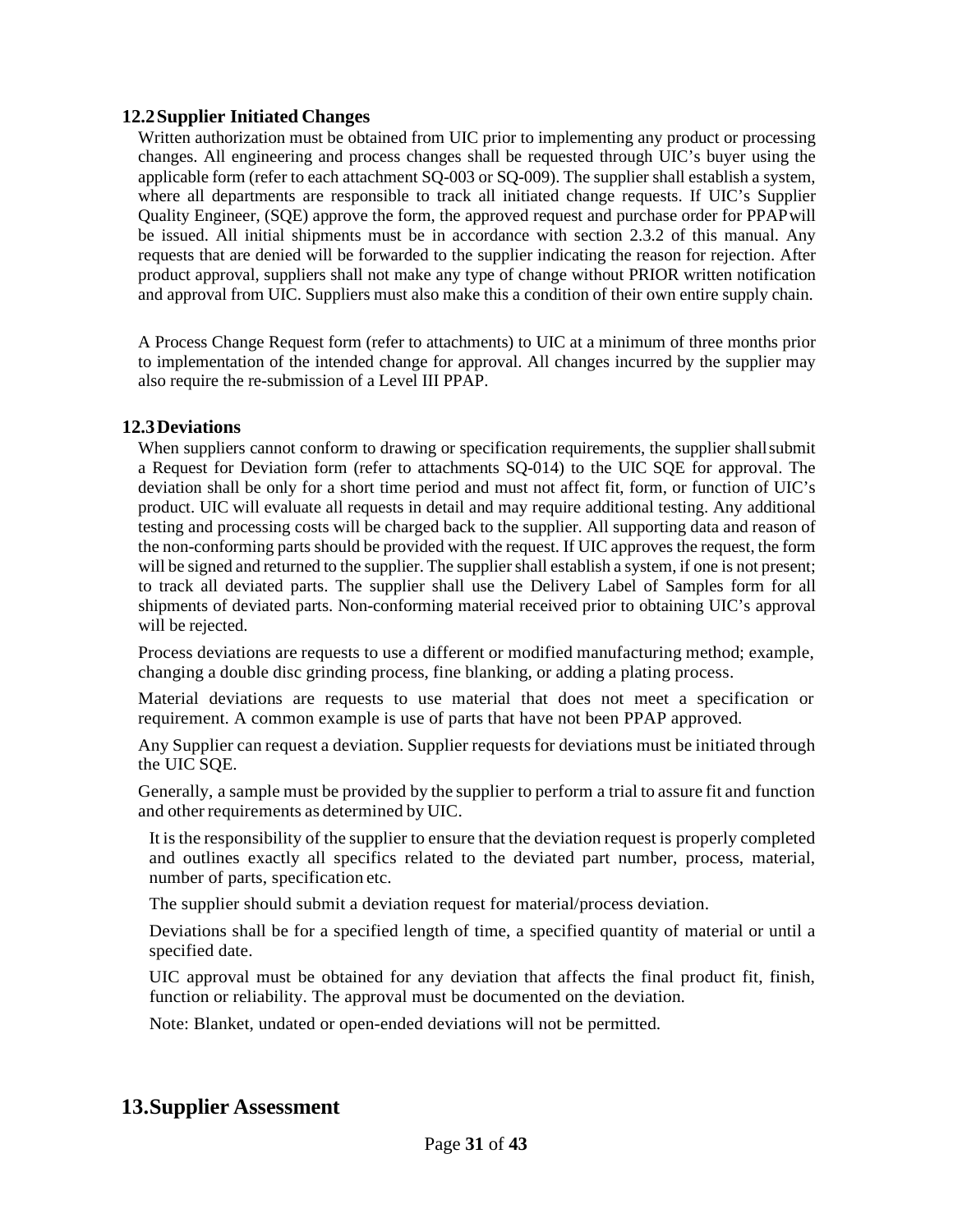The supplier shall, with sufficient notice, allow UIC and its customer(s) to assess and/or audit their manufacturing processes and/or quality systems. These audits will determine the supplier's ability to meet the requirements of UIC. Manufacturing process audits are conducted using the supplier's process flow diagram and control plan as a guide. Audit frequency may vary from year to year or with the supplier's performance. Quality System audits are conducted on suppliers who have not yet certified to ISO 9001:2015 and/or IATF 16949:2016. In addition, new or potential suppliers will undergo a full quality system audit. Audits will be conducted on a frequency determined by the applicable UIC facility. The supplier may be requested to perform a self-audit using UIC's Quality Audit Evaluation & Technical Capability Audit. Any non-conformances, as a result of this audit, shall be corrected in a timely manner and evidence of the corrective action shall be made available to UIC. ISO 9001:2015 and/or IATF 16949:2016 registration does not exempt any supplier from being audited or requested to perform self-audits, however, in some cases registration may preclude a supplier from being surveyed.

#### **13.1 Second Party Audit**

In order to conform IATF 8.4.2.4.1, UIC include a second-audit process in its supplier management approach. Second-party audits may be used for the following:

- a) supplier risk assessment;
- b) supplier monitoring;
- c) supplier OMS development;
- d) product audits;
- e) process audits.

Based on a risk analysis, including product safety/regulatory requirements, performance of the supplier, and OMS certification level, at a minimum, the organization shall document the criteria for determining the need, type, frequency, and scope of second-party audits.

The organization shall retain records of the second-party audit reports.

If the scope of the second-party audit is to assess the supplier's quality management system, then the approach shall be consistent with the automotive process approach.

NOTE: Guidance may be found in the IATF Auditor Guide and ISO 19011.

#### <span id="page-31-0"></span>**14. Supplier Development**

In conformance to IATF 8.4.2.5, UIC determine the priority, type, extent and timing of required supplier development actions of its direct material suppliers. UIC has selection criteria for existing suppliers to include in their yearly plan and consider;

1. Supplier performance Rating (Score Cards Quarterlybasis)

2. Second-Party audit findings (QAV check sheet for audit) (Corrective Action items check sheet used for unsatisfactory performance issue)

3. Third party qualification management system certificatestatus

4. Risk Analysis (Score Card, QAV Score, complexity of the part, Complexity of process)

Page **32** of **43** Supplier development is an evolving process through which potential direct material suppliers are surveyed, evaluated and managed. Development is necessary to ensure that supplier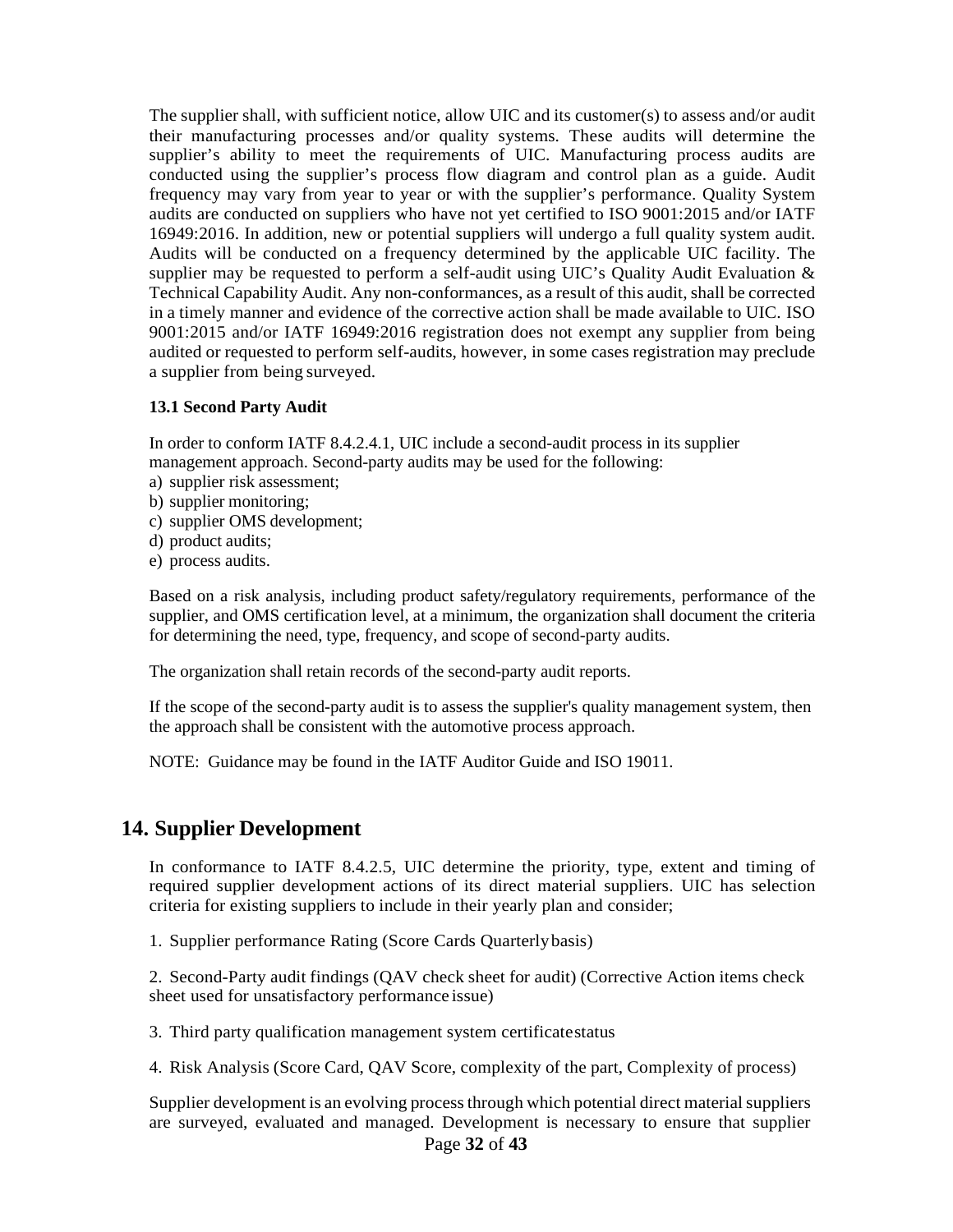requirements are clearly defined and understood, supplier quality systems meet UIC requirements, supplier processes are capable of yielding defect-free products, and on time delivery. UIC may request that the supplier works with UIC to enhance or improve process design, equipment and tooling selection, manufacturing productivity and cost/waste containment. UIC believes that direct material supplier development is necessary for new complex components and some new suppliers who do not have a working history with UIC; this also is referred to as "Supplier Development Tracking (Team Activity)" (SDT).

Therefore, supplier development/SDT is an ongoing process, which begins prior to the issuance of a purchase order and primarily focuses on all activities to start of production, but it can continue throughout the life cycle of mass production. UIC will evaluate each supplier on the following items prior to deciding if supplier development is necessary.

- A. Quotation
- B. Complexity of Part to be purchased
- C. Design Review
- D. Quality Audit Evaluation Sheet
- E. Cost Improvements
- F. Financial Stability
- G. Supplier Performance

The supplier development process for a new product or supplier is outlined in the Generic Development Timeline. The primary objectives of new supplier development are the following:

- Evaluate the existing quality systems to ensure UIC is supplied with quality parts on a continuous basis. Where non-conformances exist in the quality system, the supplier shall implement corrective action in accordance with ISO 9001:2015, and IATF 16949:2016.
- Assure the supplier has the technical capability to meet UIC'srequirements.
- Assure that design for manufacturability has been included byUIC.
- Define and clarify all UIC's requirements for design verification testing, process capability, tooling, gauging, and adequate controls of processes for both suppliers and sub-suppliers.
- Perform APQP status reviews in accordance with Section 2.1.1. UIC will ensure that the overall program schedule and requirements are being met and thus allow the supplier to obtain PPAP approval on time. These reviews will be crucial to the development of the tooling, gauging, and process controls. UIC will provide support to help suppliers meet requirements.
- UIC will support the PPAP runoff to ensure the proper controls, tooling,gauging, and process capability requirements aremet.
- The supplier will perform a Mass Production Trial (MPT) Runoff after PPAP approval is achieved but prior to Start of Production(SOP).
- The supplier shall perform Early Production Control in accordance with Section 1.7.4 therefore eliminating start-up related quality issues.
- UIC will encourage the supplier to develop a system for continuous improvement of quality systems and the production process leading to less variation in product, lower quality costs, and enhanced delivery

UIC will encourage the supplier to develop a system for continuous improvement of quality systems and production processes which will lead to less variation in product, lower quality costs, and delivery enhancement.

UIC will provide performance data for delivery and quality. The quality data will be derived from the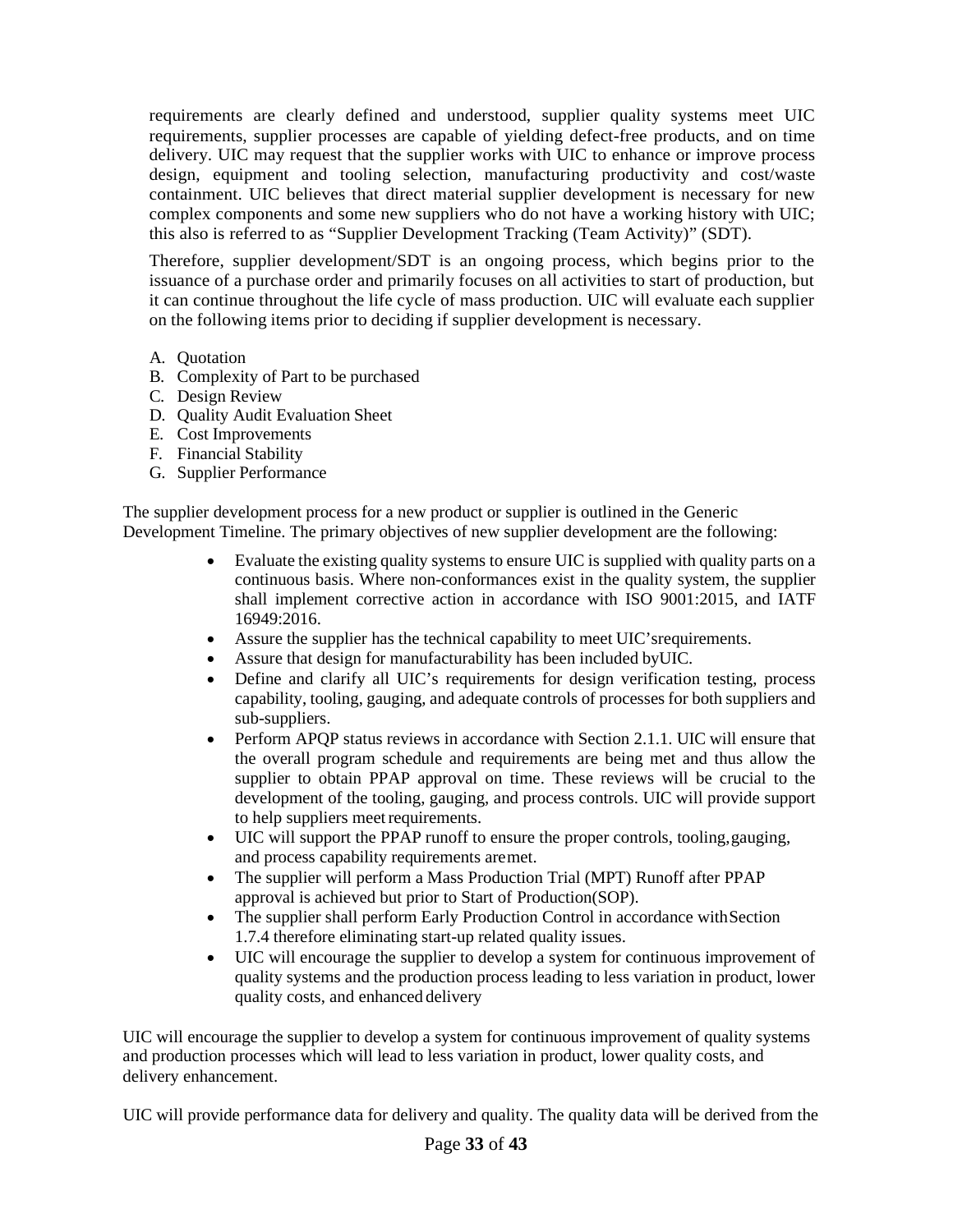number of rejected parts found at UIC's receiving inspection, internal process and/or during sorting by UIC. The supplier shall resolve all non-conformances when delivery and quality targets are not met. If problems continue affecting quality or performance, UIC may require development activities with the supplier, which will usually require further examinations into the root cause(s) and corrective actions pertaining to theproblem(s).

Development activities may include the following:

- A. Quality Systems Audit with corrective actions for non-conformances
- B. Process Audit
- C. Corrective actions to improve process control and reduce variability
- D. Corrective actions on work-in-process (WIP) for processes and/or finished goods
- E. Implement systems to track efficiency, internal scrap and downtime
- F. Implement or improve systems to correct scrap and downtime issues
- G. Develop continuous improvement program
- H. Implement corrective actions for issues regarding repetitive quality or delivery issues

Successful suppliers with UIC must be committed to work with UIC to achieve:

- A. Zero Defects
- B. On-Time Delivery
- C. Annual Price Reductions
- D. Continuous Improvements
- E. Cost Reductions due to VA/VE ideas, improvement of efficiency, reduction of scrap, etc.
- F. Zero quality issues at start of production

#### <span id="page-33-0"></span>**15. Associated Business Conditions**

UIC expects that its employees and our customer's representatives will have access to supplier's facilities and records at reasonable times for the purpose of surveys, assessments, inspection of goods and associated control systems.

Suppliers shall work with UIC detailing cost data as it relates to products for UIC and its customers.

Processes shall be aimed at nominal values unless otherwise directed in writing by UIC Supplier Quality Engineer or designee. It is expected that all goods and services be certified zero defects.

Suppliers shall maintain accurate records, which show UIC and its customer's conformance requirements are being met. Documented procedures shall be in place defining responsibilities for records control as outlined within the requirements of ISO 9001:2015/IATF 16949:2016. Legal or government requirements prevail.

Suppliers shall maintain a documented, comprehensive business plan. Development and establishment of goals and objectives, monitoring performance, and adjustments to the plan shall include input from all departments.

Suppliers are expected to develop and implement a companywide training plan with input from all departments, with appropriate review and approval mechanisms.

Team building and organized employee involvement groups, working towards customer satisfaction, shall be developed.

Suppliers shall have documented procedures for assessing, selecting, monitoring and developing their own suppliers, with built-in continuous improvement philosophy geared to customer satisfaction and potential cost reductions.

Suppliers shall have documented procedures to effectively track and meet all key event dates, e.g. tooling build, prototypes; sample submissions; control plans,etc.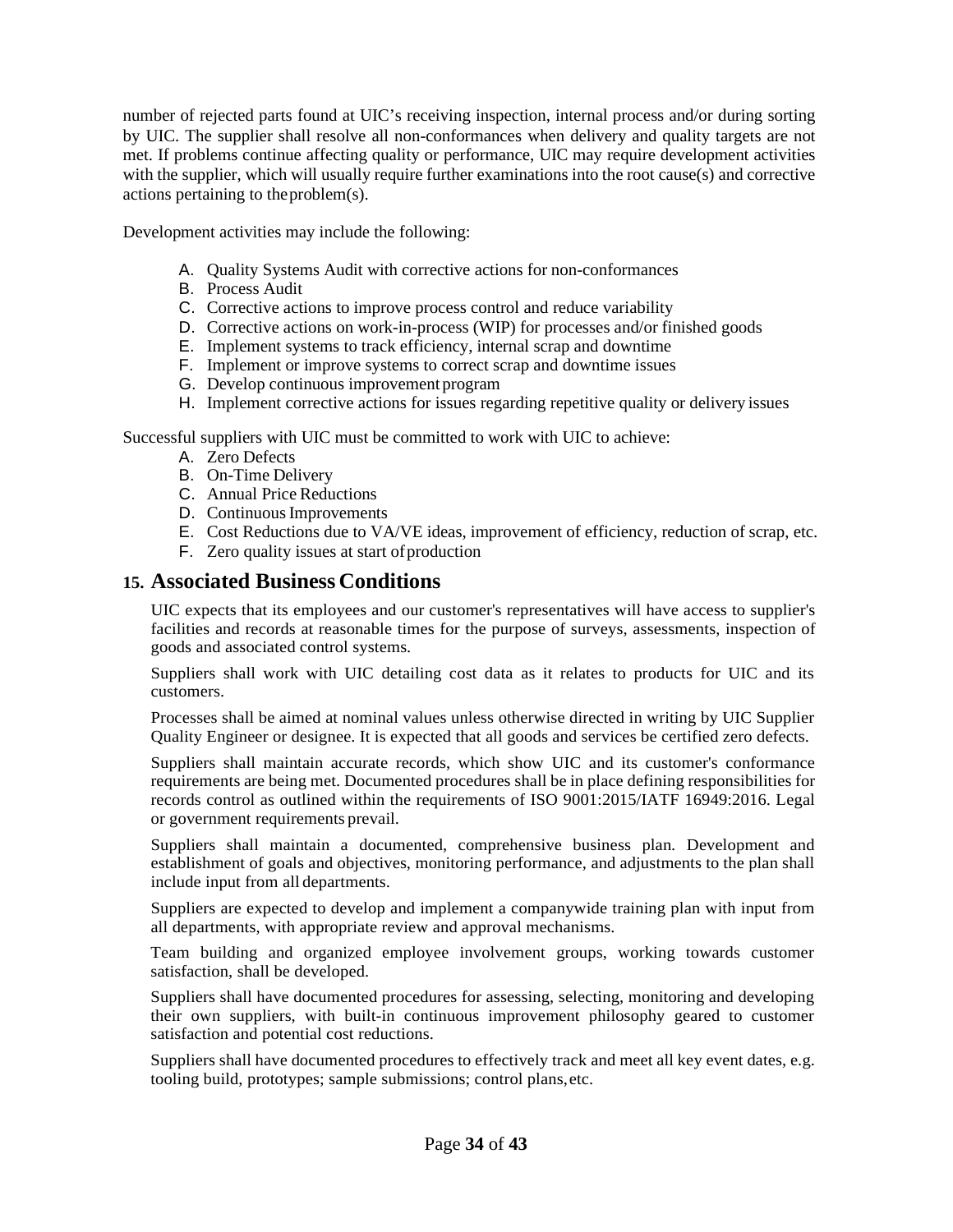## <span id="page-34-1"></span><span id="page-34-0"></span>**16. Supplier Performance Rating**

This supplier performance rating system (SOP-2059) presents the criteria that will be used by UIC to rate production material suppliers. Suppliers shipping to more than one UIC plant will receive a rating for all the plants combined as one score. Ratings will be published on a quarterly basis and they will be sent to suppliers upon their request using the following categories via balanced score card (QA-152-00).

|                  | $\triangleright$ Quality      | $-45\%$ |
|------------------|-------------------------------|---------|
|                  | $\triangleright$ Delivery     | $-35%$  |
| $\triangleright$ | <b>Cost Management - 20 %</b> |         |

#### **UIC supplier's Ranks based on score:**

**A - (Score of 91 to 100)** This is the highest rating level. All suppliers start out in this category and remain in this category as long as their performance continues to be maintained at a high level.

**B - (Score of 81 to 90)** A supplier can be placed in this category based on the evaluation of performance concerns by the supplier performance review team. Supplier is required to formulate, implement and sustain corrective action to be considered for upgrade.

**C - (Score of 71 to 80)** A supplier can be placed in this category based on the evaluation of performance concerns by the supplier performance review team. When a supplier is rated as C, that supplier is at risk of not being eligible to bid on any new business from UIC. Supplier is required to formulate, implement and sustain corrective action to be considered for upgrade.

**D - (Score of 61 to 70)** The supplier must submit and maintain open issues list that will drive improvements to raise score to C or higher. These open issues list should be based on fixing previous issues that led to a low score.

**E- (Less than 60)** A supplier can be placed on new business hold based on chronic performance concerns or by having a major issue. When a supplier is put on new business hold that supplier may not be eligible to bid on any new business from UIC. (Reference the new business hold letter). UIC may decrease the supplier rating by one full grade based on the additional ratings referenced above.

#### <span id="page-34-2"></span>**17. Packaging / Labeling**

Packaging Requirements identified in the section are for the following materials:

- a) Processed/semi-processed product shipped to UIC in either returnable or non-returnable containers, for consumption on site at UIC.
- b) Processed product shipped to UIC for repack to UIC customers
- c) Processed product shipped directly from suppliers to UIC customers (Pass-through)
- d) Raw material shipped directly to UIC
- e) Raw material shipped to a designated UIC sub-contractor

Production shipment and packaging requirements discussions should begin during APQP activities, Design or Feasibility review. All requirements shall be finalized prior to first shipment and PPAP submission.

A packaging form, which must be submitted by the supplier to the buyer. The applicable UIC Packaging Engineer, Buyer, SQE and Warehouse Supervisor must sign, approving it and an approved copy shall be sent to the supplier.

*Notification to UIC or the supplier shall be forwarded by:* 

Page **35** of **43**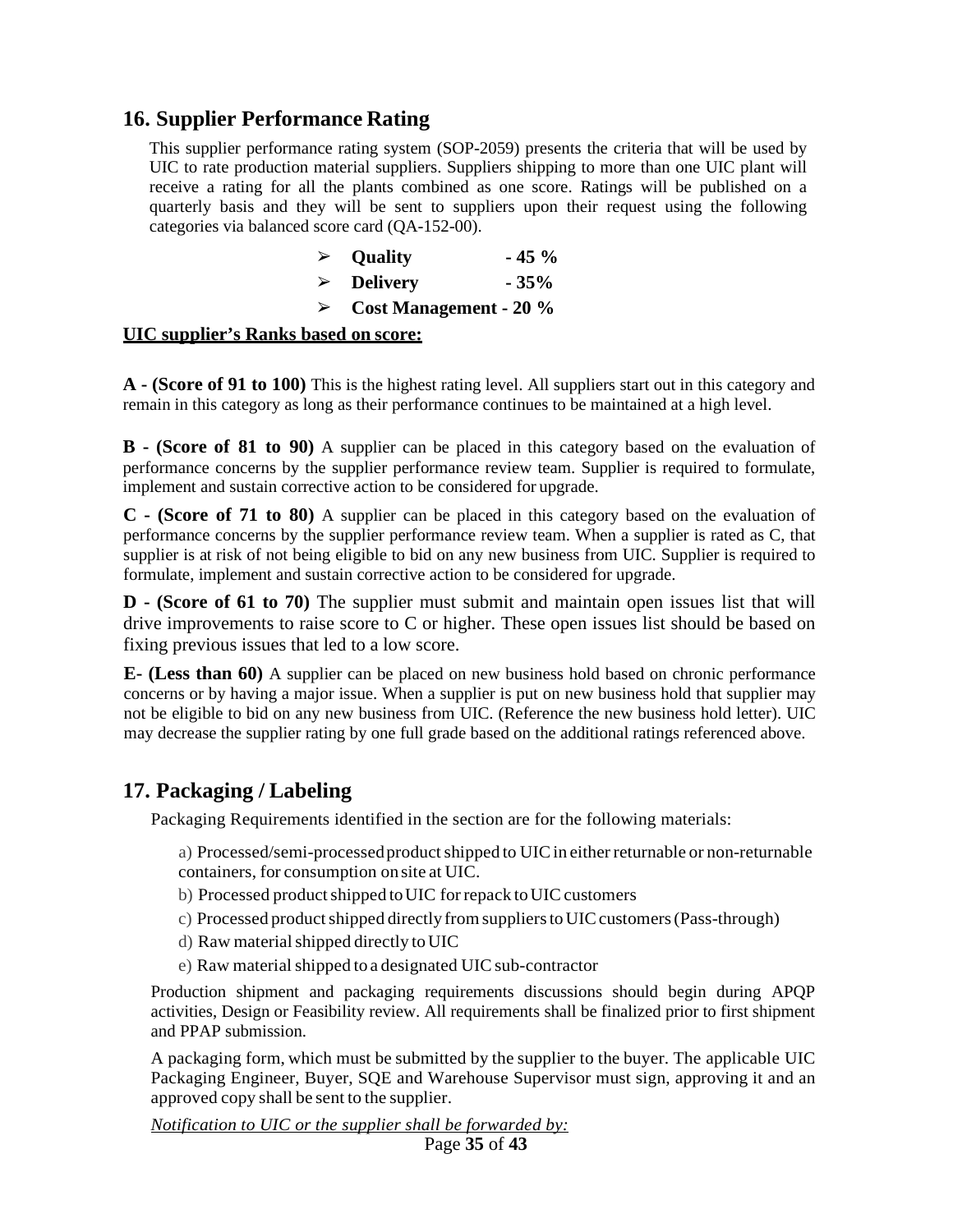A copy of the approved packaging form shall be included with all level 3 PPAP submissions with Bar CodeLabel example.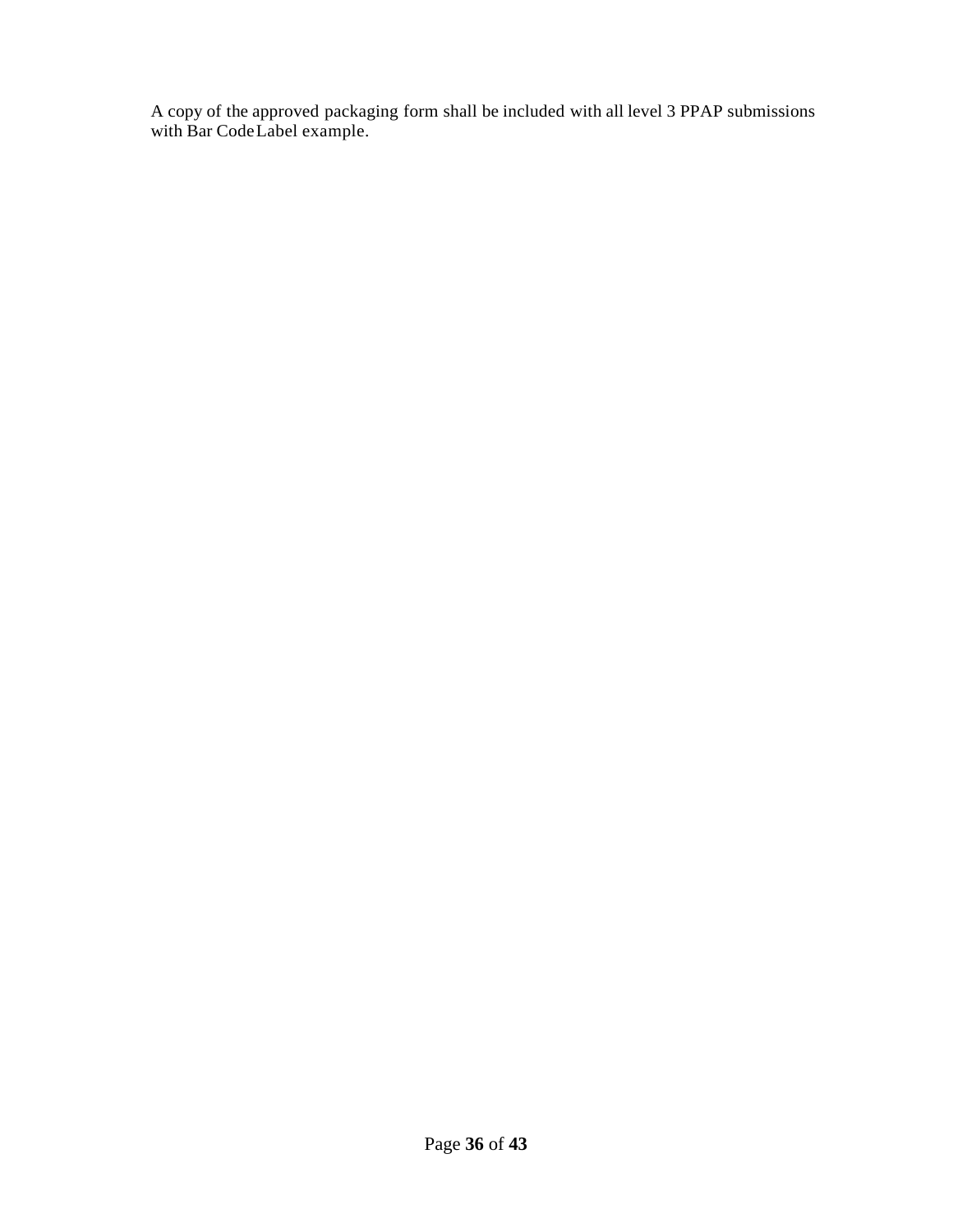All suppliers shall have a documented system in place for receipt, control and acknowledgement of all packaging instruction issues and revisions. The system shall include annual verification to ensure current processesmeet requirements.

All suppliers supplying goods to UIC which are considered to be "controlled" under D.O.T. (Department of Transportation) shall be familiar with and conform to all such regulations, for packaging and shipping. M.S.D.S. (Material Safety Data Sheets) shall accompany all shipments from all suppliers. "Controlled" substances shall be maintained in accordance with federal, provincial/state and local laws andregulations.

All suppliers shall have a documented system in place the verification of packaging integrity before approval and release for shipment to UIC. Material/Parts stored for extended intervals will be inspected or monitored on regular intervals as required by QS-9000.

Package units must be constructed to ensure the satisfactory condition of both container and contents upon arrival at UIC. All suppliers of production parts to UIC must complete a UIC Packaging Data Sheet (See Appendix 16.18) for submission to the applicable buyer.

Corrugated material used in shipping containers MUST as a minimum, adequately withstand usage from the point of manufacturing to the point of receipt at UIC without failure. Corrugated material must be whatever strength necessary, to ensure no damage or breakage, e.g. single, double or triple wall, as a minimum corrugated material must withstand forces of 275 pounds.

All containers must be adequately sealed to prevent loss and/or damage.

Only one-part number is to be packaged per container or shipped per pallet. (unless approved by UIC)

Air shipments are frequently subjected to rough handling and should be packaged in reinforced containers to prevent loss or damage.

Packing slips shall accompany each shipment and must be affixed to the container in a clearly marked envelope in a conspicuous location. (Unless approved by UIC)

Manually handled containers must not exceed 50 pounds maximum weight, whether palletized or not.

Any exception to the General or Specific Packaging Requirements will not be allowed without Procurements approval with the updated approved packaging form.

## <span id="page-36-0"></span>**18. Additional Requirement**

Following additional requirement are provided by UIC and Suppliers shall conform to all.

#### <span id="page-36-1"></span>**18.1 Sub-Supplier Use**

Use of sub suppliers is principally prohibited on special processes. However, when it is absolutely necessary to use sub-suppliers, prior requests should be sent to UIC and written approval must be obtained. Any suppliers approved to use sub-suppliers for parts involving critical characteristics, special processes, or the like shall submit the following documents to UIC for review and approval:

- Notification of suppliers to be used
- Notification of QA responsible person of second and subsequent suppliers
- Process flow with process controls for each operation of the process orsystem

#### <span id="page-36-2"></span>**18.2 Required Quality Records and RetentionTime**

The supplier may be requested to provide quality documentation for each received lot. If the required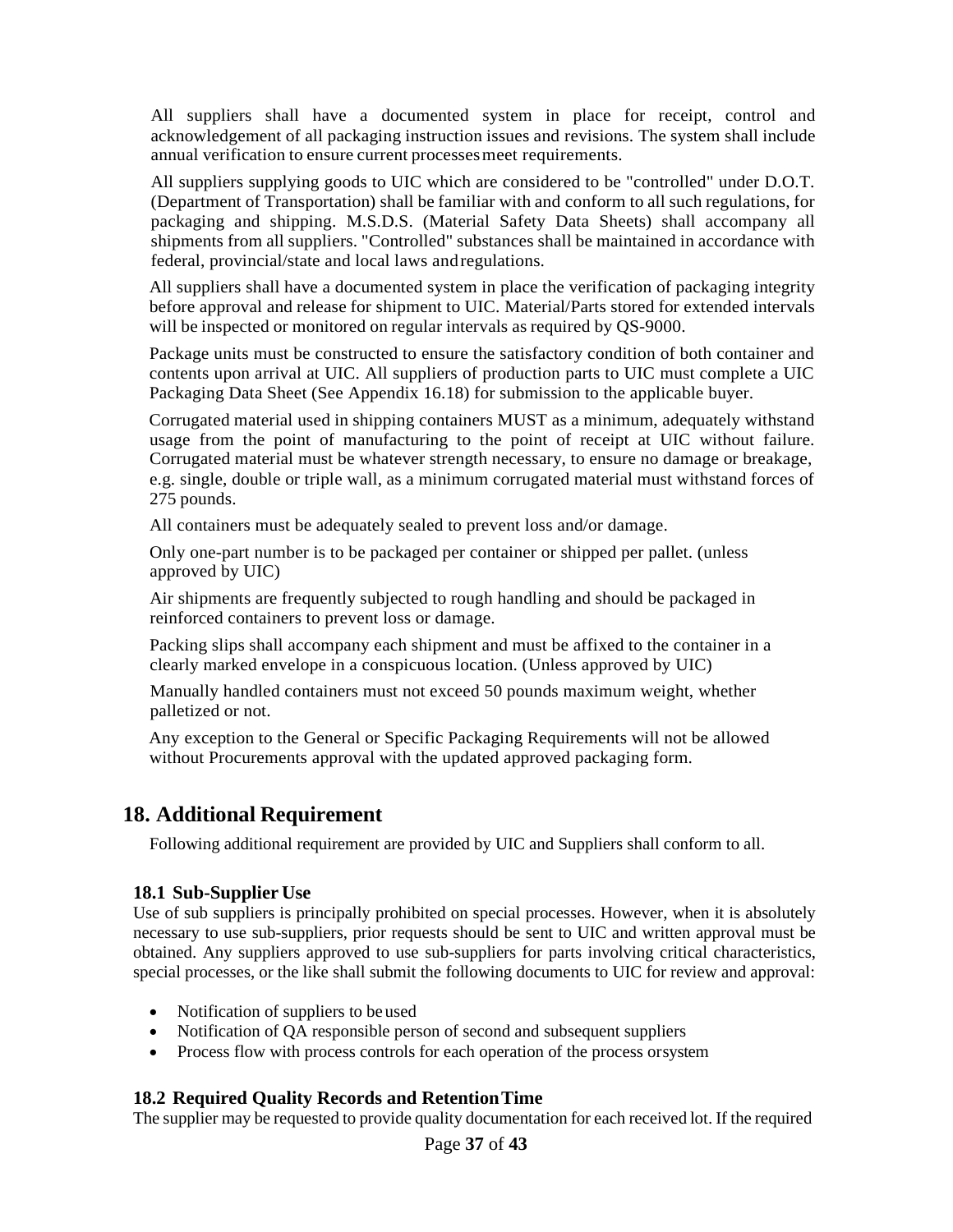documentation is incomplete, the incoming material will be held pending receipt. Quality records are material certifications, test reports, statistical data, and process capability data.

Suppliers shall keep records for at least 15 years for inspection and testing, process control, actions taken against defects, corrective action records, and lot control. Records for parts manufactured in accordance with IATF 16949:2016 are required to be kept for 15 years. In addition, any special requirements determined by UIC shall be followed. The supplier is required to maintain a quality manual containing information related to the complete quality system and provide a copy to UIC upon request.

Documentation, Certification, and Data Requirements for Proprietary Information, UIC and its customers may review, in the presence of the supplier and on the supplier premises, documentation that contains confidential and proprietary supplier information pertaining to the product manufactured for UIC.

#### <span id="page-37-0"></span>**18.3 Definition of SpecialProcesses**

Special processes shall be defined as any process that builds characteristics in which defect appearance is only in the actual use of the part and requires a non-destructive inspection process. Examples of special processes are:

- Heat-treating, welding
- Hot forging, casting
- Surface treatment (plating)
- Non-destructive testing
- Soldering
- Fastening
- Resin molding
- Coatings

These processes shall conform to the critical part and characteristic control requirement as decided by UIC. Process parameters are to be checked routinely prior to production and documented. All processes and key process parameters shall be captured on the Control Plan and the Process Flow Diagram.

Outsourced Heat Treatment Providers: the following data is required with each shipment of parts.

- a. A copy of all the metallurgical inspection datainformation.
- b. A copy of the supplier router/operation sheet with operator signatures.
- c. A copy of the furnace temperature and quench data information.

#### <span id="page-37-1"></span>**18.4 Special Processes Assessment requirements**

Supplier providing products or services with below listed special processes shall demonstrate compliance to relevant AIAG CQI.

- Heat treatment: AIAG CQI-9 "Special Process: Heat Treat System Assessment" latest revision
- Plating: AIAG CQI-11 "Special Process: Plating System Assessment" latest revision
- Coating: AIAG CQI-12 "Special Process: Coating System Assessment" latest revision
- Molding: AIAG CQI-23 "Special Process: Molding System Assessment" latest revision

The supplier shall maintain relevant annual CQI assessment reports and related information at the organization's site and provide copy to UIC upon request.

#### <span id="page-37-2"></span>**18.5 Organizational Changes**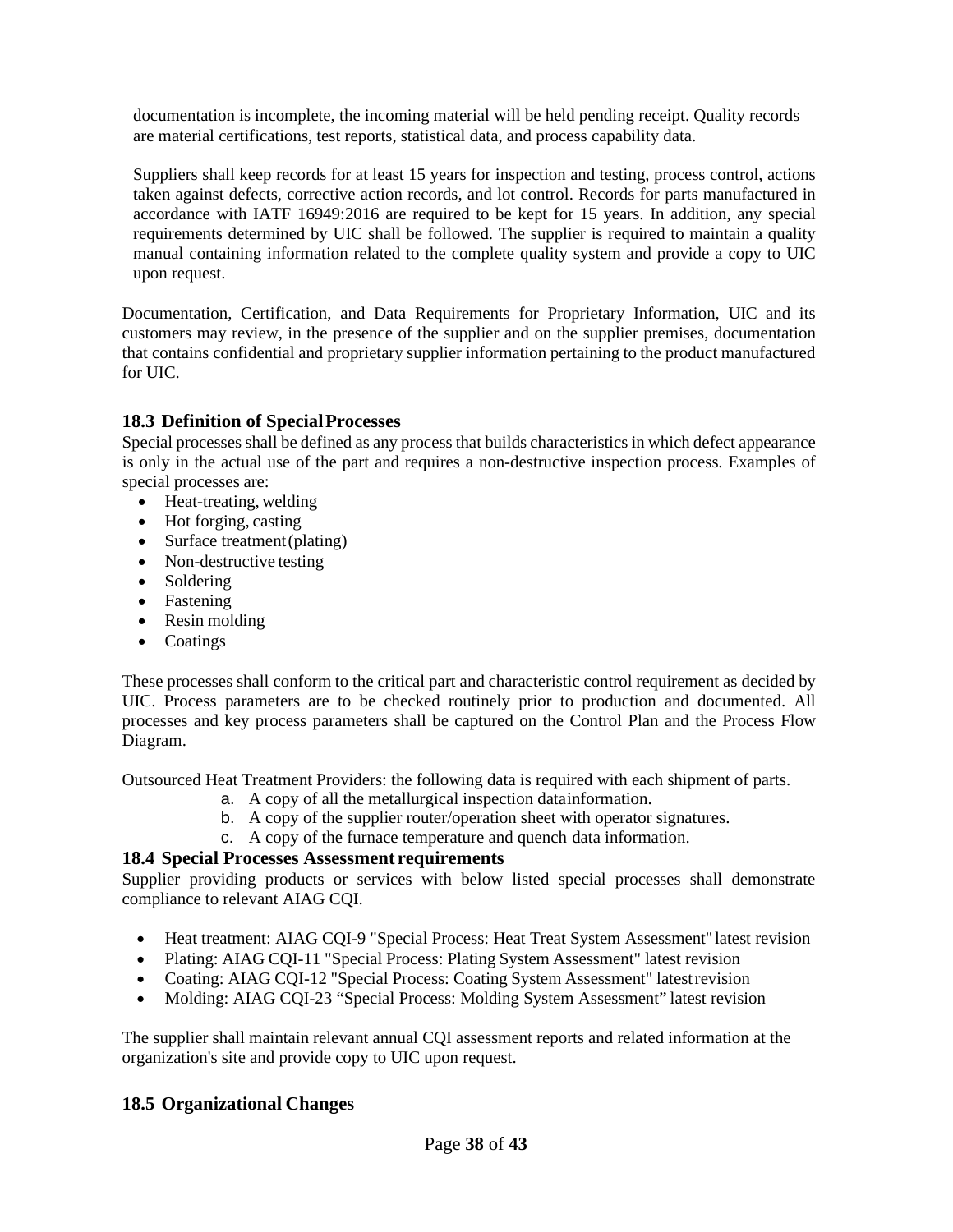When changes occur within the suppliers' organization, Designated Quality Assurance Representative Form (QM-002) must be submitted to the UIC Purchasing Department.

#### <span id="page-38-0"></span>**18.6 Release of Drawings, Technical Regulations, and Specifications to ThirdParties**

It is strictly prohibited to release originals, or copies of, drawings, technical regulations, and specifications to third parties. When it is necessary to disclose information to a third party, written authorization must be obtained from UIC.

Suppliers shall control/handle all confidential documents and information provided by UIC at the same level of confidential control as UIC (e.g. password protected and communicated via encrypted means with any  $3^{\text{rd}}$  parties).

This is valid for supplier's tier supply chain support for UIC awarded or study business. This is valid for confidential information such as;

- $\triangleright$  Data related to quality problem orclaim;
- ➢ Specific customer or supplier information received under a non-disclosure agreement (NDA) or marked as confidential;
- $\triangleright$  Customer or supplier drawings or development plans;
- $\triangleright$  UIC/ approved drawings;
- $\triangleright$  Marked UIC/ approved drawings.

#### <span id="page-38-1"></span>**18.7 Environmental Concerns Health and Safety**

Suppliers are expected to adhere fully to all applicable governmental laws and regulations to protect the environment and ensure the health, safety and quality of life within their communities.

In particular, Suppliers must adhere to laws and regulations that apply to the health and safety of their workers.

No abnormal or harmful radioactivity levels shall be permitted in any material. Nor harmful elements or additives shall be permitted that are listed in any EU, ISO or local standards banning such materials at the time of shipment to UIC.

All materials used in product manufacture shall satisfy current government and safety constraints on restricted, toxic and hazardous materials.

Suppliers are required to comply with appropriate restricted or reportable substance notification on PPAP submissions.

Suppliers are encouraged to define, implement and maintain environmental management systems such as ISO 14001.

UIC's Global Environmental Health and Safety Policy should be reviewed and can be accessed by the link 'Global EHS Policy' on the JSN supplier portal on the same page as theSQAM.

Goals of the Supplier environmental management program should be:

• Commitment to compliance with all applicable laws, regulations and company policies relating to environmental protection, to prevent pollution at its source by minimizing emissions, effluents, and waste in the design, operation and maintenance of their facilities.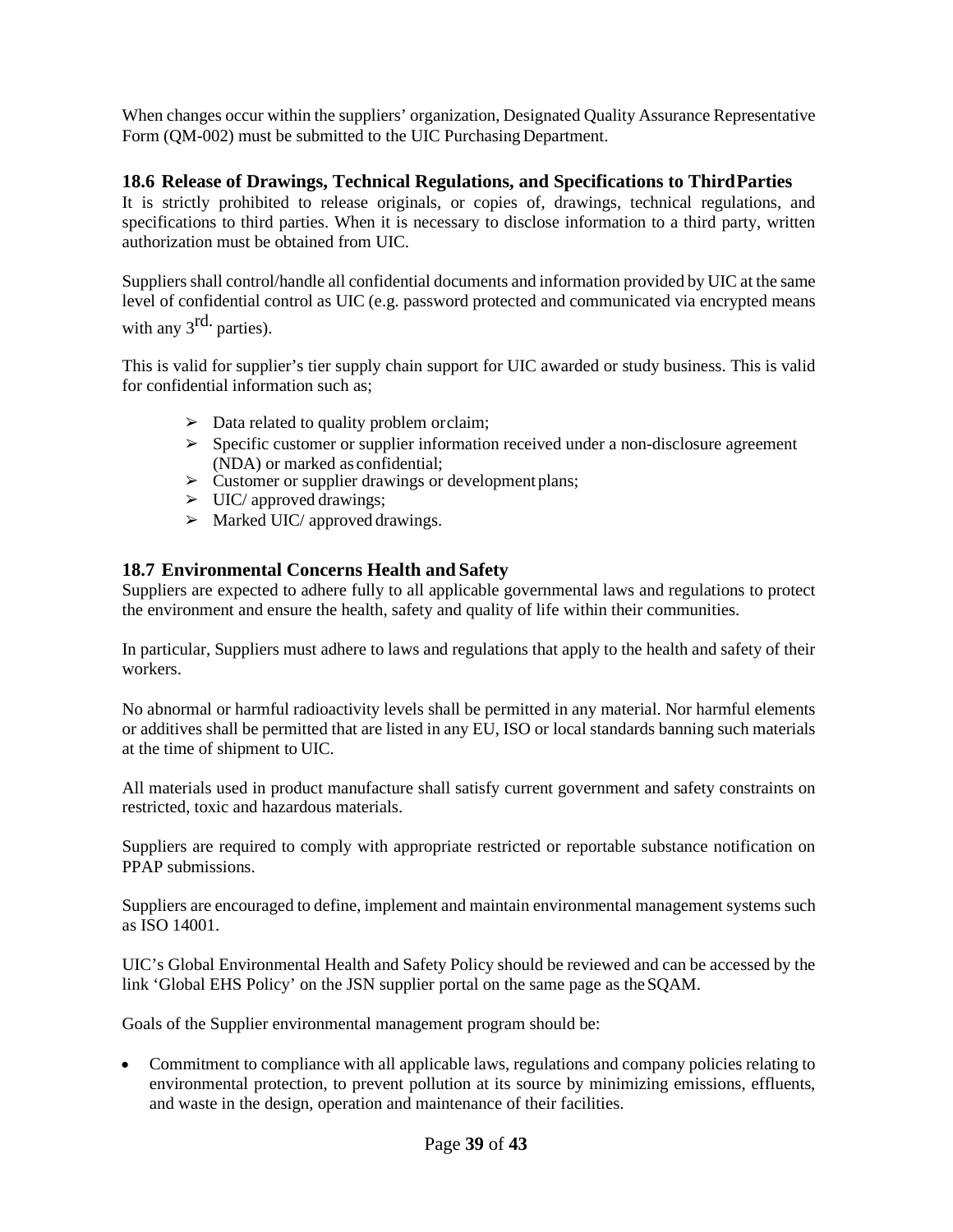- Commitment to prevention including source reduction, recovery, reusing and recycling. Where feasible, eliminating negative environmental impacts associated with Suppliers operations and products.
- Commitment to continual improvement to increase the general awareness of environmental requirements among associates, facilitating an understanding of the environmental implications of their day-to-day responsibilities. Developing the capabilities and support mechanism necessary to achieve the Suppliers environmental policy, objectives and targets.

#### <span id="page-39-0"></span>**18.8 Hazardous Materials – International Material Data System (IMDS)**

All materials used in or incorporated into UIC products shall satisfy current governmental and safety constraints on restricted, toxic, and hazardous materials; as well as environmental, electrical, and electromagnetic considerations applicable to the country of manufacture and sale.

A International Material Data System (IMDS) must be submitted for all items that fall under the requirements and criteria of the applicable regulations.

The Data Sheet(s), with full disclosure, must be submitted to the receiving location for approval as soon as possible following the feasibility meeting and/or receipt of a Purchase Order. At the latest, applicable IMDS sheets must be provided to the using UIC plant prior to first shipment / PPAP submission of any component, raw materials, or product.

#### <span id="page-39-1"></span>**18.9 Conflict Minerals**

According to the mandates from Dodd-Frank Wall Street Reform and Consumer Protection Act of 2010, it is mandatory to comply with the "DRC conflict free" policy and thoroughly cooperate in providing due diligence information to confirm that the 3TG materials in our supply-chain are  $\alpha$  conflict free".

Therefore, every calendar year, Suppliers must submit to UIC Purchasing representative the Conflict Minerals Reporting survey (CMRT). When completing the CMRT requirements, note the following requirements:

- Only use the latest version of the template (available at <http://www.conflictfreesourcing.org/conflict-minerals-reporting-template/>);
- Complete mine and smelter location address must be submitted for any smelter that is not included in the dropdown menus in the Template
- Zip files and PDF files will not be accepted;
- Submission should be done no later than the last business day of the month ofJuly.

Training materials including video and links to other support information are available at [http://www.conflictfreesourcing.org/conflict-minerals-reporting-template/training/.](http://www.conflictfreesourcing.org/conflict-minerals-reporting-template/training/)Additional information regarding conflict minerals can be found on AIAG's website at [http://aiag.org](http://aiag.org/) under Corporate Responsibility/Conflict Minerals.

In the event conflict minerals are identified, Supplier must work with UIC and take reasonable steps to remove conflict mineral content. This may also require coordination with UIC's immediate customer(s), who are also subject to the regulation in question.

#### <span id="page-39-2"></span>**18.10 Supplier Escalation Process**

The supplier escalation process is an increased level of activity with a supplier resulting from the supplier's continuing failure to perform in the areas of quality, delivery or cost.

#### Page **40** of **43**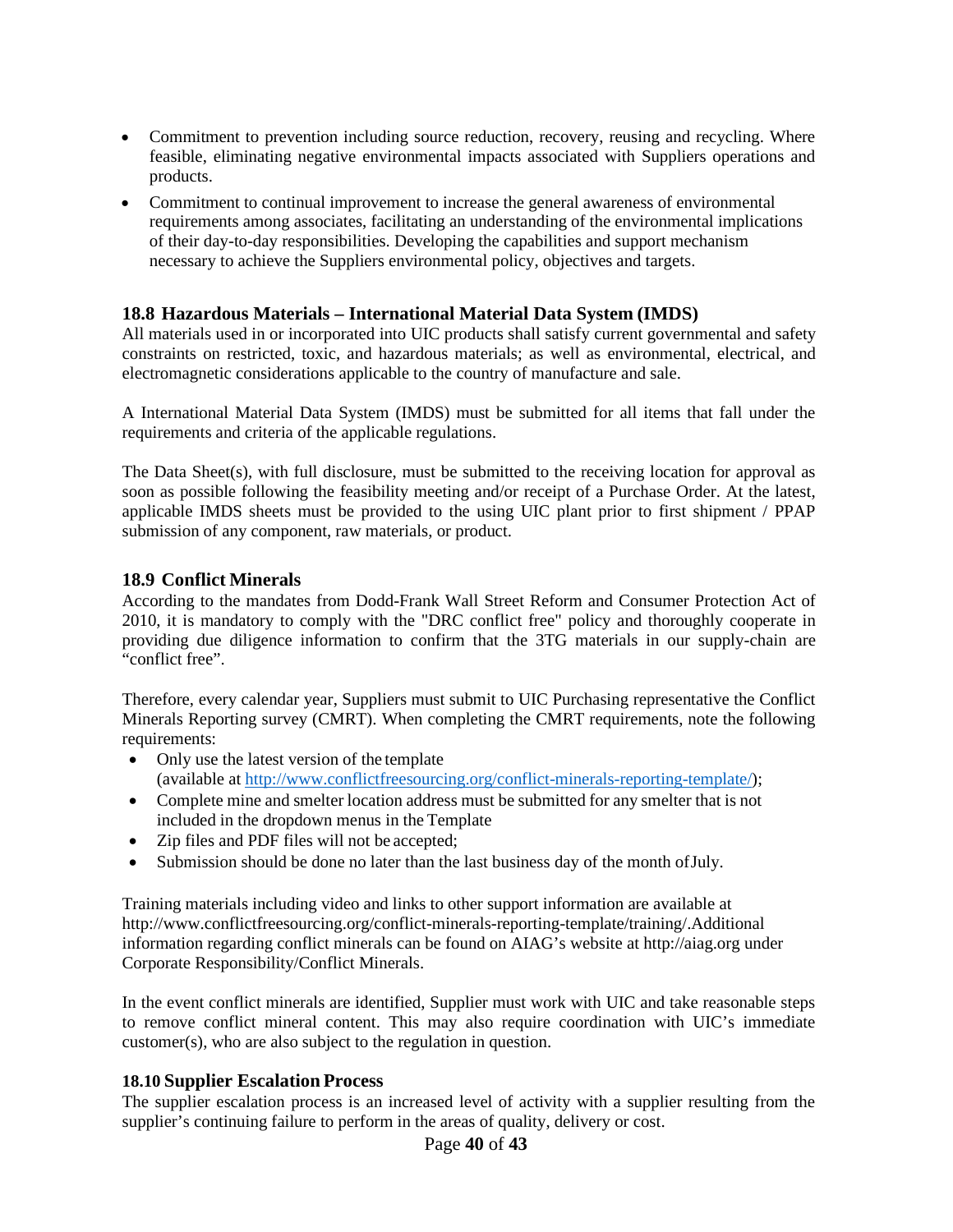Supplier Quality Escalation is the methodology used by UIC personnel to define actions, resolve and improve overall supplier performance.

Escalation stages vary up to and include notification to the supplier's registrar of ongoing systemic quality issues or recognition that it may be in the best interests of UIC and supplier to discontinue doing business.

Level A escalation is the result of a supplier failing to meet expectations at the plant level for quality or delivery issues.

Level B escalation is the result of continuing product, process, or system failures with a supplier. Escalation notification letter should be sent to supplier.

Level C escalation is the result of continuing process or system failures with a supplier. Escalation notification letter should be sent to supplier.

Costs associated with this status may be billed back to the supplier or waived at the discretion of the appropriate purchasing representative. Suppliers with formal quality management registration may have their registrar notified of escalation status.

Suppliers may be required to conduct monthly meetings at their site or at the appropriate UIC facility in order to review and present progress towards defined goals.

Level D escalation is the recognition that it is in the best interests of UIC and the supplier to discontinue doing business entirely or for a particular commodity. Escalation notification letter should be sent to supplier.

Regardless of the escalation status, suppliers completing corrective or preventive actions and indicating successful implementation of permanent solutions monitoring and measurement will have their status returned to full approval by the appropriate UICrepresentative.

### <span id="page-40-0"></span>**19. IATF CSR Supplier Development- decision criteria for determining "exempt suppliers"**

The purpose of this procedure is to define the decision criteria for designating "exempt" suppliers regarding minimum acceptable level of QMS development for each supplier.

It covers all suppliers that supply materials to our production lines in SVP, WCP and VA plants

#### **19.1 Definition of QMS requirement levels**

Level 1 - IATF 16949 Certification (3rd party auditor) Level 2 - ISO 9001:2015 + IATF Compliance  $(2<sup>nd</sup>$  party auditor) Level 3 - ISO 9001:2015 + additional (additional certification such as MAQMSR verified by  $2<sup>nd</sup>$ party auditor) Level  $4$  - ISO Certification ( $3<sup>rd</sup>$  party auditor)

#### **19.2 Procedure**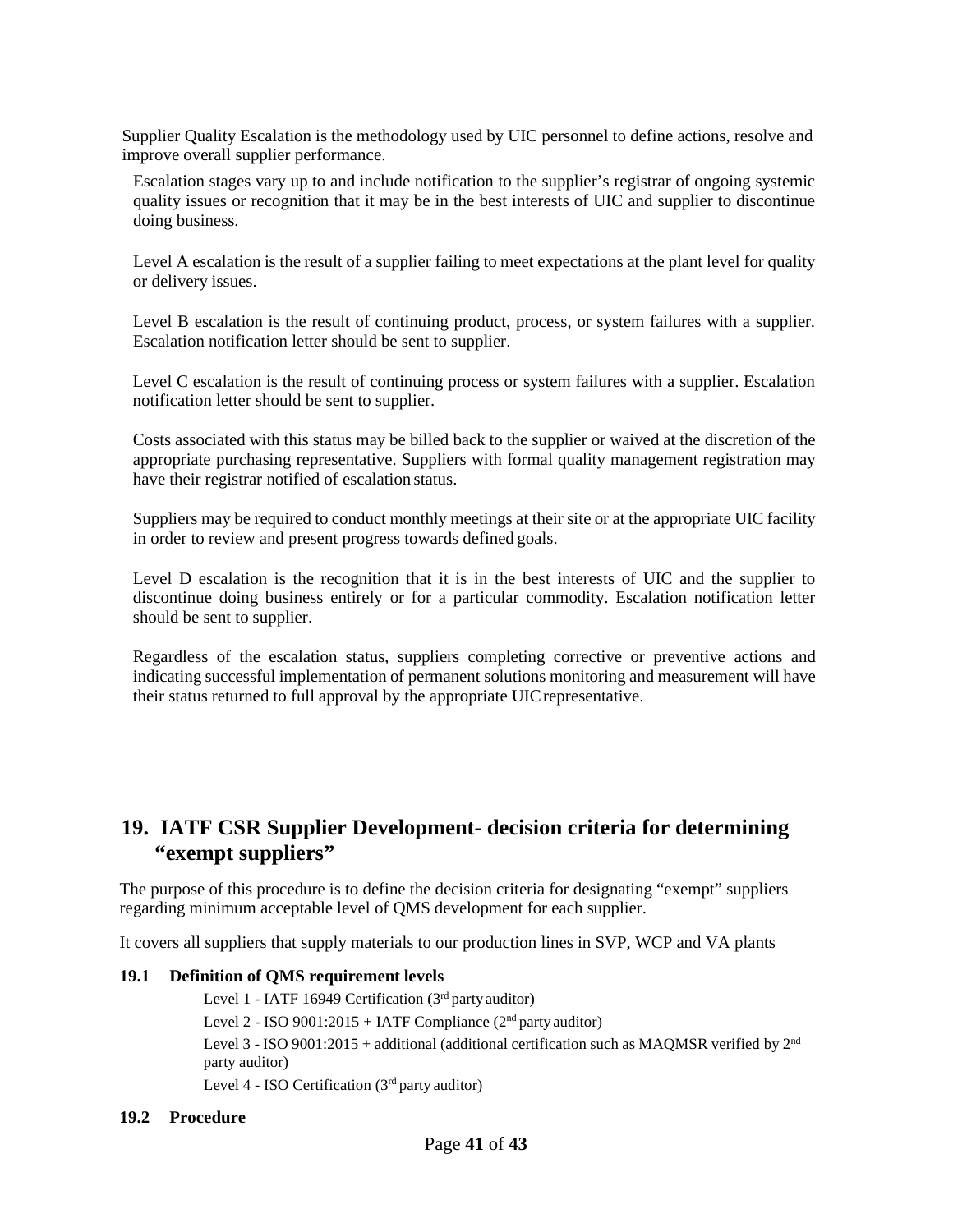For suppliers which are not IATF 16949 certified **(Level 1),** the following criteria shall define the strategy for supplier development to determine "exempt" suppliers.

> Suppliers under this category are exempt of IATF certification, but must have a minimum ISO certification **(Level 4)**:

Fuel delivery system application: Suppliers that manufacture parts with no fuel passage/contact.

Fan and Fan Drive application: Suppliers that manufacture stationary parts.

Provided that the two above conditions are met, suppliers with an annual spend lower than \$250,000.

**(Level 3):** Suppliers under this category are exempt of IATF certification, but must have a minimum ISO certification + additional

> Fuel delivery system application: Suppliers that manufacture parts with no fuel passage/contact.

Fan and Fan Drive application: Suppliers that manufacture stationary parts.

Provided that the two above conditions are met, suppliers with an annual spend between \$250,000 and \$1,000,000.

 **(Level 2):** Suppliers under this category are exempt of IATF certification, but must have a minimum ISO certification + IATF compliance.

> Fuel delivery system application: Suppliers that manufacture parts with no fuel passage/contact.

Fan and Fan Drive application: Suppliers that manufacture stationary parts.

Provided that the two above conditions are met, suppliers with an annual spend greater than \$1,000,000.

#### **19.3 Application**

The application of this criteria shall be registered in the Supplier Development Risk Assessment, columns D and E, in which are established the Target Level of Development and Planned Completion timing.

#### **20. General Information**

UIC reserves the rights to alter or change any portion of this document at any time. Any desire for deviation from this document shall be communicated to the supplier(s) being affected in a timely manner. This document is NOT to be provided to any other company without UIC's written consent. UIC must approve any deviation from this document in writing.